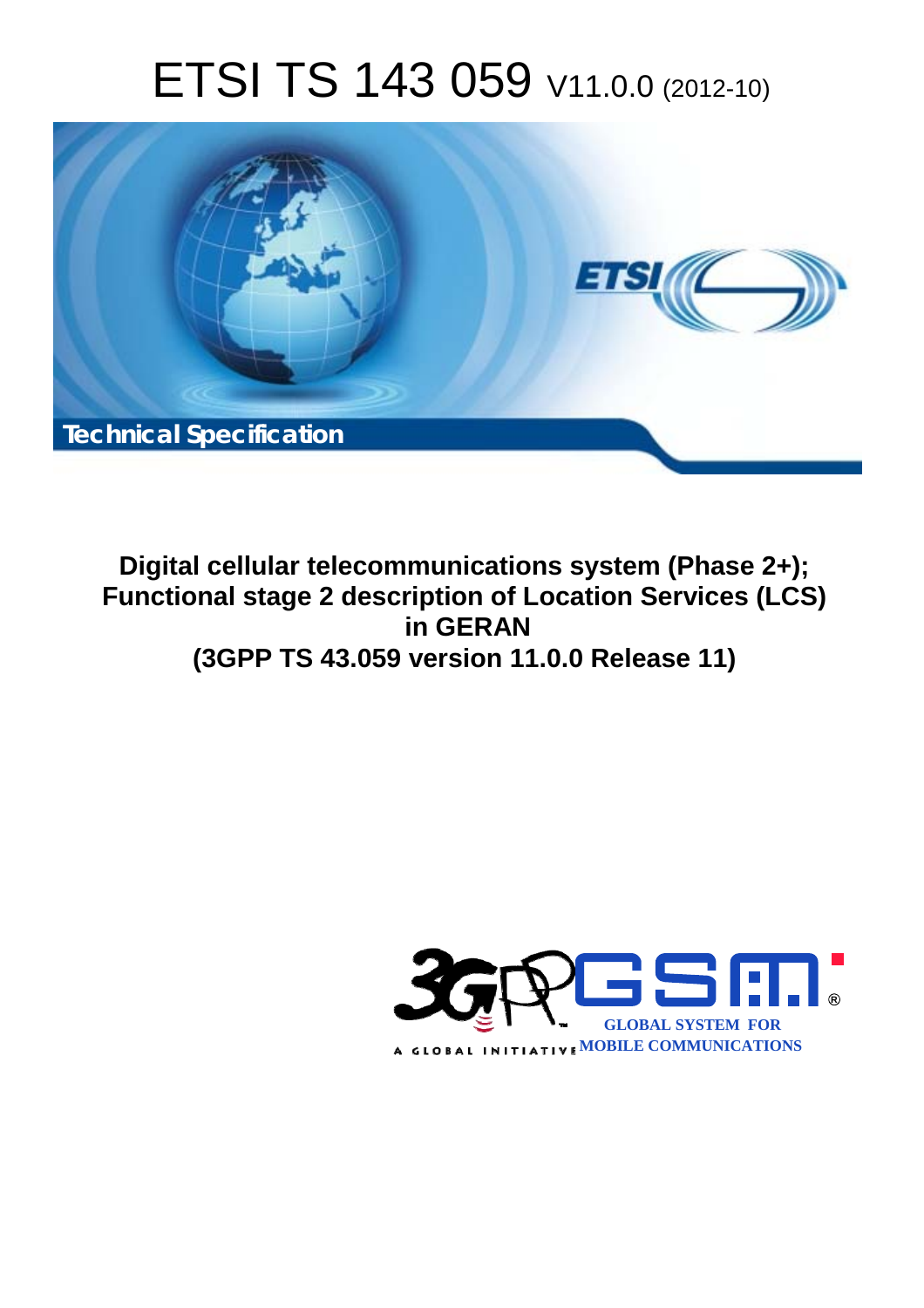Reference RTS/TSGG-0143059vb00

> Keywords GSM

#### *ETSI*

#### 650 Route des Lucioles F-06921 Sophia Antipolis Cedex - FRANCE

Tel.: +33 4 92 94 42 00 Fax: +33 4 93 65 47 16

Siret N° 348 623 562 00017 - NAF 742 C Association à but non lucratif enregistrée à la Sous-Préfecture de Grasse (06) N° 7803/88

#### *Important notice*

Individual copies of the present document can be downloaded from: [http://www.etsi.org](http://www.etsi.org/)

The present document may be made available in more than one electronic version or in print. In any case of existing or perceived difference in contents between such versions, the reference version is the Portable Document Format (PDF). In case of dispute, the reference shall be the printing on ETSI printers of the PDF version kept on a specific network drive within ETSI Secretariat.

Users of the present document should be aware that the document may be subject to revision or change of status. Information on the current status of this and other ETSI documents is available at <http://portal.etsi.org/tb/status/status.asp>

If you find errors in the present document, please send your comment to one of the following services: [http://portal.etsi.org/chaircor/ETSI\\_support.asp](http://portal.etsi.org/chaircor/ETSI_support.asp)

#### *Copyright Notification*

No part may be reproduced except as authorized by written permission. The copyright and the foregoing restriction extend to reproduction in all media.

> © European Telecommunications Standards Institute 2012. All rights reserved.

DECT<sup>™</sup>, PLUGTESTS<sup>™</sup>, UMTS<sup>™</sup> and the ETSI logo are Trade Marks of ETSI registered for the benefit of its Members. **3GPP**TM and **LTE**™ are Trade Marks of ETSI registered for the benefit of its Members and of the 3GPP Organizational Partners.

**GSM**® and the GSM logo are Trade Marks registered and owned by the GSM Association.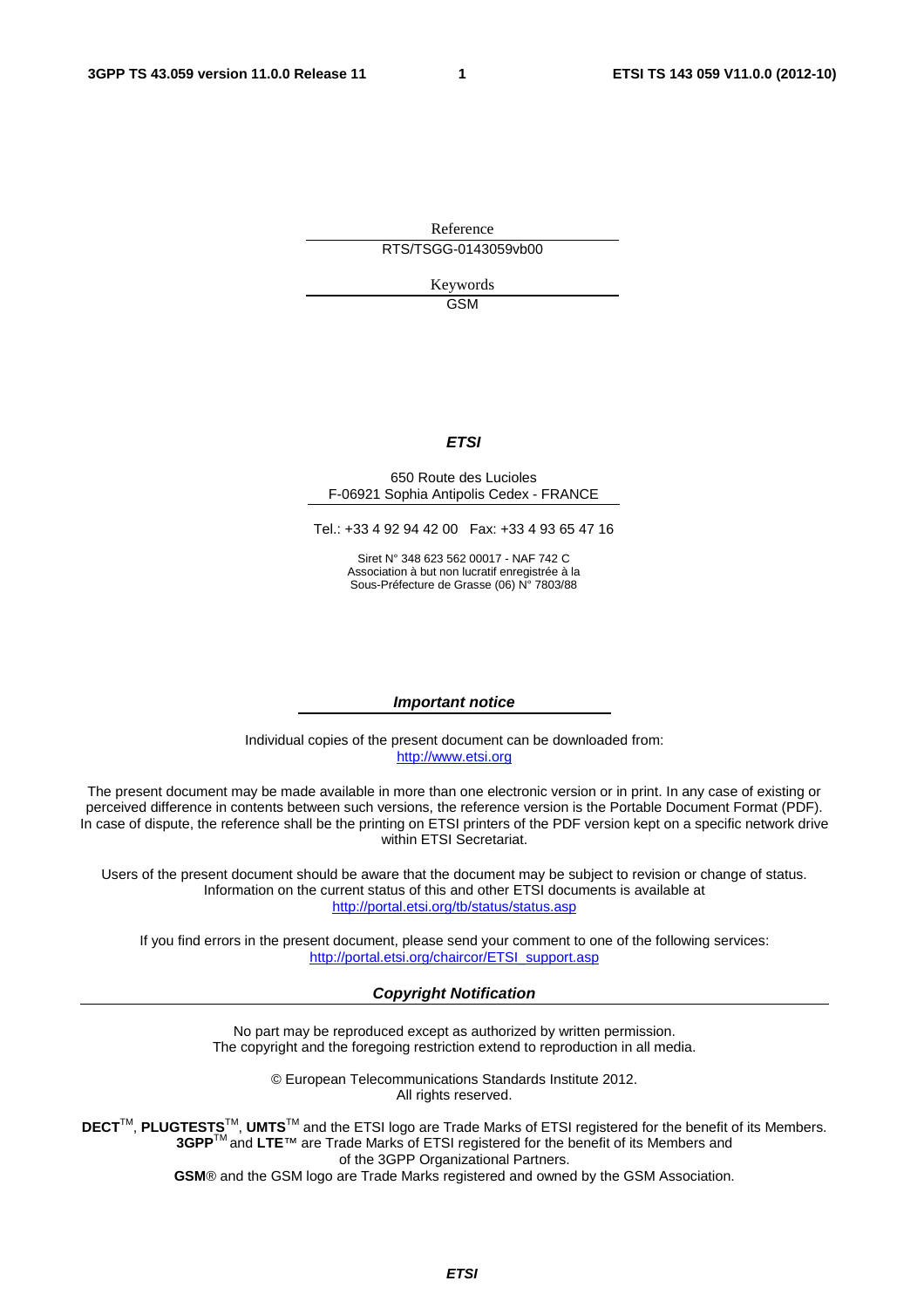## Intellectual Property Rights

IPRs essential or potentially essential to the present document may have been declared to ETSI. The information pertaining to these essential IPRs, if any, is publicly available for **ETSI members and non-members**, and can be found in ETSI SR 000 314: *"Intellectual Property Rights (IPRs); Essential, or potentially Essential, IPRs notified to ETSI in respect of ETSI standards"*, which is available from the ETSI Secretariat. Latest updates are available on the ETSI Web server [\(http://ipr.etsi.org](http://webapp.etsi.org/IPR/home.asp)).

Pursuant to the ETSI IPR Policy, no investigation, including IPR searches, has been carried out by ETSI. No guarantee can be given as to the existence of other IPRs not referenced in ETSI SR 000 314 (or the updates on the ETSI Web server) which are, or may be, or may become, essential to the present document.

## Foreword

This Technical Specification (TS) has been produced by ETSI 3rd Generation Partnership Project (3GPP).

The present document may refer to technical specifications or reports using their 3GPP identities, UMTS identities or GSM identities. These should be interpreted as being references to the corresponding ETSI deliverables.

The cross reference between GSM, UMTS, 3GPP and ETSI identities can be found under [http://webapp.etsi.org/key/queryform.asp.](http://webapp.etsi.org/key/queryform.asp)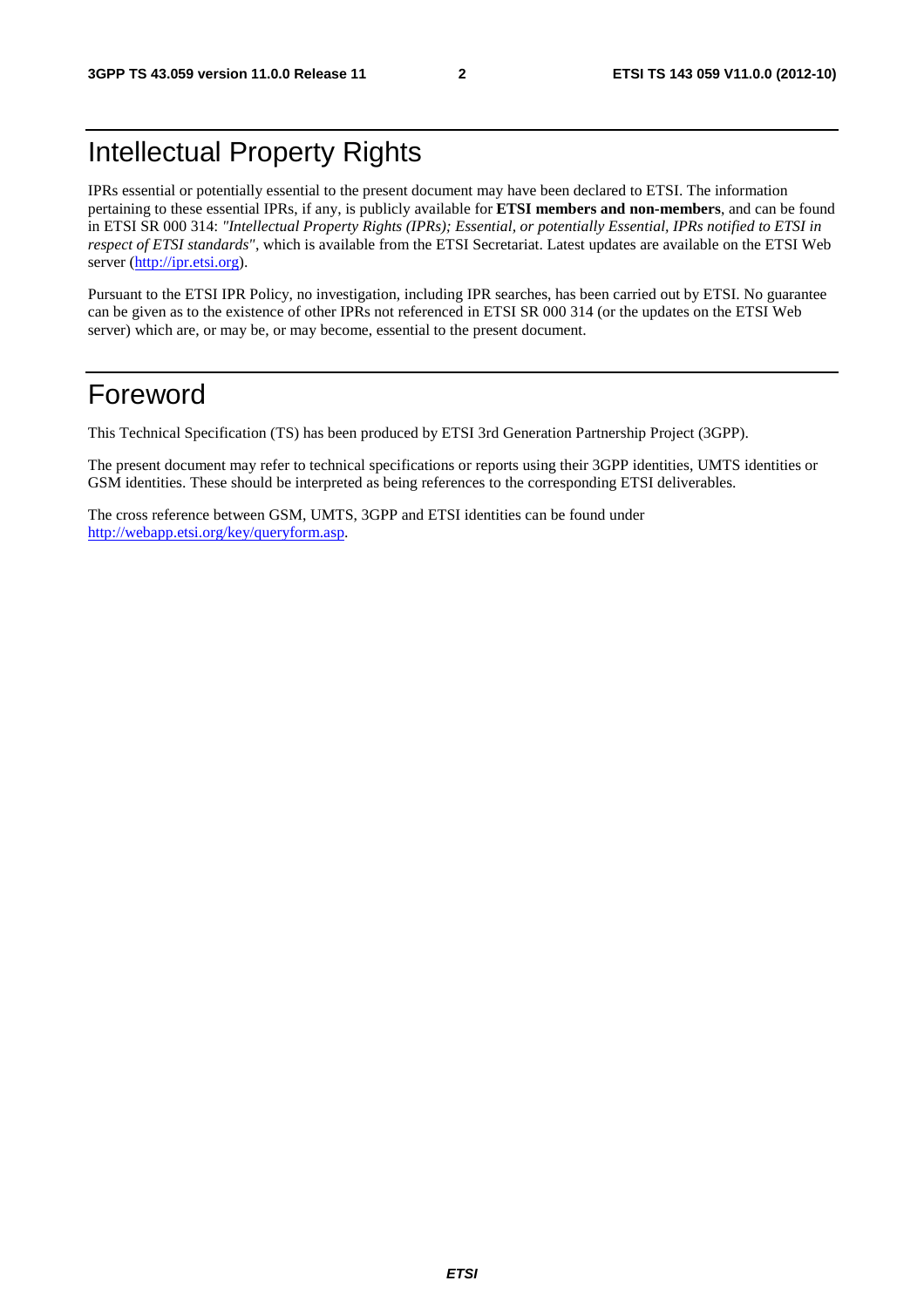$\mathbf{3}$ 

## Contents

| 1               |  |  |  |  |  |
|-----------------|--|--|--|--|--|
|                 |  |  |  |  |  |
| 2               |  |  |  |  |  |
| 3               |  |  |  |  |  |
| 3.1             |  |  |  |  |  |
| 3.2             |  |  |  |  |  |
| 4               |  |  |  |  |  |
| 4.1             |  |  |  |  |  |
| 4.2             |  |  |  |  |  |
| 4.2.1           |  |  |  |  |  |
| 4.2.2           |  |  |  |  |  |
| 4.2.3           |  |  |  |  |  |
| 4.2.4           |  |  |  |  |  |
| 5               |  |  |  |  |  |
| 5.1             |  |  |  |  |  |
| 5.2             |  |  |  |  |  |
| 5.2.1           |  |  |  |  |  |
| 5.3             |  |  |  |  |  |
| 5.3.1           |  |  |  |  |  |
| 5.3.1.1         |  |  |  |  |  |
| 5.3.2           |  |  |  |  |  |
| 5.3.2.1         |  |  |  |  |  |
| 5.3.2.2         |  |  |  |  |  |
| 5.3.2.3         |  |  |  |  |  |
| 5.3.3           |  |  |  |  |  |
| 5.3.3.1         |  |  |  |  |  |
| 5.3.3.2         |  |  |  |  |  |
| 5.3.3.3         |  |  |  |  |  |
| 5.3.3.4         |  |  |  |  |  |
| 5.4             |  |  |  |  |  |
| 5.5             |  |  |  |  |  |
| 5.5.1           |  |  |  |  |  |
| 5.5.2           |  |  |  |  |  |
| 5.5.3           |  |  |  |  |  |
| 5.5.4           |  |  |  |  |  |
| 5.5.5           |  |  |  |  |  |
| 6               |  |  |  |  |  |
| 6.1             |  |  |  |  |  |
| 6.1.1           |  |  |  |  |  |
| 6.1.2           |  |  |  |  |  |
| 6.1.2.1         |  |  |  |  |  |
| 6.1.2.2         |  |  |  |  |  |
| 6.1.2.3         |  |  |  |  |  |
| 6.1.3           |  |  |  |  |  |
| 6.1.3a<br>6.1.4 |  |  |  |  |  |
| 6.1.5           |  |  |  |  |  |
| 6.1.5.1         |  |  |  |  |  |
| 6.1.5.2         |  |  |  |  |  |
| 6.1.6           |  |  |  |  |  |
| 6.1.7           |  |  |  |  |  |
| 6.2             |  |  |  |  |  |
|                 |  |  |  |  |  |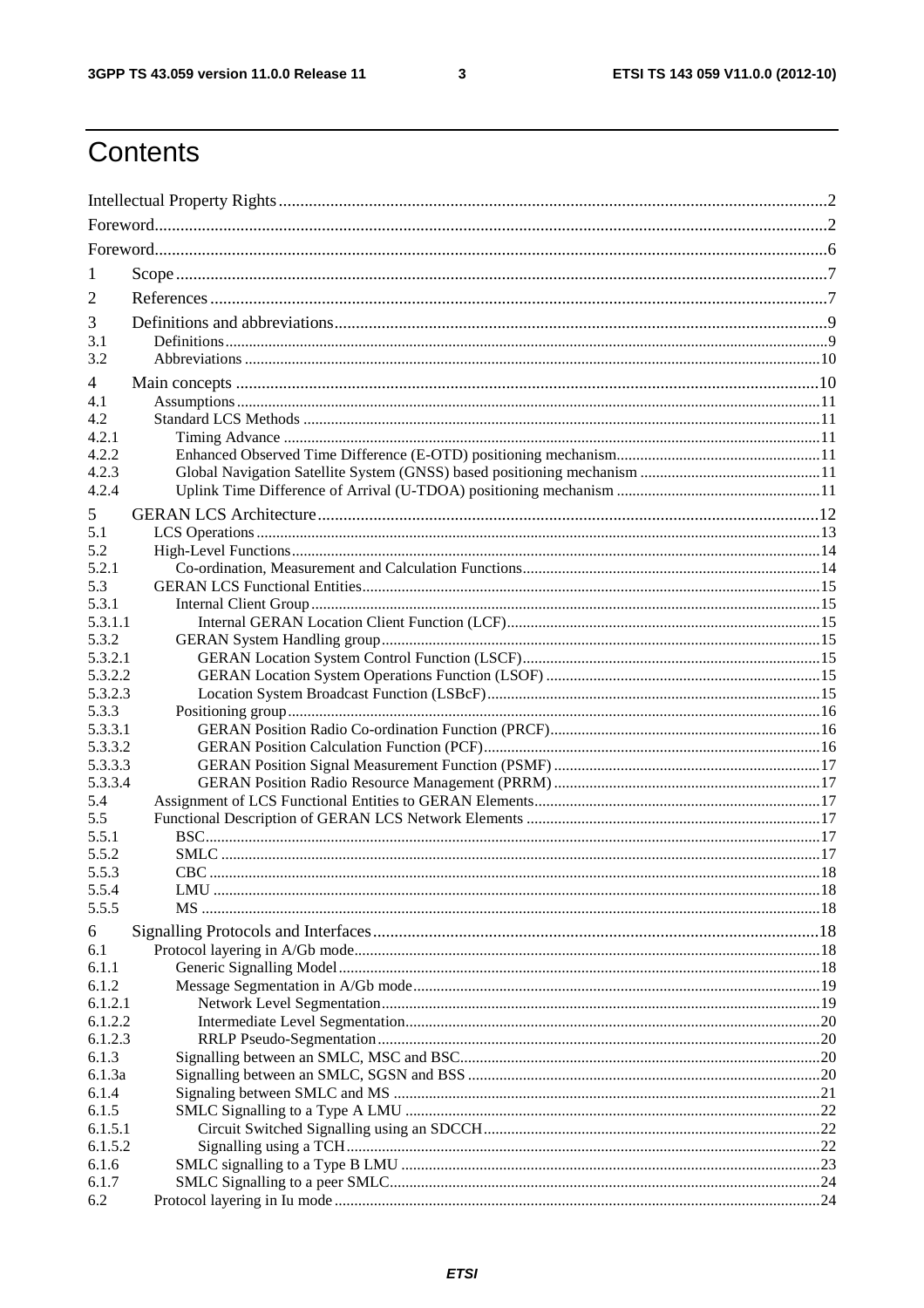| 6.2.1   |                                                                                              |  |
|---------|----------------------------------------------------------------------------------------------|--|
| 6.2.2   |                                                                                              |  |
| 6.2.3   |                                                                                              |  |
| 6.2.4   |                                                                                              |  |
| 6.2.5   |                                                                                              |  |
| 7       |                                                                                              |  |
| 7.1     |                                                                                              |  |
| 7.1.1   |                                                                                              |  |
| 7.1.1.1 |                                                                                              |  |
| 7.1.1.2 |                                                                                              |  |
| 7.1.2   |                                                                                              |  |
| 7.1.2.1 |                                                                                              |  |
| 7.1.2.2 |                                                                                              |  |
| 7.2     |                                                                                              |  |
| 7.2.1   |                                                                                              |  |
| 7.2.1.1 |                                                                                              |  |
| 7.2.1.2 |                                                                                              |  |
| 7.2.2   |                                                                                              |  |
| 7.2.2.1 |                                                                                              |  |
| 7.2.2.2 |                                                                                              |  |
| 7.3     |                                                                                              |  |
| 7.3.1   |                                                                                              |  |
| 7.3.2   |                                                                                              |  |
| 7.4     |                                                                                              |  |
| 7.4.1   |                                                                                              |  |
| 8       |                                                                                              |  |
| 8.1     | Information Transfer between an SMLC and a Target MS in the CS Domain in A/Gb mode for E-OTD |  |
|         |                                                                                              |  |
| 8.1a    | Information Transfer between an SMLC and a Target MS in the PS Domain in A/Gb mode 31        |  |
| 8.1b    |                                                                                              |  |
| 8.2     |                                                                                              |  |
| 8.3     |                                                                                              |  |
| 8.3.1   |                                                                                              |  |
| 8.3.2   |                                                                                              |  |
| 8.3.3   |                                                                                              |  |
| 8.3.3.1 |                                                                                              |  |
| 8.3.3.2 |                                                                                              |  |
| 8.3.4   |                                                                                              |  |
| 8.4     |                                                                                              |  |
| 8.4.1   |                                                                                              |  |
| 8.4.2   |                                                                                              |  |
| 8.4.3   |                                                                                              |  |
| 8.5     |                                                                                              |  |
| 8.5.1   |                                                                                              |  |
| 8.5.2   |                                                                                              |  |
| 8.5.3   |                                                                                              |  |
| 8.5.3.1 |                                                                                              |  |
| 8.5.3.2 |                                                                                              |  |
| 8.5.3.3 |                                                                                              |  |
| 8.5.3.4 |                                                                                              |  |
| 8.5.3.5 |                                                                                              |  |
| 8.5.3.6 |                                                                                              |  |
| 8.5.3.7 |                                                                                              |  |
| 8.5.4   |                                                                                              |  |
| 8.5.4.1 |                                                                                              |  |
| 8.5.4.2 |                                                                                              |  |
| 8.5.4.3 |                                                                                              |  |
| 8.5.4.4 |                                                                                              |  |
| 8.5.5   |                                                                                              |  |
| 8.6     |                                                                                              |  |
| 8.7     |                                                                                              |  |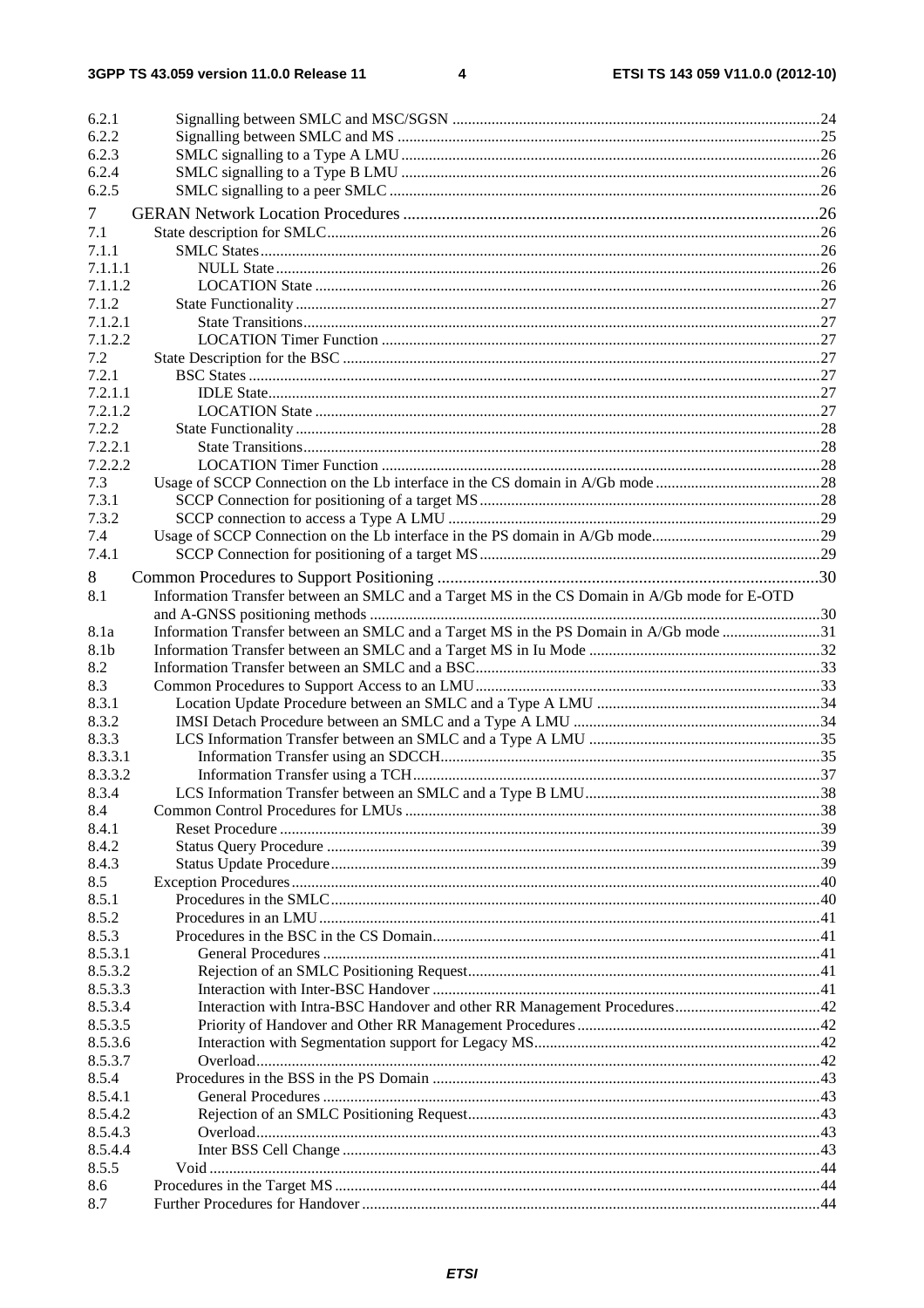| 9                        |                                                                                               |  |  |  |  |
|--------------------------|-----------------------------------------------------------------------------------------------|--|--|--|--|
| 9.1                      |                                                                                               |  |  |  |  |
| 9.1.1                    |                                                                                               |  |  |  |  |
| 9.1.2                    | Positioning Procedure Initiation from an Internal LCS Client for the CS Domain (A/Gb mode) 45 |  |  |  |  |
| 9.1.3                    |                                                                                               |  |  |  |  |
| 9.1.4                    |                                                                                               |  |  |  |  |
| 9.1.5                    |                                                                                               |  |  |  |  |
| 9.2                      |                                                                                               |  |  |  |  |
| 9.2a<br>9.2 <sub>b</sub> |                                                                                               |  |  |  |  |
| 9.2c                     |                                                                                               |  |  |  |  |
| 9.2c.1                   |                                                                                               |  |  |  |  |
| 9.2c.2                   |                                                                                               |  |  |  |  |
| 9.3                      |                                                                                               |  |  |  |  |
| 9.3.1                    |                                                                                               |  |  |  |  |
| 9.3.1.1                  |                                                                                               |  |  |  |  |
| 9.3.1.2                  |                                                                                               |  |  |  |  |
| 9.3.2                    |                                                                                               |  |  |  |  |
| 9.3.3                    |                                                                                               |  |  |  |  |
| 9.3a                     |                                                                                               |  |  |  |  |
| 9.3a.1                   |                                                                                               |  |  |  |  |
| 9.3a.1.1                 |                                                                                               |  |  |  |  |
| 9.3a.1.2                 |                                                                                               |  |  |  |  |
| 9.3a.2                   |                                                                                               |  |  |  |  |
| 9.3a.3                   |                                                                                               |  |  |  |  |
| 9.4                      |                                                                                               |  |  |  |  |
| 9.4.1                    |                                                                                               |  |  |  |  |
| 9.4.2                    |                                                                                               |  |  |  |  |
| 9.4.3                    |                                                                                               |  |  |  |  |
| 9.4.3a                   |                                                                                               |  |  |  |  |
| 9.4.4                    |                                                                                               |  |  |  |  |
| 9.4.5                    |                                                                                               |  |  |  |  |
| 9.4.5a                   |                                                                                               |  |  |  |  |
| 9.4.6<br>9.4.6.1         |                                                                                               |  |  |  |  |
| 9.4.6.2                  |                                                                                               |  |  |  |  |
| 9.4.6.2.1                |                                                                                               |  |  |  |  |
| 9.4.6.3                  |                                                                                               |  |  |  |  |
| 9.5                      | U-TDOA Positioning Procedures.                                                                |  |  |  |  |
| 9.5.0                    |                                                                                               |  |  |  |  |
| 9.5.1                    |                                                                                               |  |  |  |  |
| 9.5.1.1                  |                                                                                               |  |  |  |  |
| 9.5.1.2                  |                                                                                               |  |  |  |  |
| 9.5.1.3                  |                                                                                               |  |  |  |  |
| 9.5.1.4                  |                                                                                               |  |  |  |  |
| 9.5.2                    |                                                                                               |  |  |  |  |
| 9.5.2.1                  |                                                                                               |  |  |  |  |
| 9.5.2.2                  |                                                                                               |  |  |  |  |
| 9.5.2.2.1                |                                                                                               |  |  |  |  |
| 9.5.2.2.2                |                                                                                               |  |  |  |  |
| 9.5.2.3<br>9.5.2.4       |                                                                                               |  |  |  |  |
| 9.5.2.5                  |                                                                                               |  |  |  |  |
| 10                       |                                                                                               |  |  |  |  |
| 10.1                     |                                                                                               |  |  |  |  |
| 10.2                     |                                                                                               |  |  |  |  |
|                          | <b>Annex A (informative):</b>                                                                 |  |  |  |  |
|                          |                                                                                               |  |  |  |  |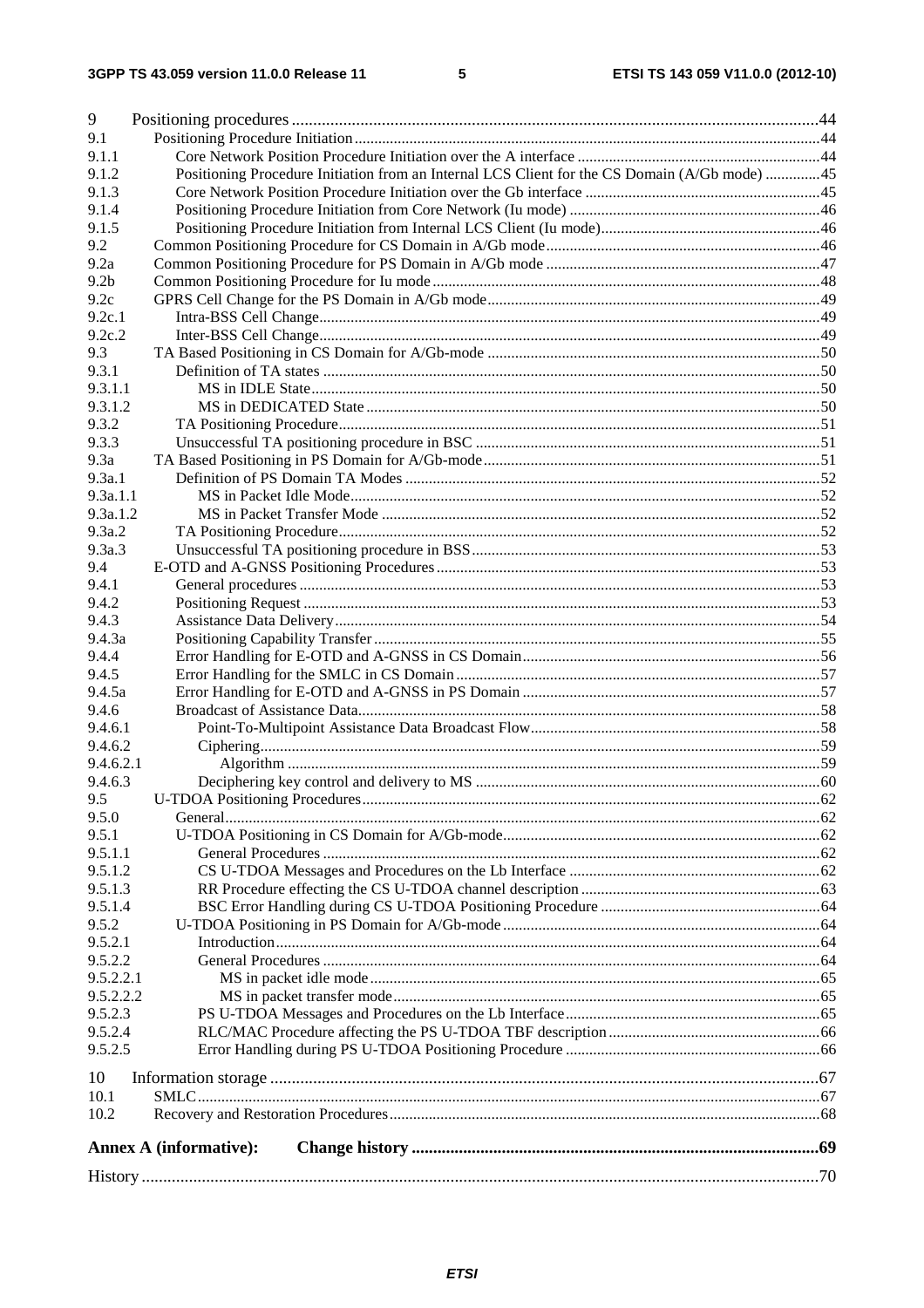## Foreword

This Technical Specification has been produced by the 3<sup>rd</sup> Generation Partnership Project (3GPP).

The contents of the present document are subject to continuing work within the TSG and may change following formal TSG approval. Should the TSG modify the contents of the present document, it will be re-released by the TSG with an identifying change of release date and an increase in version number as follows:

Version x.y.z

where:

- x the first digit:
	- 1 presented to TSG for information;
	- 2 presented to TSG for approval;
	- 3 or greater indicates TSG approved document under change control.
- y the second digit is incremented for all changes of substance, i.e. technical enhancements, corrections, updates, etc.
- z the third digit is incremented when editorial only changes have been incorporated in the document.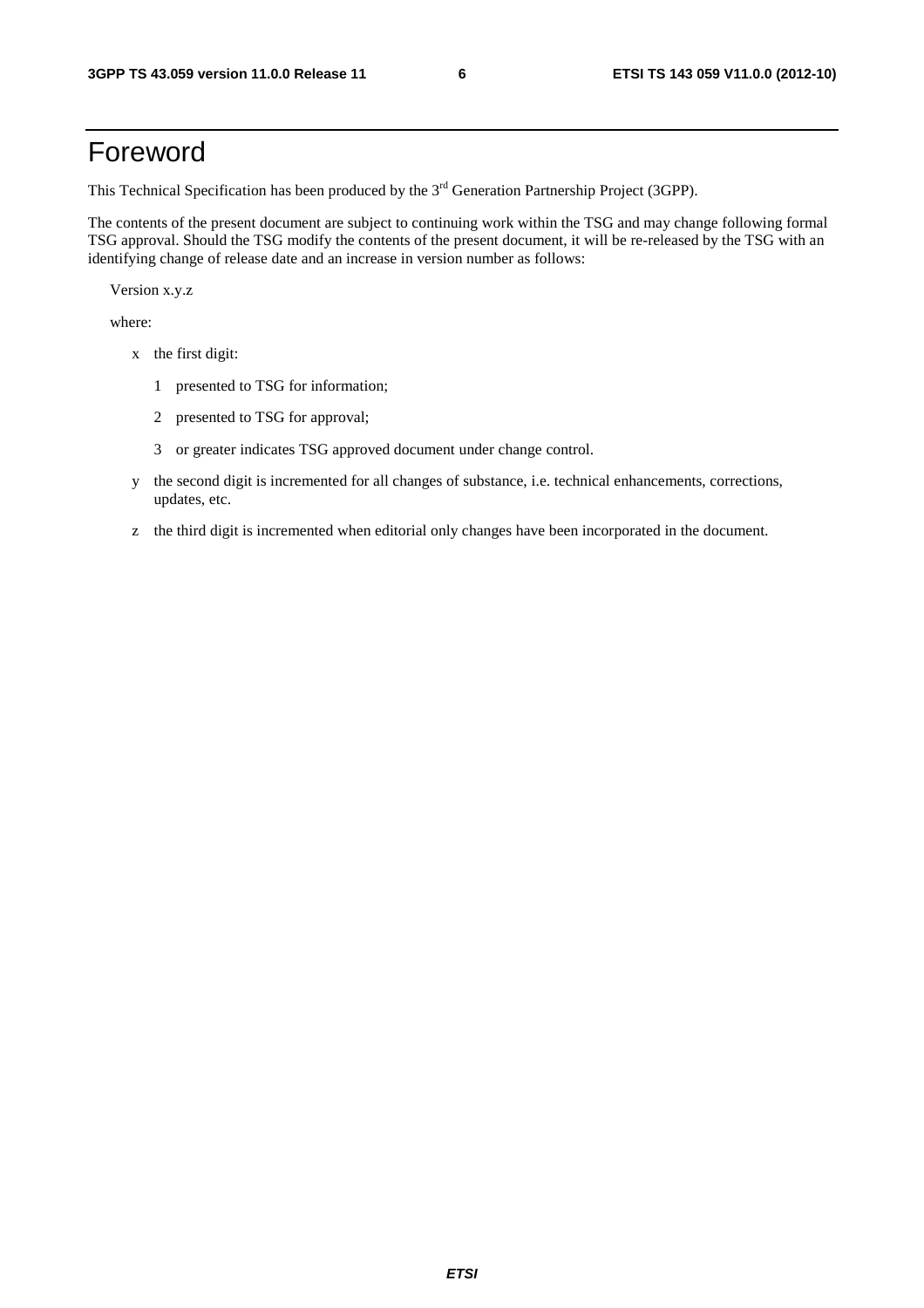## 1 Scope

The present document specifies the stage 2 of the LoCation Services (LCS) feature in GERAN, which provides the mechanisms to support mobile location services for operators, subscribers and third party service providers.

The purpose of this stage 2 specification is to define the GERAN LCS architecture, functional entities and operations to support location methods. This description is confined to the aspects of LCS within the GERAN and does not define nor describe the LCS entities or operations within the Core Network.

Location Services may be considered as a network provided enabling technology consisting of standardised service capabilities, which enable the provision of location applications. The application(s) may be service provider specific. The description of the numerous and varied possible location applications which are enabled by this technology are outside the scope of the present document. However, clarifying examples of how the functionality being described may be used to provide specific location services may be included.

This stage 2 specification covers the GERAN LCS functional model and entities, the location methods, state descriptions, and message flows.

## 2 References

The following documents contain provisions which, through reference in this text, constitute provisions of the present document.

- References are either specific (identified by date of publication, edition number, version number, etc.) or non-specific.
- For a specific reference, subsequent revisions do not apply.
- For a non-specific reference, the latest version applies. In the case of a reference to a 3GPP document (including a GSM document), a non-specific reference implicitly refers to the latest version of that document *in the same Release as the present document*.
- [1] 3GPP TR 21.905: "Vocabulary for 3GPP Specifications".
- [2] 3GPP TS 22.071: "Location Services (LCS); Service description Stage 1".
- [3] 3GPP TS 22.101: "Service aspects; Service principles".
- [4] 3GPP TS 23.007: "Restoration procedures".
- [5] 3GPP TS 23.032: "Universal Geographical Area Description (GAD)".
- [6] 3GPP TS 23.041: "Technical realization of Cell Broadcast Service (CBS)".
- [7] 3GPP TS 23.271: "Functional stage 2 description of location services".
- [8] 3GPP TS 24.008: "Mobile Radio Interface Layer 3 specificiation; Core Network Protocols; Stage 3".
- [9] 3GPP TS 24.030: "Location Services (LCS); Supplementary service operations; Stage 3".
- [10] 3GPP TS 24.080: "Mobile radio Layer 3 Supplementary Services specification; Formats and coding".
- [11] 3GPP TS 43.051: "GSM/EDGE Radio Access Network (GERAN) overall description; Stage 2".
- [12] 3GPP TS 44.006: "Mobile Station Base Station System (MS BSS) interface; Data Link (DL) layer specification".
- [13] 3GPP TS 44.012: "Short Message Service Cell Broadcast (SMSCB) Support on the Mobile Radio Interface".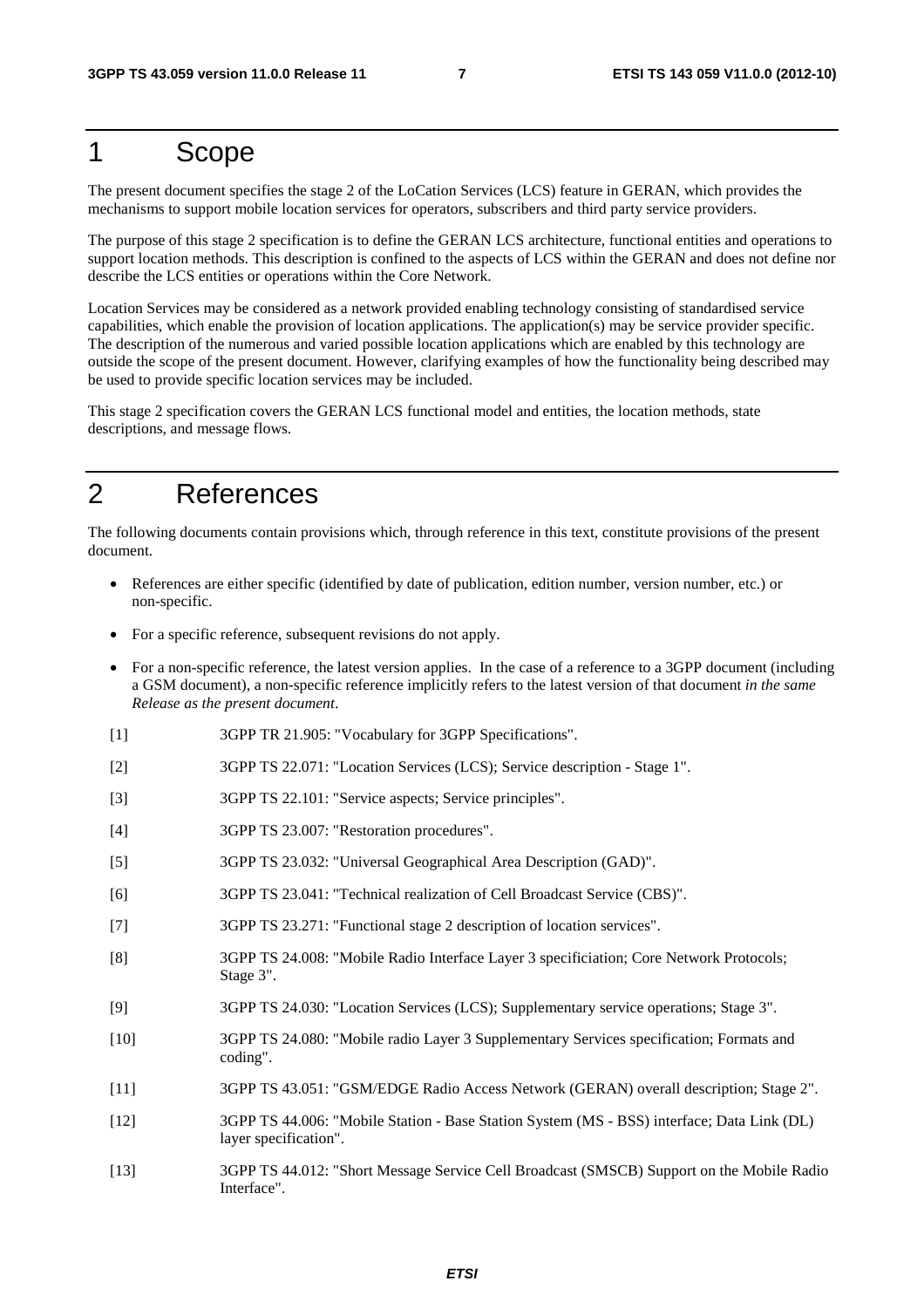[14] 3GPP TS 44.018: "Mobile radio interface layer 3 specification; Radio Resource Control Protocol". [15] 3GPP TS 44.031: "Location Services (LCS); Mobile Station (MS) - Serving Mobile Location Centre (SMLC) Radio Resource LCS Protocol (RRLP)". [16] 3GPP TS 44.035: "Location Services (LCS); Broadcast Network Assistance for Enhanced Observed Time Difference (E-OTD) and Global Positioning System (GPS) Positioning Methods". [17] 3GPP TS 44.071: "Location Services (LCS); Mobile Radio Interface Layer 3 Location Services (LCS) specification". [18] 3GPP TS 48.008: "Mobile-services Switching Centre - Base Station System (MSC - BSS) interface; Layer 3 specification". [19] 3GPP TS 48.031: "Location Services (LCS); Serving Mobile Location Centre - Serving Mobile Location Centre (SMLC - SMLC); SMLCPP specification". [20] 3GPP TS 48.058: "Base Station Controller - Base Transceiver Station (BSC - BTS) interface; Layer 3 specification". [21] 3GPP TS 48.071: "Serving Mobile Location Center – Base Station System (SMLC-BSS) interface; Layer 3 specification". [22] 3GPP TS 49.031: "Location Services (LCS); Base Station System Application Part LCS Extension (BSSAP-LE)". [23] TIA/EIA/IS-J-STD-036 (2000): "Emergency Services Data Communications". [24] 3GPP TS 48.016: "General Packet Radio Service (GPRS); Base Station System (BSS) - Serving GPRS Support Node (SGSN) interface; Network Service". [25] 3GPP TS 48.018: "General Packet Radio Service (GPRS); Base Station System (BSS) - Serving GPRS Support Node (SGSN); BSS GPRS Protocol (BSSGP)". [26] 3GPP TS 44.064: "Mobile Station - Serving GPRS Support Node (MS-SGSN) Logical Link Control (LLC) layer specification". [27] 3GPP TS 23.060: "General Packet Radio Service (GPRS); Service description; Stage 2". [28] 3GPP TS 44.060: "General Packet Radio Service (GPRS); Mobile Station (MS) - Base Station System (BSS) interface; Radio Link Control/Medium Access Control (RLC/MAC) protocol". [29] 3GPP TS 25.410: "UTRAN Iu Interface: General Aspects and Principles". [30] 3GPP TS 25.411: "UTRAN Iu Interface Layer 1". [32] 3GPP TS 25.412: "UTRAN Iu Interface signalling transport". [33] 3GPP TS 25.413: "UTRAN Iu Interface RANAP signalling". [34] 3GPP TS 44.118: "Mobile radio interface layer 3 specification; Radio Resource Control (RRC) Protocol Iu Mode". [35] IETF STD 51, RFC 1661(07/1994): "The Point-To-Point Protocol (PPP)". [36] IETF STD 51, RFC 1662(07/1994): "PPP in HDLC-like Framing". [37] IETF RFC 2507(02/1999): "IP header compression". [38] IETF RFC 1990(07/1994): "The PPP Multilink Protocol (MP)". [39] IETF RFC 2686(09/1999): "The Multi-Class Extension to Multi-Link PPP". [40] IETF RFC 2509(02/1999): "IP Header Compression over PPP".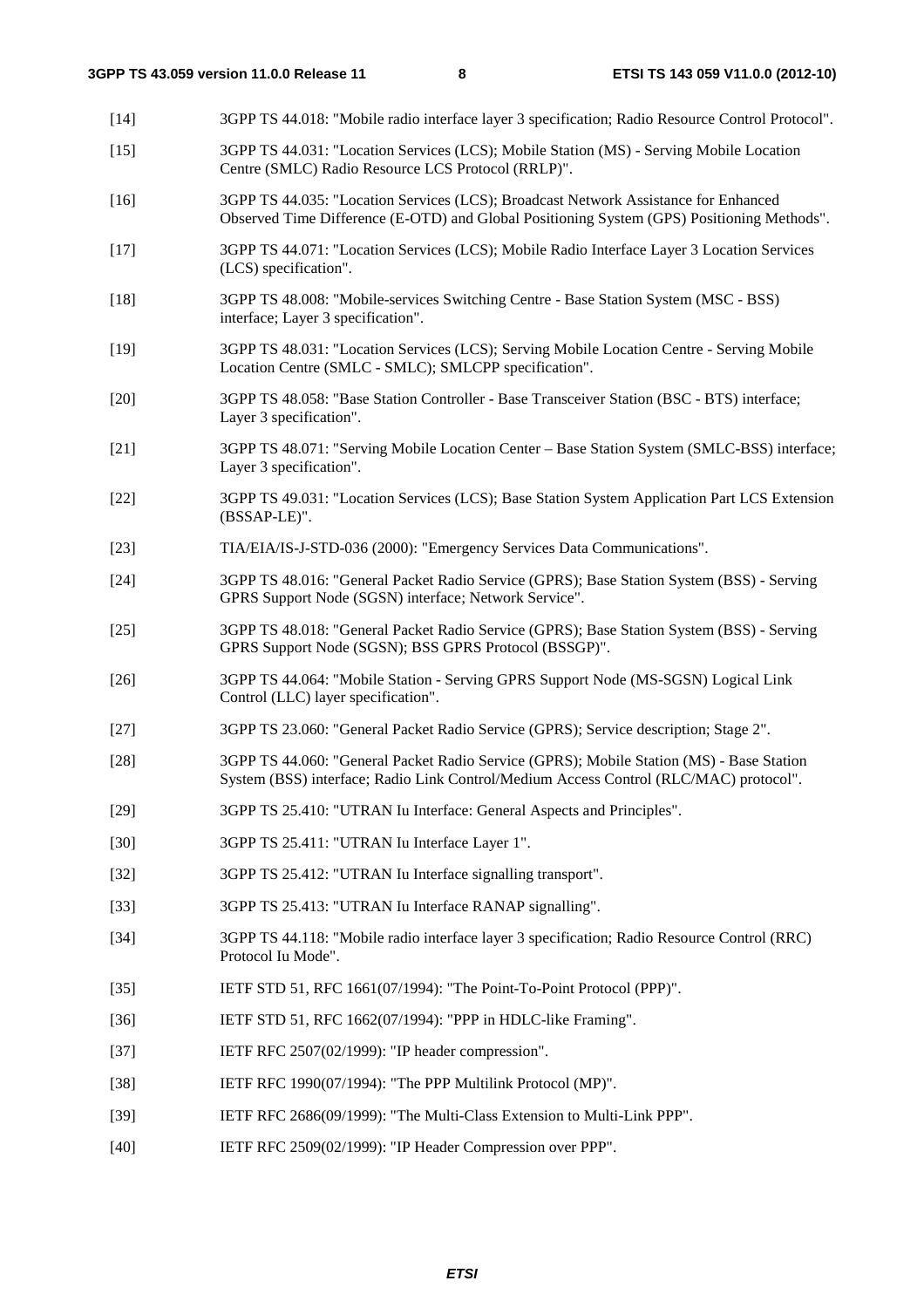## 3 Definitions and abbreviations

## 3.1 Definitions

For the purposes of the present document the following terms and definitions apply and the terms and definitions given in 3GPP TS 22.101.

**A/Gb mode:** see 3GPP TS 43.051 [11].

**Iu mode:** see 3GPP TS 43.051 [11].

**LCS (LoCation Services):** LCS is a service concept in system standardisation. LCS specifies all the necessary network elements and entities, their functionality, interfaces, as well as communication messages, necessary to implement the positioning functionality in a cellular network.

NOTE 1: LCS does not specify any location based (value added) services except locating of emergency calls.

**LCS Client:** software and/or hardware entity that interacts with a LCS Server for the purpose of obtaining location information for one or more Mobile Stations. LCS Clients subscribe to LCS in order to obtain location information. LCS Clients may or may not interact with human users. The LCS Client is responsible for formatting and presenting data and managing the user interface (dialogue). The LCS Client may reside in the Mobile Station (MS).

**LCS Server:** software and/or hardware entity offering LCS capabilities. The LCS Server accepts requests, services requests, and sends back responses to the received requests. The LCS server consists of LCS components, which are distributed to one or more PLMN and/or service provider.

**Location Estimate:** geographic location of an MS and/or valid Mobile Equipment (ME), expressed in latitude and longitude data. The Location Estimate shall be represented in a well-defined universal format. Translation from this universal format to another geographic location system may be supported, although the details are considered outside the scope of the primitive services.

**Location Request:** request for a Location Estimate and optionally a Velocity Estimate.

**Mobile Assisted positioning:** any mobile centric positioning method (e.g. E-OTD, A-GNSS) in which the MS provides position measurements to the network for computation of a location estimate by the network. The network may provide assistance data to the MS to enable position measurements and/or improve measurement performance.

**Mobile Based positioning:** any mobile centric positioning method (e.g. E-OTD, A-GNSS) in which the MS performs both position measurements and computation of a location estimate and where assistance data useful or essential to one or both of these functions is provided to the MS by the network. Position methods where an MS performs measurements and location computation without network assistance data are not considered within this category.

**Mobile Station:** consists of Mobile or User Equipment (ME or MS) with a valid SIM or USIM attached.

**Positioning (/location detecting):** positioning is a functionality, which detects a geographical location (of e.g. a mobile terminal).

**Positioning technology (/locating technology):** technology or system concept including the specifications of RF interfaces, data types, etc. to process the estimation of a geographical location, e.g. A-GNSS and E-OTD.

**Radio Interface Timing:** Comprise Absolute Time Differences (ATDs) or Real Time Differences (RTDs) of the signals transmitted by Base Stations, where timing differences are measured relative to either some absolute time difference (ATD) or the signals of another Base Station (RTD).

**RRLP maximum PDU size:** maximum PDU size for the RRLP protocol, which is 242 octets.

**RRLP pseudo-segmentation:** use of several RRLP data messages to deliver a large amount of information.

**Target MS:** Mobile Station being positioned.

**Type A LMU:** accessed exclusively over the air interface (Um interface): there is no wired connection to any other network element.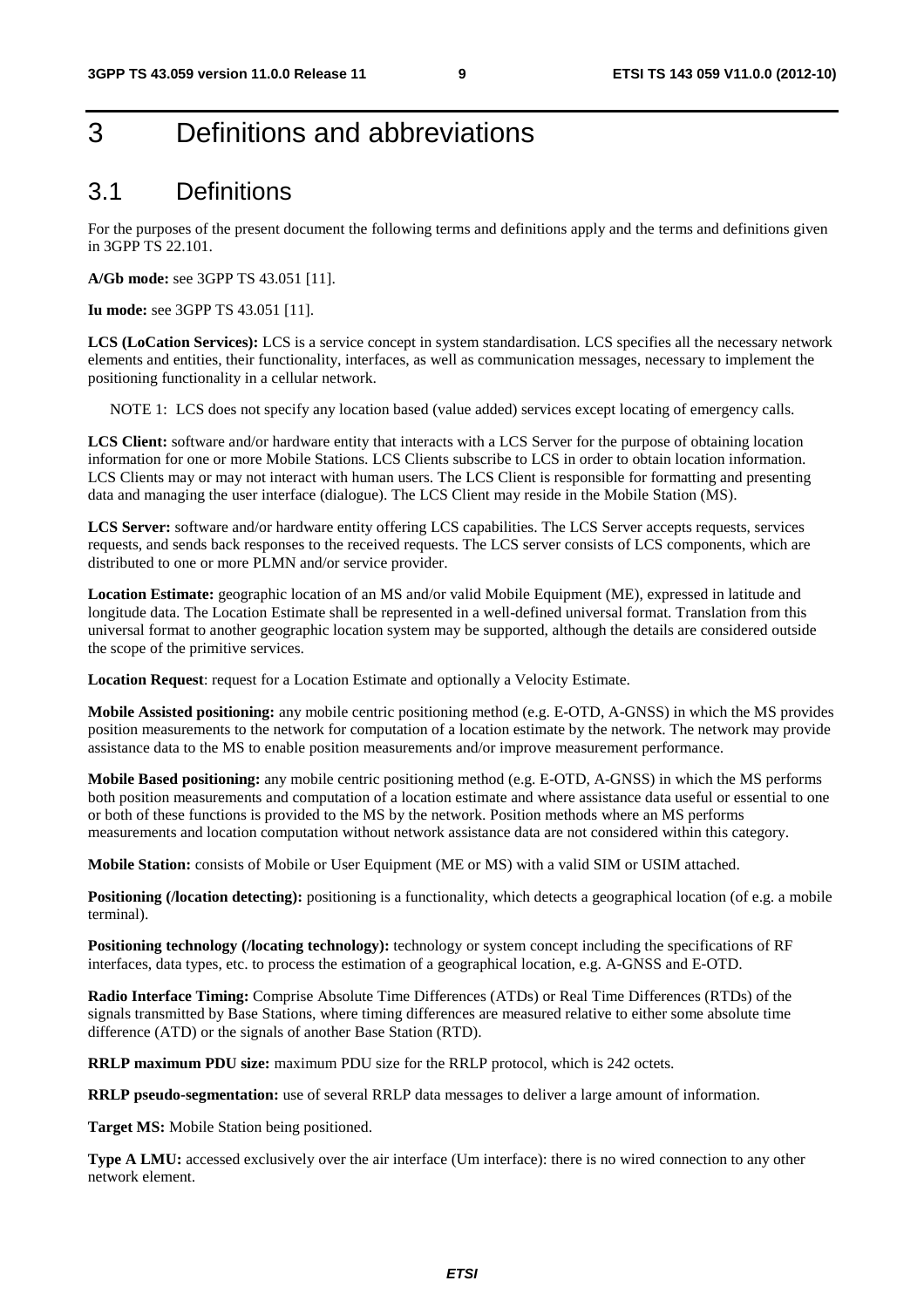**Type B LMU:** is accessed over the Abis interface from a BSC. The LMU may be either a standalone network element addressed using some pseudo-cell ID or connected to or integrated in a BTS.

**Velocity Estimate:** speed and bearing of an MS and/or valid Mobile Equipment (ME), expressed as speed in kilometres per hour and bearing in degrees measured clockwise from North.

NOTE 2: Abis interface is beyond the scope of the present document.

## 3.2 Abbreviations

For the purposes of the present document, the following abbreviations and the abbreviations given in 3GPP TS 21.905 apply.

| $2G-$           | <b>Second Generation</b>                               |
|-----------------|--------------------------------------------------------|
| $3G-$           | Third Generation                                       |
| A               | Interface between GERAN BSS and MSC                    |
| A-GNSS          | <b>Assisted GNSS</b>                                   |
| $A-GPS$         | <b>Assisted GPS</b>                                    |
| <b>ATD</b>      | <b>Absolute Time Difference</b>                        |
| <b>BSSLAP</b>   | <b>Base Station System Application Part</b>            |
| <b>BSSAP-LE</b> | Base Station System Application Part LCS Extension     |
| CBC-BSC         | Interface between CBC and BSC                          |
| CBC-SMLC        | Interface between CBC and SMLC                         |
| D-GPS           | Differential GPS                                       |
| E-OTD           | <b>Enhanced Observed Time Difference</b>               |
| <b>GNSS</b>     | Global Navigation Satellite System (e.g. GPS, Galileo) |
| Iu              | Interface between GERAN BSS and 3G Core Network        |
| $Iu-cs$         | Interface between GERAN BSS and 3G MSC                 |
| Iu-ps           | Interface between GERAN BSS and 3G SGSN                |
| Gb              | Interface between GERAN BSS and SGSN                   |
| Lb              | Interface between SMLC and BSC                         |
| <b>LCCF</b>     | <b>Location Client Control Function</b>                |
| LCF             | <b>Location Client Function</b>                        |
| LSBcF           | <b>Location System Broadcast Function</b>              |
| <b>LSCF</b>     | <b>Location System Control Function</b>                |
| <b>LSOF</b>     | <b>Location System Operation Function</b>              |
| PCF             | <b>Position Calculation Function</b>                   |
| <b>PRCF</b>     | Positioning Radio Co-ordination Function               |
| <b>PRRM</b>     | Positioning Radio Resource Management                  |
| <b>PSMF</b>     | Positioning Signal Measurement Function                |
| <b>RIT</b>      | Radio Interface Timing                                 |
| <b>RRLP</b>     | Radio Resource Link Protocol                           |
| <b>RTD</b>      | <b>Real Time Difference</b>                            |
| <b>SMSCB</b>    | <b>Short Message Service Cell Broadcast</b>            |
| <b>SMLCPP</b>   | Serving Mobile Location Center Peer Protocol           |
| <b>TA</b>       | Timing Advance                                         |
| <b>UDT</b>      | <b>SCCP</b> Unitdata message                           |
| Um              | <b>GERAN Air Interface</b>                             |
| <b>UTC</b>      | Universal Coordinated Time                             |
| <b>U-TDOA</b>   | <b>Uplink Time Difference of Arrival</b>               |

## 4 Main concepts

A general description of location services and the service requirements is given in the specification 3GPP TS 22.071. By measuring radio signals the capability to determine the geographic location of the mobile station (MS) shall be provided. The location information may be requested by and reported to a client (application) associated with the MS, or by a client within or attached to the Core Network. The location information may also be utilised internally by GERAN, for example to support features such as home location billing. The location information shall be reported in standard formats, such as those for cell based or geographical coordinates of the location of the MS.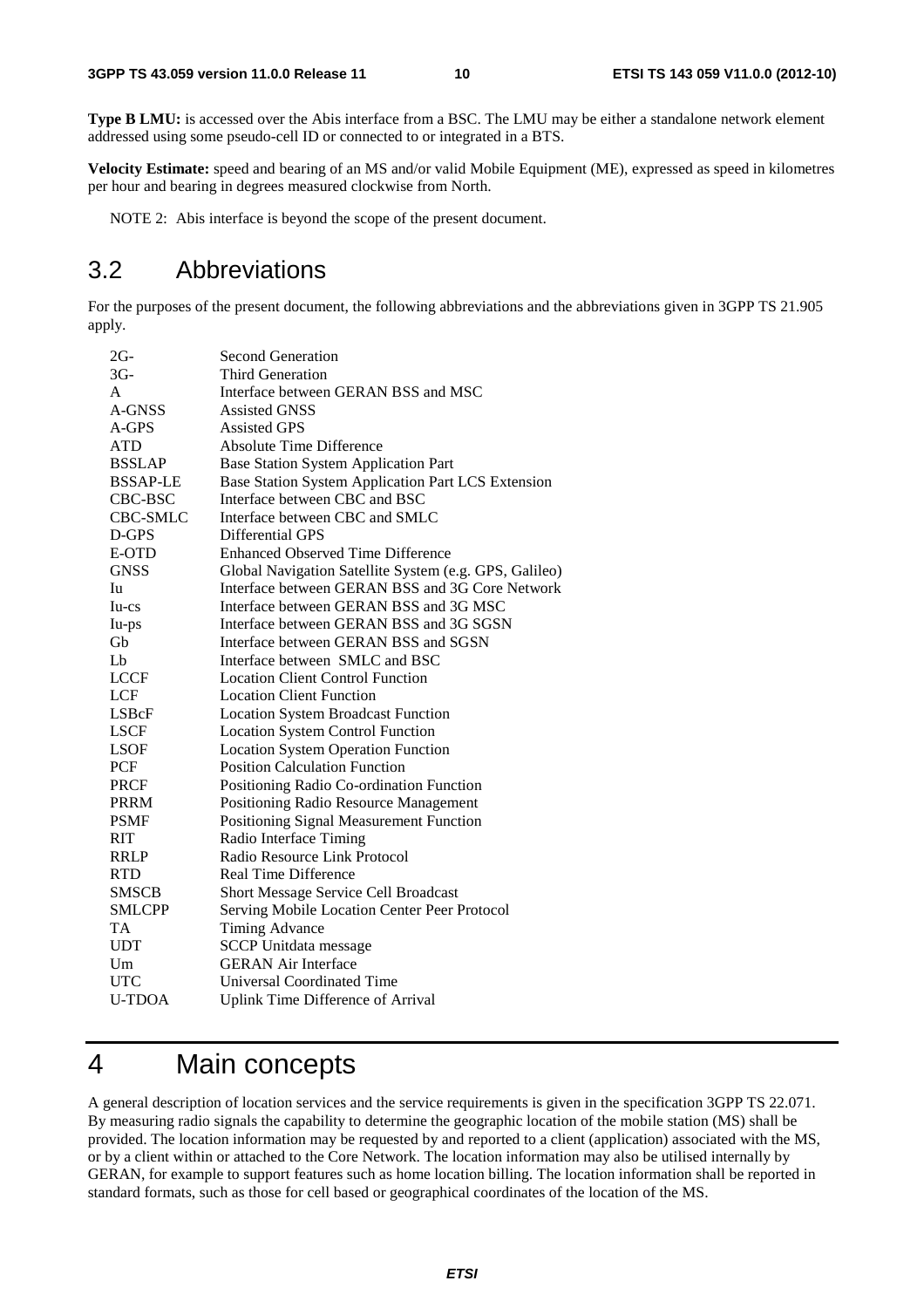It shall be possible for the majority of the MS (active or idle) within a network to use the feature without compromising the radio transmission or signalling capabilities of the GERAN.

Four positioning mechanisms are supported for LCS: Timing Advance (TA), Enhanced Observed Time Difference (E-OTD), Global Navigation Satellite System (GNSS) based positioning (A-GNSS) and Uplink Time Difference Of Arrival (U-TDOA).

## 4.1 Assumptions

- SMLC is either an integrated functionality in BSS or a standalone network element within GERAN.
- LMU is either an integrated functionality in BTS (Type B LMU) or a standalone network element (Type A LMU) where communication is over the Um interface.

## 4.2 Standard LCS Methods

### 4.2.1 Timing Advance

The TA is based on the existing Timing Advance (TA) parameter. The TA value is known for the serving BTS. To obtain TA values in case the MS is in idle mode a special procedure, not noticed by the GSM subscriber (no ringing tone), is set up. The cell-ID of the serving cell and the TA is returned as the result of the TA.

TA may be used to assist all positioning mechanisms.

### 4.2.2 Enhanced Observed Time Difference (E-OTD) positioning mechanism

The E-OTD method is based on measurements in the MS of the Enhanced Observed Time Difference of arrival of bursts of nearby pairs of BTSs. For E-OTD measurement synchronization, normal and dummy bursts are used. When the transmission frames of BTSs are not synchronized, the network needs to measure the Real or Absolute Time Differences (RTDs or ATDs) between them. To obtain accurate trilateration, E-OTD measurements and, for non-synchronized BTSs, RTD or ATD measurements are needed for at least three distinct pairs of geographically dispersed BTSs. Based on the measured E-OTD values the location of MS can be calculated either in the network or in the MS itself, if all the needed information is available in MS.

### 4.2.3 Global Navigation Satellite System (GNSS) based positioning mechanism

Global Navigation Satellite System (GNSS) refers to satellite systems that are set up for positioning purposes. Systems belonging to this category, that are operational today or will be in the near future are e.g., GPS, Galileo, Satellite Based Augmentation Systems (SBAS), Modernized GPS, Quasi Zenith Satellite System (QZSS) and GLONASS.

A mobile station with GNSS measurement capability may operate in an autonomous mode or in an assisted mode for example MS-assisted or MS-based mode. In autonomous mode MS determines its position based on signals received from GNSS without assistance from network. In assisted mode, MS receives assistance data from network. MS may support one or several GNSSs and the assistance data content may vary depending on this capability.

A-GNSS refers to a concept which supports several global navigation satellite systems and their different navigation signals, including e.g. GPS, Galileo, Satellite Based Augmentation Systems (SBAS), Modernized GPS, Quasi Zenith Satellite System (QZSS) and GLONASS. The assistance data shall enable combined usage of satellite signals belonging to different GNSS or simple usage of one GNSS system independently from the other.

### 4.2.4 Uplink Time Difference of Arrival (U-TDOA) positioning mechanism

The U-TDOA positioning method is based on network measurements of the Time Of Arrival (TOA) of a known signal sent from the mobile and received at three or more LMUs. The known signal is the normal bursts generated by a mobile while in the dedicated mode; either on the SDCCH or TCH. The method requires LMUs in the geographic vicinity of the mobile to be positioned to accurately measure the TOA of the bursts. Since the geographical coordinates of the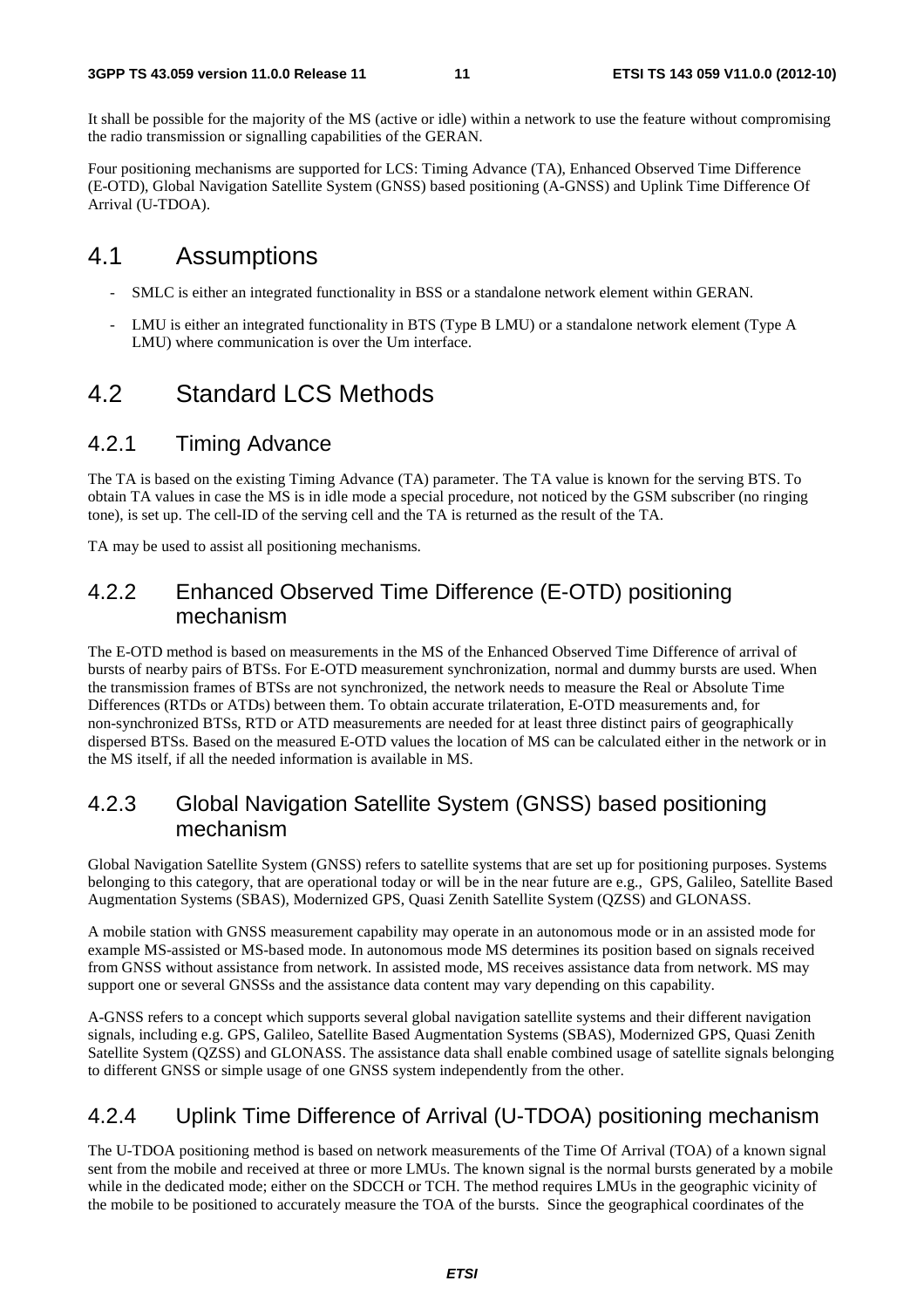measurement units are known, the mobile position can be calculated via hyperbolic trilateration. This method will work with existing mobiles without any modification.

## 5 GERAN LCS Architecture

Figure 1 shows the general arrangement of the Location Service feature. This illustrates, generally, the relation of LCS Clients and servers in the core network with the GERAN. The definition and operation of LCS entities operating in the core network is outside the scope of the present document. The LCS entities within the GERAN communicate with the Core Network (CN) across the A, Gb and Iu interfaces.

Communication among the GERAN LCS entities makes use of the messaging and signalling capabilities of the GERAN.

As part of their service or operation, the LCS Clients may request the location information of Mobile Station. There may be more than one LCS client. These may be associated with the core network, associated with the GERAN, operated as part of a MS application or accessed by the MS through its access to an application (e.g. through the Internet).

Within the GERAN, the BSC receives authenticated requests for LCS information from the core network across the A, Gb or Iu interface and passes these to the SMLC. The SMLC may be a standalone network element or functionality that is integrated to the BSC. LCS entities then manage the GERAN resources, including the base station, the LMU, the MS and calculation functions, to estimate the location of the MS and return the result to the Core Network.



**Figure 1: Functional LCS Architecture in GERAN**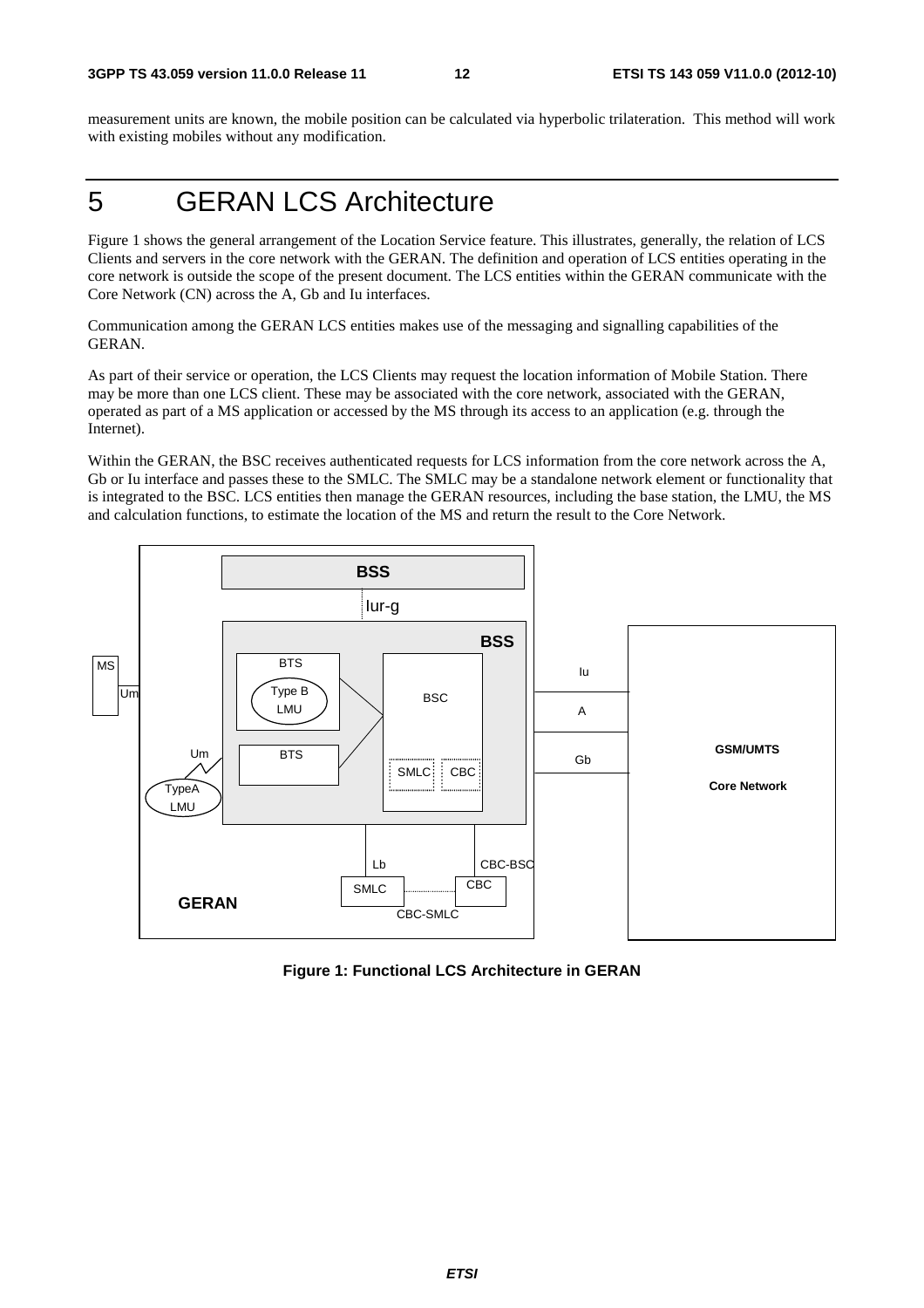## 5.1 LCS Operations

The schematic functional description of LCS operations is defined in figure 2.

Upon request from the LCS entities or for internal operations, the GERAN LCS functional entities will:

- request measurements, typically from the MS and/or one or more BTS radio apparatus;
- send the measurement results to the appropriate calculating function within GERAN;
- receive the result from the calculating function within GERAN;
- send the results to the LCS entities in the core network or to application entities within GERAN.

In the event that the client is internal to GERAN the request may be made directly to the GERAN LCS entities as the internal clients are considered to be "pre-authorised".

As part of its operation, the GERAN LCS calculating function may require additional information. This may be obtained by the function directly by communication with a database, or it may be through a request to GERAN LCS entities that will mediate the request and return of information from the appropriate database (or databases if more than one is needed to fulfil the requests).

There may possibly also be available independent information that is able to supply the location information directly, or may be able to supply auxiliary information to the calculation function. The GERAN LCS co-ordination function, as part of its activity to supervise the location process, may query the MS or other elements of the GERAN to determine their capabilities and use this information to select the mode of operation.

This general operation is outlined in the following (generic) sequence diagram Figure 2. This figure is not intended to show the complete LCS operation for GERAN, but to simply to outline the basis for operation. Location measurements may continually be taken in the background.



**Figure 2: General sequence for LCS operation**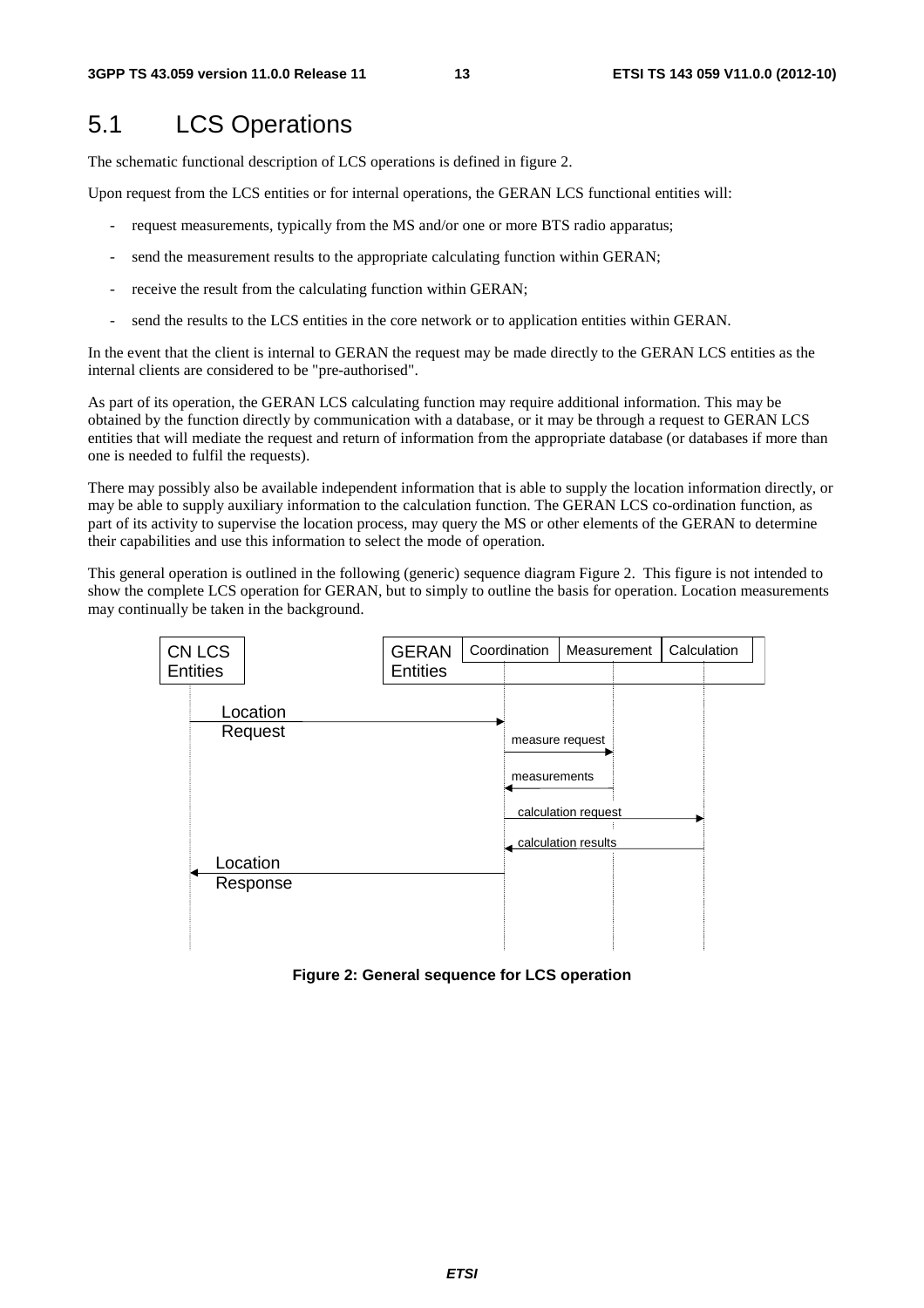## 5.2 High-Level Functions

Several functional groupings may be defined to describe the LCS. These groupings occur in both the Core Network and the GERAN. The overall LCS functional grouping is described in the system stage 2, 3GPP TS 23.271. Each grouping encompasses a number of functional components and functions.

The functions within the GERAN are described in more detail in the following clauses of the present document.

Within GERAN the functional entities may be grouped as follows:

- the Internal Client group;
- the GERAN System Handling group;
- the Positioning group.

The LCS functional diagram shown in figure 3 depicts the interaction of the LCS functional entities within the GERAN. The GERAN uses the various LCS components to provide the target MS Location Information to the internal LCS client.



#### **Figure 3: GERAN LCS Capability Functional Diagram**

### 5.2.1 Co-ordination, Measurement and Calculation Functions

These GERAN functions (including functions in the System handling and Positioning groups) provide the co-ordination, measurement and calculation functions needed to provide a location estimate. The functions interface with the requesting application and select the appropriate location method and speed of response. The functions co-ordinate the operations of the radio and measurement equipment to transmit the needed signals and to make the needed measurements. The functions may also access databases or other sources of information appropriate for the location method. The functions also provide the calculation functions appropriate for the location method to estimate the MS location and the accuracy of the report. The functions also may record information on the usage of the LCS that may be used for administrative purposes (e.g. forwarded to a billing function in the Core Network). If needed by the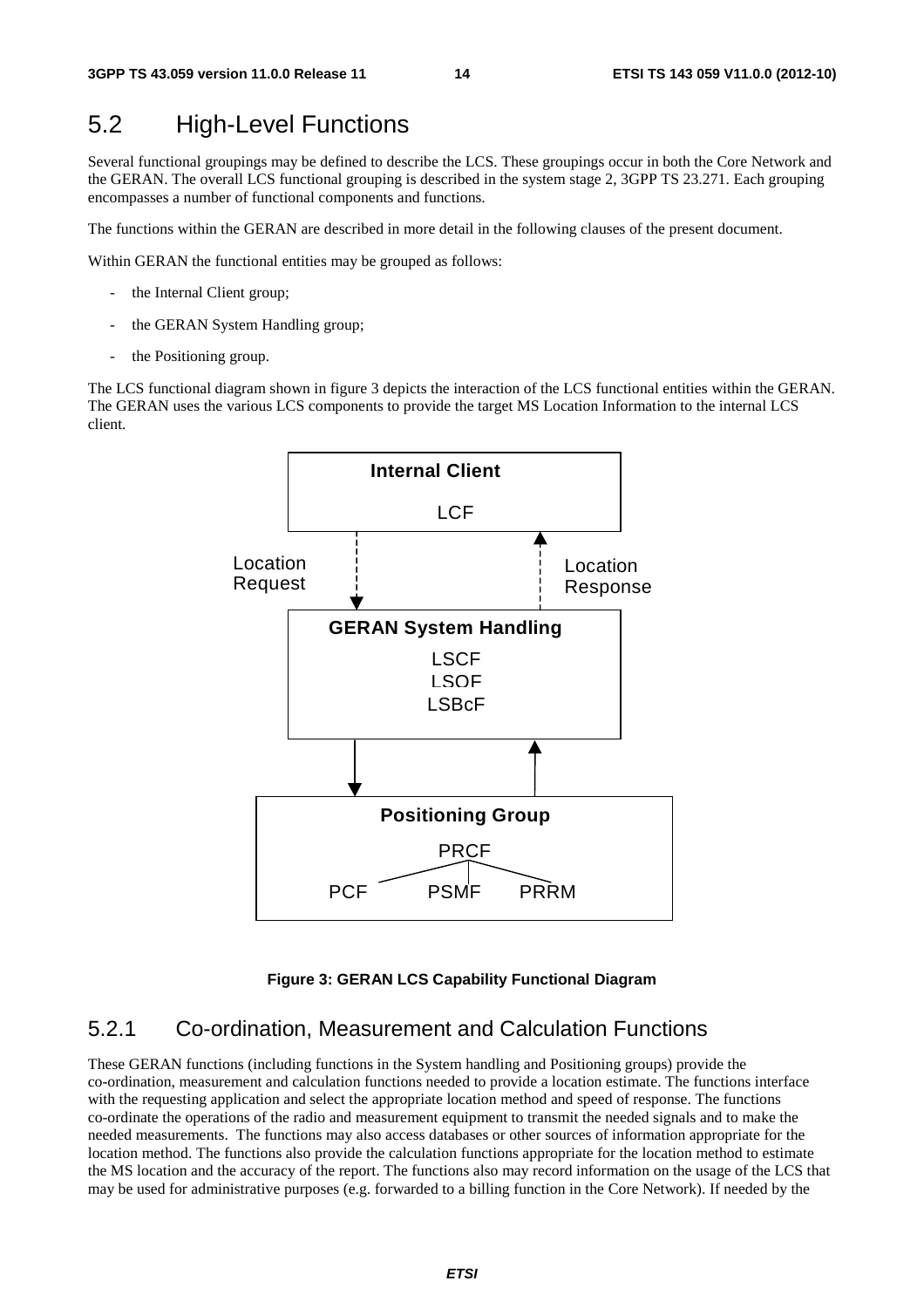location method, the functions will ensure the broadcast of information and gather and update information concerning GERAN operating parameters (e.g. timing of BTS transmissions) needed for LCS operations.

These entities are mainly concerned with the location method, controlling the radio equipment and performing the calculations to determine the location and thus may be associated with the SMLC in the GERAN. These functions may receive location requests from either the core network or from applications internal to the GERAN.

These functions communicate with the core network across the A, Gb and Iu interfaces, and with the BTS and LMU and with the MS across the Um interface.

## 5.3 GERAN LCS Functional Entities

### 5.3.1 Internal Client Group

#### 5.3.1.1 Internal GERAN Location Client Function (LCF)

The Location Client Function (LCF) represents a logical interface between the internal GERAN LCS applications and the LCS BSC Handling entities (e.g. the Location System Control Function (LSCF) in the BSC).

NOTE: There is not necessarily a requirement for a LCCF (Location Client Control Function) for the GERAN Internal Client as is described for external clients in the system stage 2 specification, 3GPP TS 23.271.

The GERAN may make use of location information for internal operations such as location assisted handover. In such a case, a LCF representing the internal GERAN LCS application may communicate with the LSCF to request and receive the location information.

### 5.3.2 GERAN System Handling group

#### 5.3.2.1 GERAN Location System Control Function (LSCF)

The GERAN Location System Control Function is responsible for co-ordinating location requests. This function manages call-related and non-call-related location requests and allocates network resources for handling them. This function "insulates" the Location clients in the Core Network from the detailed operation of the location method in order that the GERAN may be used by several types of core network and with several location methods.

The LSCF provides flow control between simultaneous location requests. Simultaneous location requests must be queued in a controlled manner to account for priority requests (e.g. for Emergency Clients). The details of the flow control, priority selection and queuing are beyond the scope of the present document.

The LSCF will select the appropriate location method based on the availability of resources and parameters of the location request. The LSCF coordinates resources and activities needed to obtain data (e.g. base station geographic coordinates) needed for the location method. It also records LCS usage data for the location service request that may be passed to a Location System Recording Function (LSRF) or O&M function in the Core Network.

#### 5.3.2.2 GERAN Location System Operations Function (LSOF)

The Location System Operations Function (LSOF) is responsible for provisioning of data, location capabilities, data related to clients and subscription (LCS client data and MS data), fault management and performance management of LCS within the BSC.

An LSOF may be associated with each entity. The LSOF interacts with Internal (O&M) Clients for administration and maintenance of the data.

#### 5.3.2.3 Location System Broadcast Function (LSBcF)

The Location System Broadcast Function (LSBcF) provides broadcast capability. The LSBcF capability is only used when broadcast data is required for E-OTD or A-GNSS positioning methods. Broadcast information (such as the geographic coordinates of the base stations) may be required, for example, to support a Position Calculation Function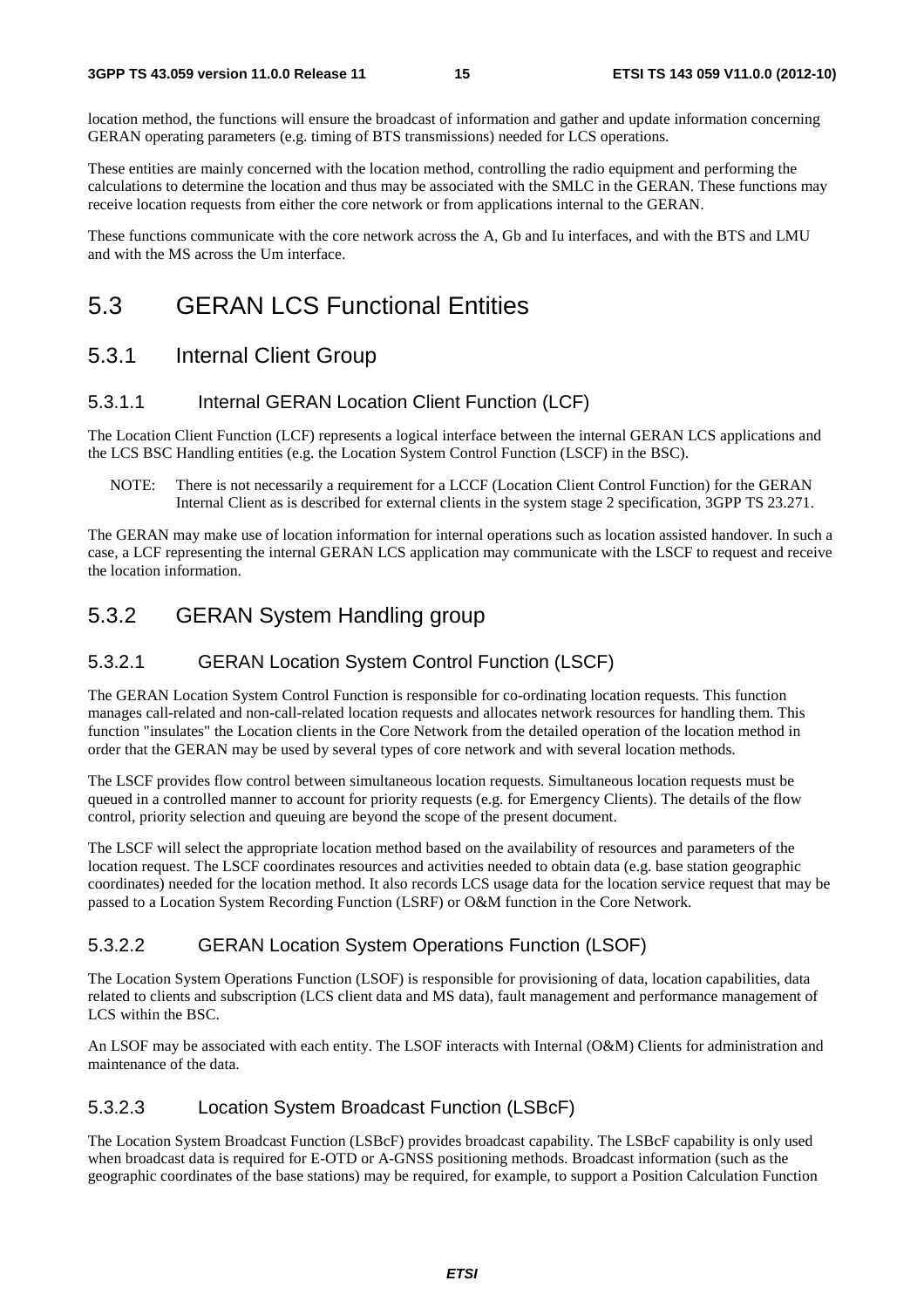(PCF) located in the mobile station. These broadcasts may also include other information (such as currently observable satellites) that may assist a MS in the use of external location services.

The information to be broadcast is selected based on the location techniques offered for use by the LCS and the needs of the MS. This broadcast information may be specially coded (i.e. encrypted) to ensure its availability only to subscribers of the service. The use of broadcasts or other methods for signalling to the MS may be selected based on the chosen location method.

The information to be broadcast includes for example:

#### **1. E-OTD Assistance:**

- Reference Time:
- Neighbour Channel Time Slot Scheme;
- Information about sectored neighbour channels;
- Neighbour channel 51 Multiframe Offset values;
- Neighbour channel BCC values;
- RTD Drift Factor values (ciphered if active);
- Neighbour channel RTD values (ciphered if active);
- Serving cell and neighbour cell location information (ciphered if active).

#### **2. A-GNSS Assistance Data:**

Broadcasted assistance data may be the same as in A-GNSS point-to-point signalling.

#### 5.3.3 Positioning group

#### 5.3.3.1 GERAN Position Radio Co-ordination Function (PRCF)

The GERAN Position Radio Control Function manages a location request for a MS through overall co-ordination and scheduling of resources to perform location measurements. This function interfaces with the PSMF, the PRRM and the PCF. The PRCF determines the location method to be used based on the location request, the QoS, the capabilities of the GERAN, and the MS's capabilities. The PRCF also manages the needed radio resources through the PRRM. It determines which PSMFs are to be involved, what to measure, and obtains processed signal measurements from the PSMF.

Some location methods may involve measurements made at the MS. In this case the PRCF interfaces with the MS to obtain the measurements (or the location results if they have been determined by the MS). Some location methods may involve measurements or information from several sources, including radio units at several BTSs and involve a series of transmissions and receptions. The PRCF entity also provides ancillary measurements in case of network-assisted location method. Ancillary information may be extracted from navigating systems like GNSS.

The PRCF forwards the signal measurement data to the PCF.

It is the function of the PRCF to co-ordinate the sequence of activities and compensate for failures (if they occur) to provide the location estimate.

#### 5.3.3.2 GERAN Position Calculation Function (PCF)

The GERAN Position Calculation Function is responsible for calculating the location of the MS. This function applies an algorithmic computation on the collected signal measurements to compute the final location estimate and accuracy.

The PCF would also be responsible for calculating the speed and bearing of the MS when reported. This function applies an algorithmic computation on the collected signal measurements to compute the final velocity estimate and uncertainty.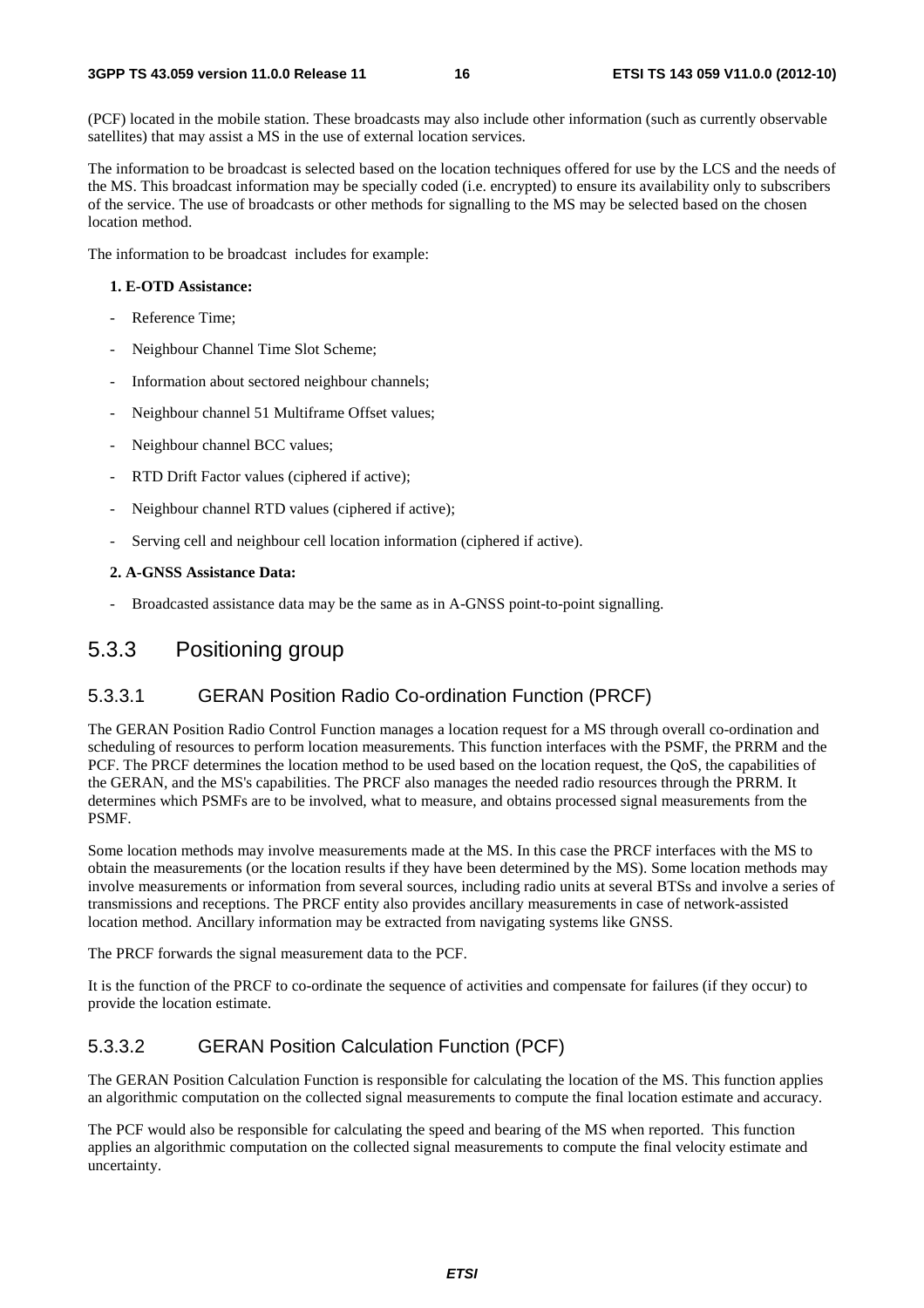It may obtain related data (e.g.: base station geographic coordinates) needed for the calculation. There may be more than one calculating function available within, or associated with, the calculation function of the GERAN.

The Position Calculation Function is also responsible for estimating the accuracy of the location estimate.

### 5.3.3.3 GERAN Position Signal Measurement Function (PSMF)

The GERAN Position Signal Measurement Function (PSMF) is responsible for performing and gathering uplink or downlink radio signal measurements for use in the calculation of a MS's location and velocity. These measurements can be location related or ancillary.

There may be one or more PSMF within a GERAN and they may be located at the MS or a Location Measurement Unit (LMU). The PSMF, generally, may provide measurement of signals (i.e. satellite signals) in addition to measurements of the GERAN radio transmissions. The measurements to be made will depend on the selected location method.

### 5.3.3.4 GERAN Position Radio Resource Management (PRRM)

The GERAN Position Radio Resource Management entity is responsible for managing the effect of LCS operations on the overall performance of the radio network. This may ensure, for example, that the operation of the PSMF does not degrade the QoS of other calls.

## 5.4 Assignment of LCS Functional Entities to GERAN Elements

The following Table 1 shows the generic configuration for different location methods, including network-based, mobile-based, mobile-assisted and network-assisted methods. With this approach both the network and the mobiles are able to measure the timing of signals and compute the mobile's location and velocity estimate. Depending on the applied location method it is possible to utilise the corresponding configuration containing all needed entities. For instance, if a network-based location method is applied, the entities that are involved in measuring the mobile's signal and calculating its location estimate are allocated to the network elements of the access network. On the other hand, in case mobile-based or network-assisted methods are used these entities should be allocated to the mobile station.

|              | <b>MS</b> | <b>LMU</b> | <b>SMLC</b> | <b>BSC</b> |
|--------------|-----------|------------|-------------|------------|
| <b>LCF</b>   | Χ         |            |             |            |
| <b>LSBcF</b> |           |            |             |            |
| <b>LSCF</b>  |           |            |             |            |
| <b>PRCF</b>  |           |            | X           |            |
| <b>PCF</b>   |           |            |             |            |
| <b>PRRM</b>  |           |            |             |            |
| <b>PSMF</b>  |           |            |             |            |
| <b>LSOF</b>  |           |            |             |            |

**Table 1: Example Allocation of LCS Functional Entities to Network Elements** 

## 5.5 Functional Description of GERAN LCS Network Elements

## 5.5.1 BSC

The BSC receives authenticated requests for LCS information from the CN across A, Gb and Iu interfaces and passes these to the SMLC.

## 5.5.2 SMLC

The SMLC is either a separate network element of GERAN or integrated functionality in BSC that contains functionality required to support LCS. The SMLC manages the overall co-ordination and scheduling of resources required for the location of a mobile. It also calculates the final location and velocity estimate and estimates the achieved accuracy. The SMLC may control a number of LMUs for the purpose of obtaining radio interface measurements to locate or help locate MS subscribers in the area that it serves. The SMLC is administered with the capabilities and types of measurement produced by each of its LMUs.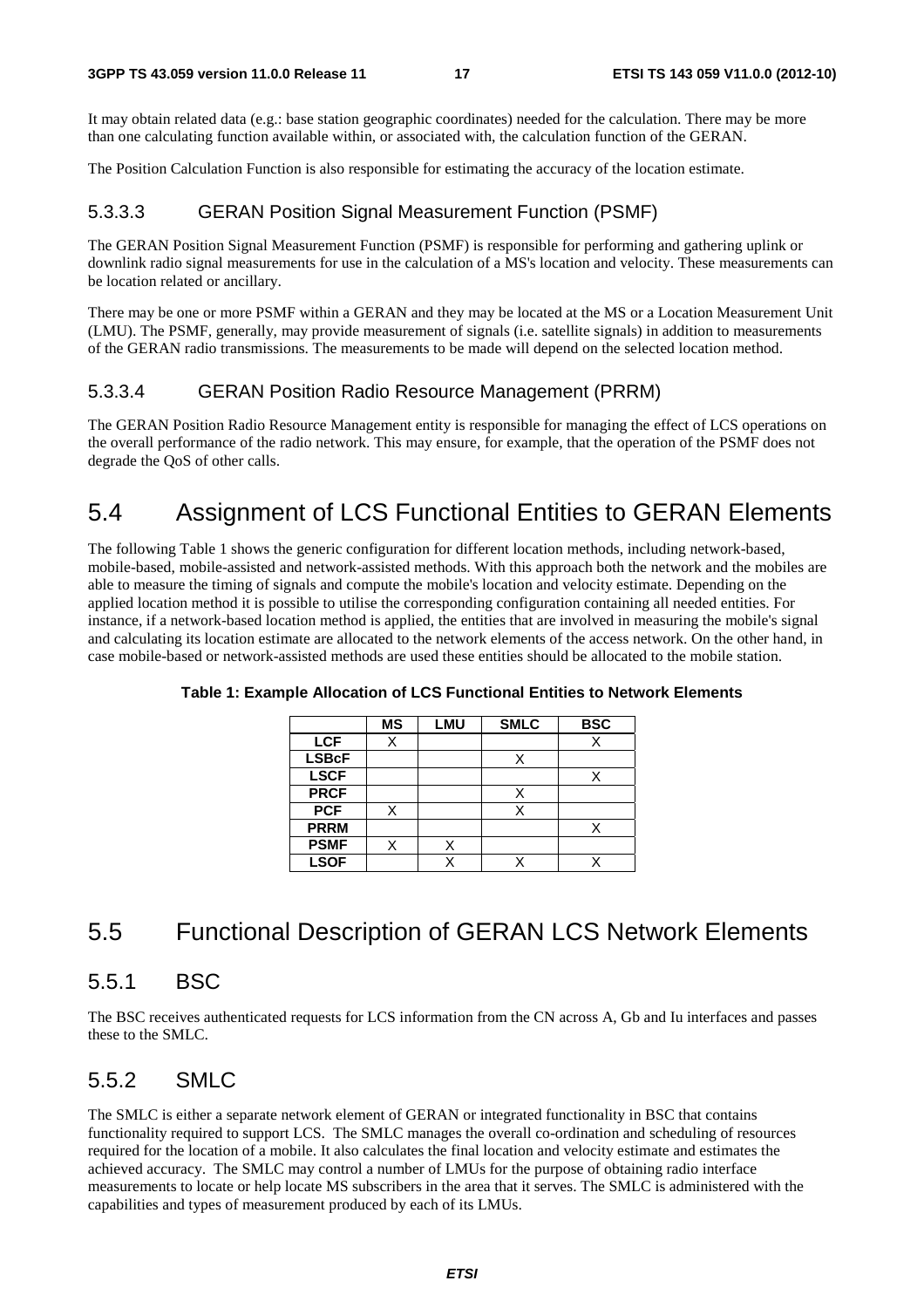## 5.5.3 CBC

For Location Services, when a Cell Broadcast Center (CBC) is associated with a BSC, the SMLC may interface to a CBC in order to broadcast assistance data using existing cell broadcast capabilities. The SMLC shall behave as a user, Cell Broadcast Entity, to the CBC (refer to 3GPP TS 23.041).

## 5.5.4 LMU

The LCS Measurement Unit (LMU) entity makes measurements (e.g. of radio signals) and communicates these measurements to the SMLC (e.g. the PRCF). The LMU contains a PSMF and may also perform calculations associated with the measurements. The LMU may make its measurements in response to requests (e.g. from the SMLC), or it may autonomously measure and report regularly (e.g. timing of BTS transmissions) or when there are significant changes in radio conditions (e.g. changes in the RTD). There may be one or more LMUs associated with the SMLC and an LCS request may involve measurements by one or more LMUs. LMU functionality may be integrated in a BTS.

An LMU makes radio measurements to support one or more positioning methods; these assistance measurements are specific to all MSs in a certain geographic area. All location and assistance measurements obtained by an LMU are supplied to the SMLC associated with the LMU. Instructions concerning the timing, the nature, and any periodicity of these measurements are either provided by the SMLC or are pre-administered in the LMU.

The following assistance measurement obtained by an LMU has a generic status usable by more than one position method:

- Radio Interface Timing measurements – comprise Absolute Time Differences (ATDs) or Real Time Differences (RTDs) of the signals transmitted by Base Stations, where timing differences are measured relative to either some absolute time difference (ATD) or the signals of another Base Station (RTD).

## 5.5.5 MS

The MS interacts with the measurement co-ordination functions to make measurements of downlink signals. The measurements to be made will be determined by the chosen location method.

The MS may also contain LCS applications, or access an LCS application through communication with a network accessed by the MS or an application residing in the MS and/or satellite signals. The MS may include the needed measurement and calculation functions to determine the MS's location with or without assistance of the GERAN LCS entities.

## 6 Signalling Protocols and Interfaces

## 6.1 Protocol layering in A/Gb mode

### 6.1.1 Generic Signalling Model

Figure 4 shows the generic signalling model applicable to LCS for signalling interaction in which an SMLC forms at least one of the signalling end points.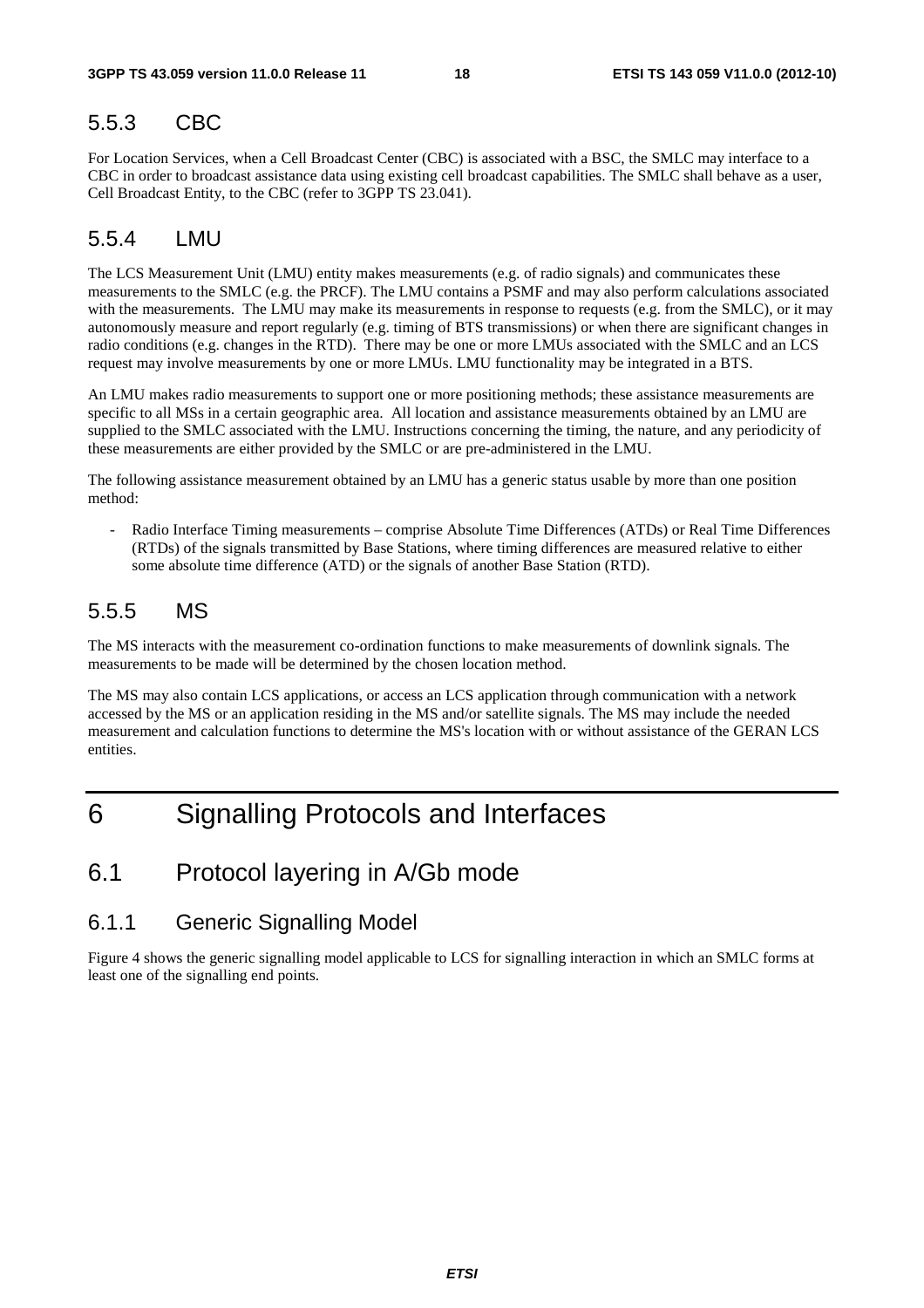

**Figure 4: Generic Model for LCS Signalling to an SMLC** 

The functions performed by each protocol layer are as follows:

- a) LCS application protocol this depends on the other signalling end point (e.g. whether a target MS or LMU) and may be absent if supported in the BSSAP-LE layer. The application protocol supports specific LCS functions (e.g. positioning measurements, assistance measurements) and is independent of lower protocol layers.
- b) BSSAP-LE this is an extension of BSSAP and carries the LCS application protocol signaling units. Necessary functions include identification of the LCS application protocol and identification, where not provided by the network layer, of the two end points. This layer can be relayed by an intermediate entity or mapped into an equivalent layer 3 protocol used by the other signaling end point. This layer supports segmentation of LCS application layer protocols.
- c) Network Layer provides signaling transport between the SMLC and either the other end point or some intermediate entity at which the BSSAP-LE layer is relayed or mapped. The network layer may support connection oriented or connectionless signaling. For second generation circuit oriented applications, the network layer is provided using either MTP or M3UA/SCTP and SCCP. This layer supports segmentation of LCS application layer protocols.
- d) Physical Layer When MTP is used as transport protocol, SS7 signaling links are supported by the physical layer. It is recommended that when IP transport (via M3UA/SCTP) is used, the data link layer is implemented using Ethernet. A node using IP transport having interfaces connected via low bandwidth PPP links like E1/T1 shall also support IP Header Compression [37] and the PPP extensions ML/MC-PPP [38], [39]. In this case, the negotiation of header compression [37] over PPP shall be performed according to [40].
- e) L3 a protocol layer compatible with or the same as BSSAP-LE.
- f)  $L2$  logical link layer for the other endpoint
- g) L1 physical layer for the other end point.

### 6.1.2 Message Segmentation in A/Gb mode

Message segmentation is needed to transport any large LCS message that exceeds the message size limitation supported by any GSM interface over which transport is needed.

#### 6.1.2.1 Network Level Segmentation

Segmentation and reassembly of large SMLCPP messages at the network (e.g. SCCP) level may be supported. For message transfer over any interface where network level segmentation is not supported, segmentation at the application level shall be used. This may require support of both network and intermediate level segmentation by certain intermediate entities.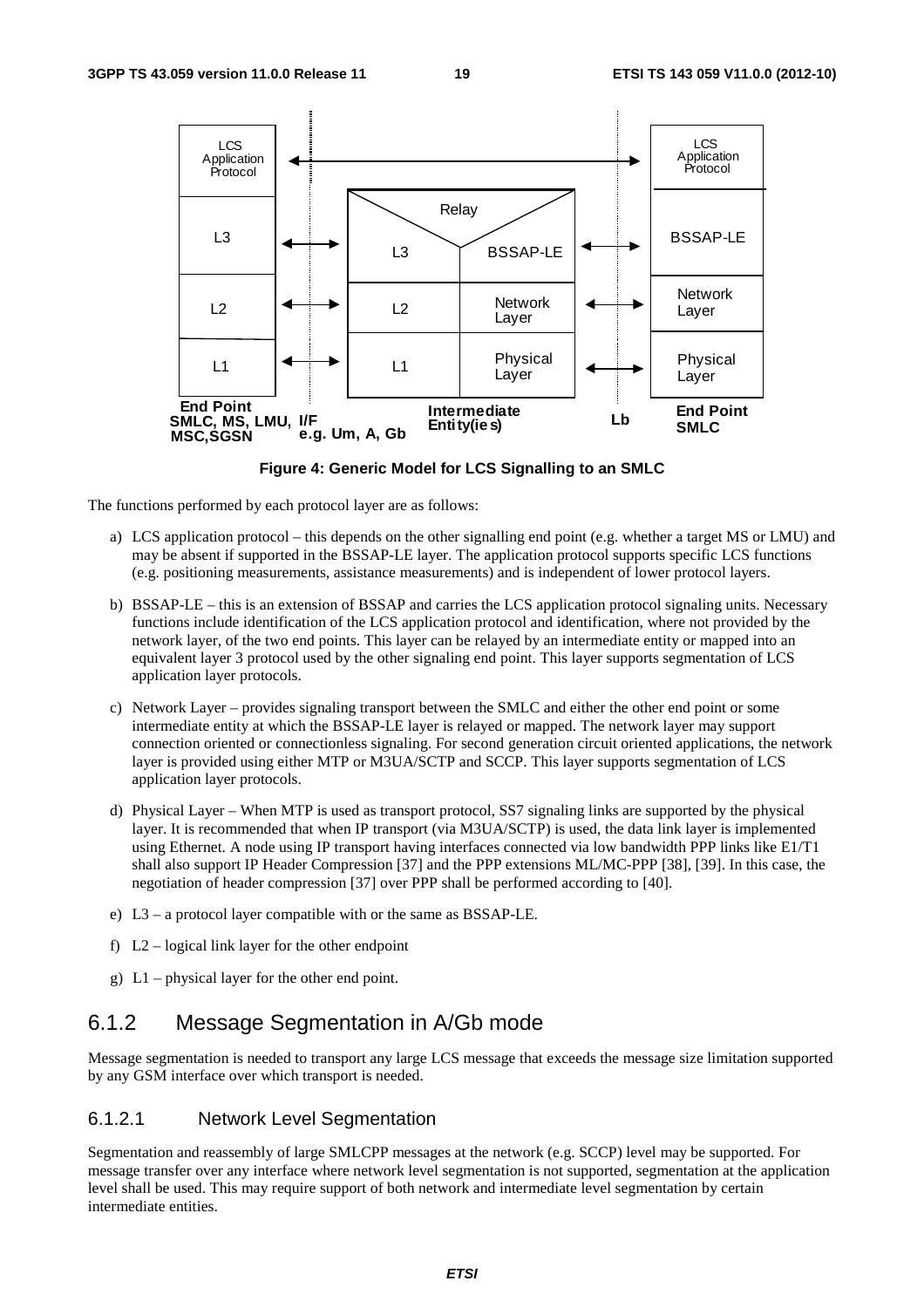### 6.1.2.2 Intermediate Level Segmentation

The segmentation of SMLCPP 3GPP TS 48.031[19], messages is supported by segmentation mechanisms defined in 3GPP TS 48.008 [18], and 3GPP TS 49.031[22]. The sending, receiving and all intermediate entities supporting segmentation shall ensure reliable and sequenced delivery of the message segments by appropriate use of the capabilities supported by lower transport and network level protocols.

For support of legacy (Rel4 and older) MS and GERAN, there are segmentation mechanisms defined in the RR layer (3GPP TS 44.018 [14]) and BSSAP-LE layer (3GPP TS 49.031 [22]) for segmentation of RRLP (3GPP TS 44.031) messages, which need to be supported by the MS, BSS, and SMLC in the uplink direction in the CS domain and by the MS and BSS for the downlink direction in the CS domain.

#### 6.1.2.3 RRLP Pseudo-Segmentation

The use of several RRLP messages to deliver a large amount of information is called "RRLP pseudo-segmentation". If more information than what fits in the RRLP maximum PDU size needs to be delivered, the RRLP pseudosegmentation shall be used. (For Rel 4 or older MS and GERAN, may also use intermediate level segmentation).

## 6.1.3 Signalling between an SMLC, MSC and BSC

An SMLC can either be separate logical entity or integrated functionality in the BSC. If the SMLC is a separate logical entity, the LCS signalling between SMLC and MSC is accomplished through the A and Lb interfaces. If the SMLC is integrated, the LCS signalling is accomplished through the A interface only. Figure 5 shows the protocol layers used to support LCS signaling between the SMLC, MSC and BSC.





## 6.1.3a Signalling between an SMLC, SGSN and BSS

An SMLC can either be separate logical entity or integrated functionality in the BSS. If the SMLC is a separate logical entity, the LCS signalling between SMLC and SGSN is accomplished through the Gb and Lb interfaces. If the SMLC is integrated, the LCS signalling is accomplished through the Gb interface only. Figure 5a shows the protocol layers used to support LCS signaling between the SMLC, SGSN and BSS. Notice that the Network Service layer may be based on frame relay or IP (see 3GPP TS 48.016 [24]).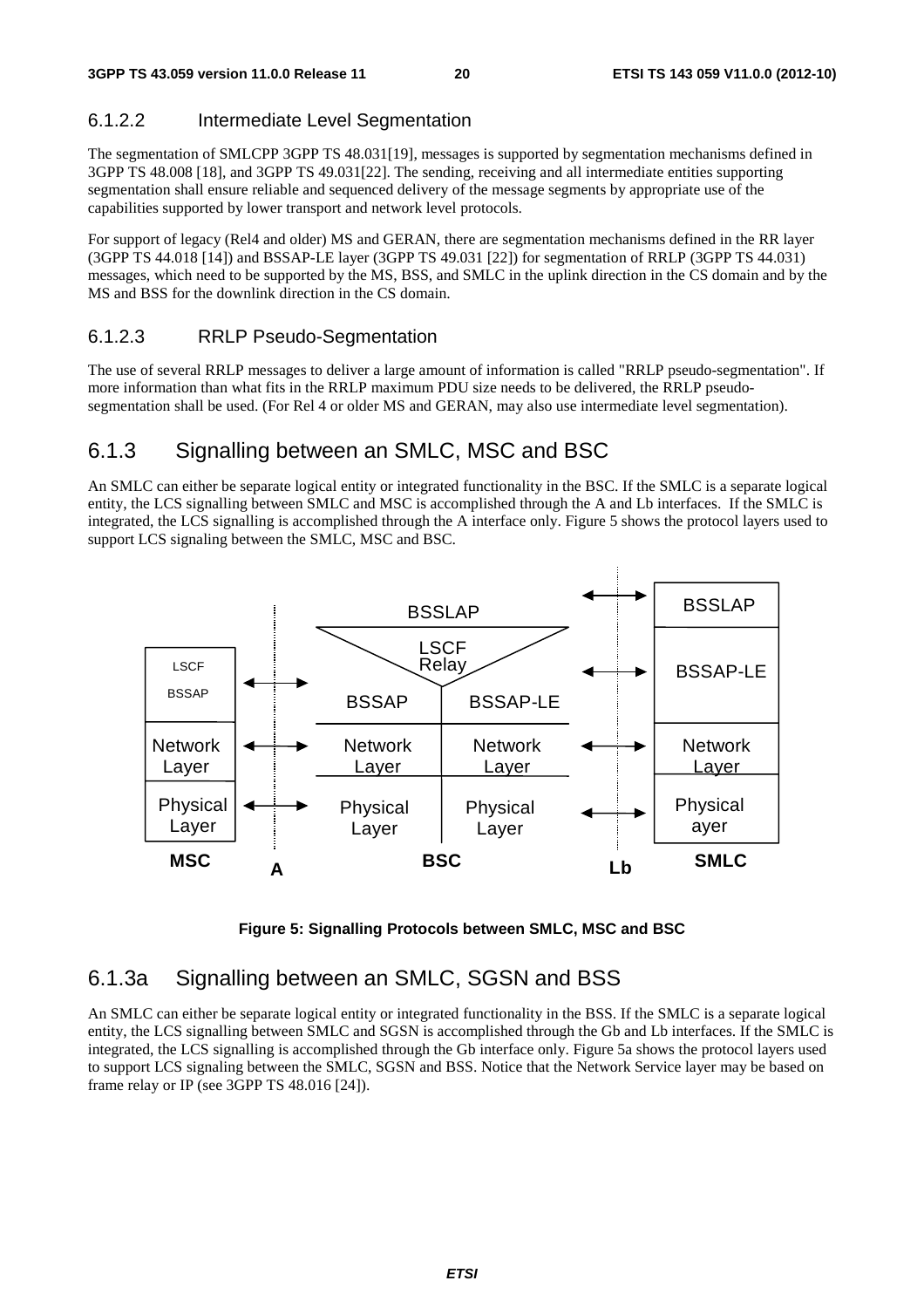

**Figure 5a: Signalling Protocols between SMLC, SGSN and BSS** 

## 6.1.4 Signaling between SMLC and MS

SMLC Signalling to a target MS is accomplished through the Um interface. Figure 6 shows the protocol layers used to support signaling between an SMLC and target MS in the CS domain.



#### **Figure 6: Signalling between an SMLC and Target MS in CS domain**

Figure 6a shows the protocol layers used to support signaling between an SMLC and target MS in the PS domain. The signalling is routed through the core network to utilize standard GPRS functions. BSSGP is specified in 3GPP TS 48.018 [25] and RLC/MAC is specified in 3GPP TS 44.060 [28]. The TOM and LLC protocols are specified in 3GPP TS 44.064 [26]. The TOM Protocol Header for RRLP is specified in 44.031 [15]. For an overview of GPRS, see 3GPP TS 23.060 [27].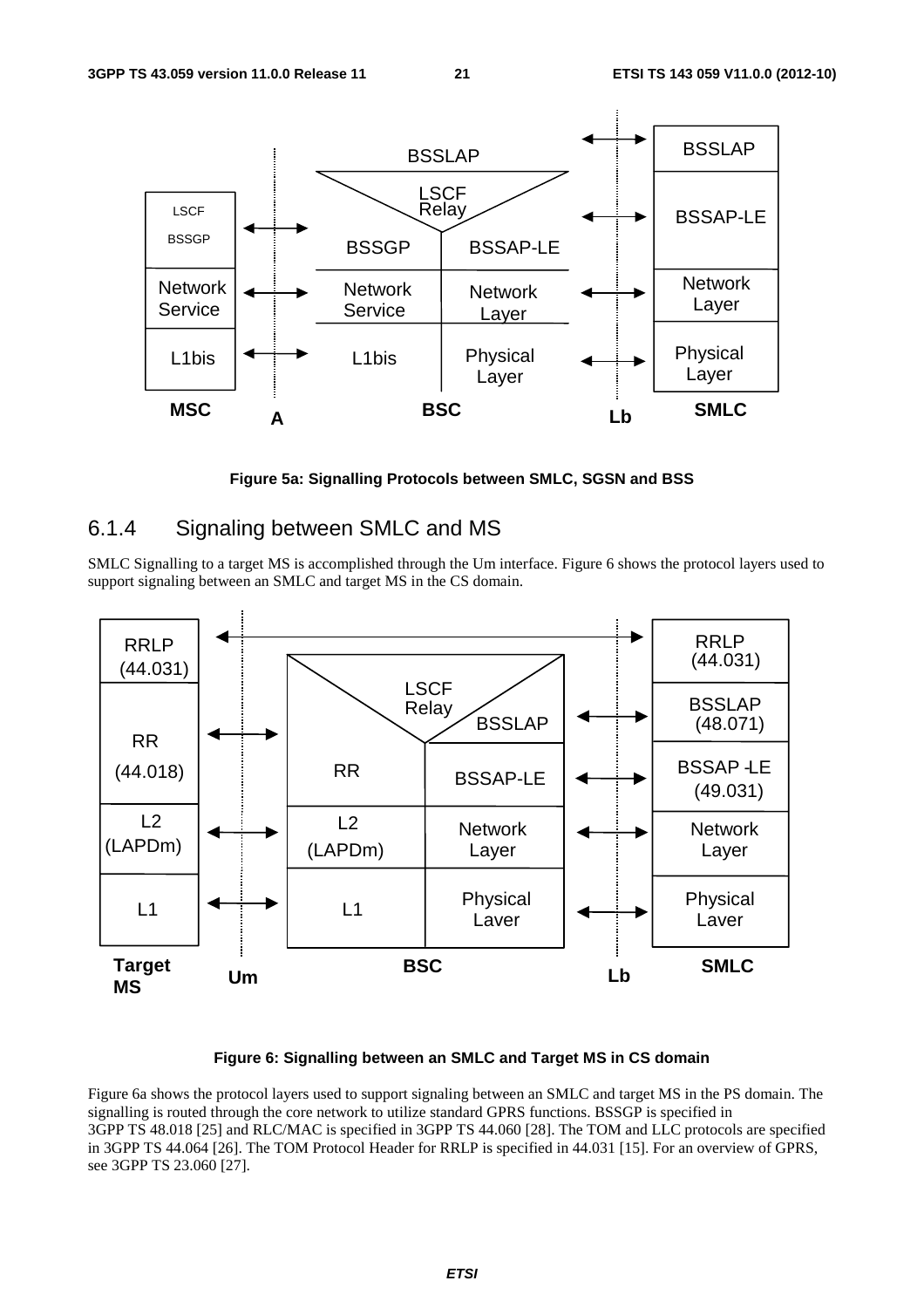

NOTE\*: The network layer for the Gb interface may be based on IP or frame relay.

#### **Figure 6a: Signalling between an SMLC and Target MS in PS domain**

### 6.1.5 SMLC Signalling to a Type A LMU

Notice that the signalling to a Type A LMU is using CS signalling over the Um interface. A Type A LMU can be used to support positioning of mobile stations both in the CS and the PS domain.

#### 6.1.5.1 Circuit Switched Signalling using an SDCCH

Figure 7 shows the protocol layers used to support signaling between an SMLC and a Type A LMU, using an SDCCH on the Um interface.



#### **Figure 7: Signalling between an SMLC and Type A LMU using an SDCCH**

#### 6.1.5.2 Signalling using a TCH

Figure 8 shows the protocol layers that can be used to support signaling between an SMLC and a Type A LMU using a TCH on the Um interface. The TCH is assumed to support either transparent or non-transparent synchronous data and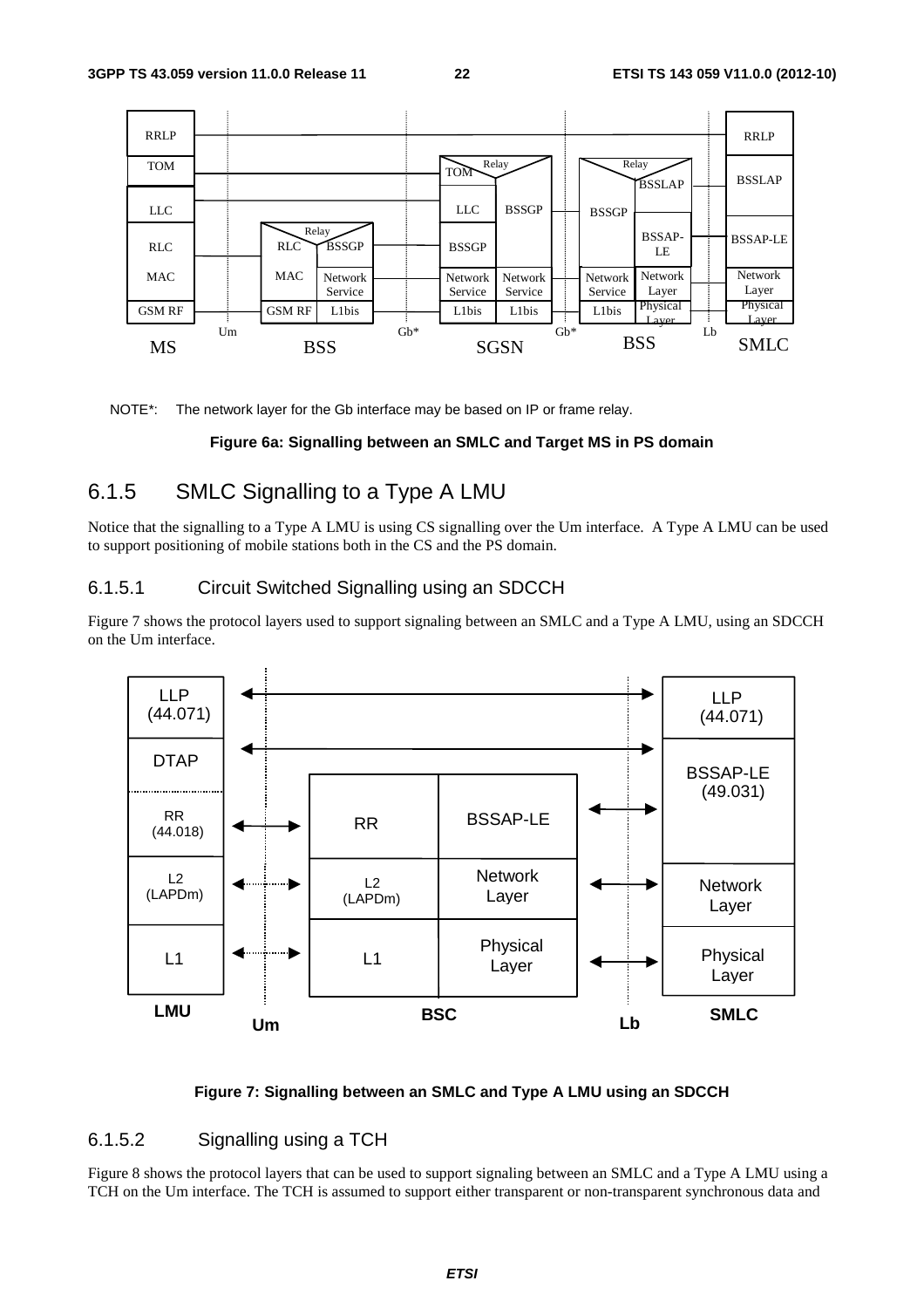may be provided in a multislot configuration. The main usage would be for O&M data and SW download – e.g. during offpeak hours.





### 6.1.6 SMLC signalling to a Type B LMU

The protocol layers employed to enable signaling between the SMLC and a Type B LMU are shown in figure 9. Notice that the signalling to a Type B LMU can be used to support positioning of mobile stations both in the CS and the PS domain.



**Figure 9: Signalling between an SMLC and Type B LMU** 

NOTE\*: Abis interface is beyond the scope of the present document.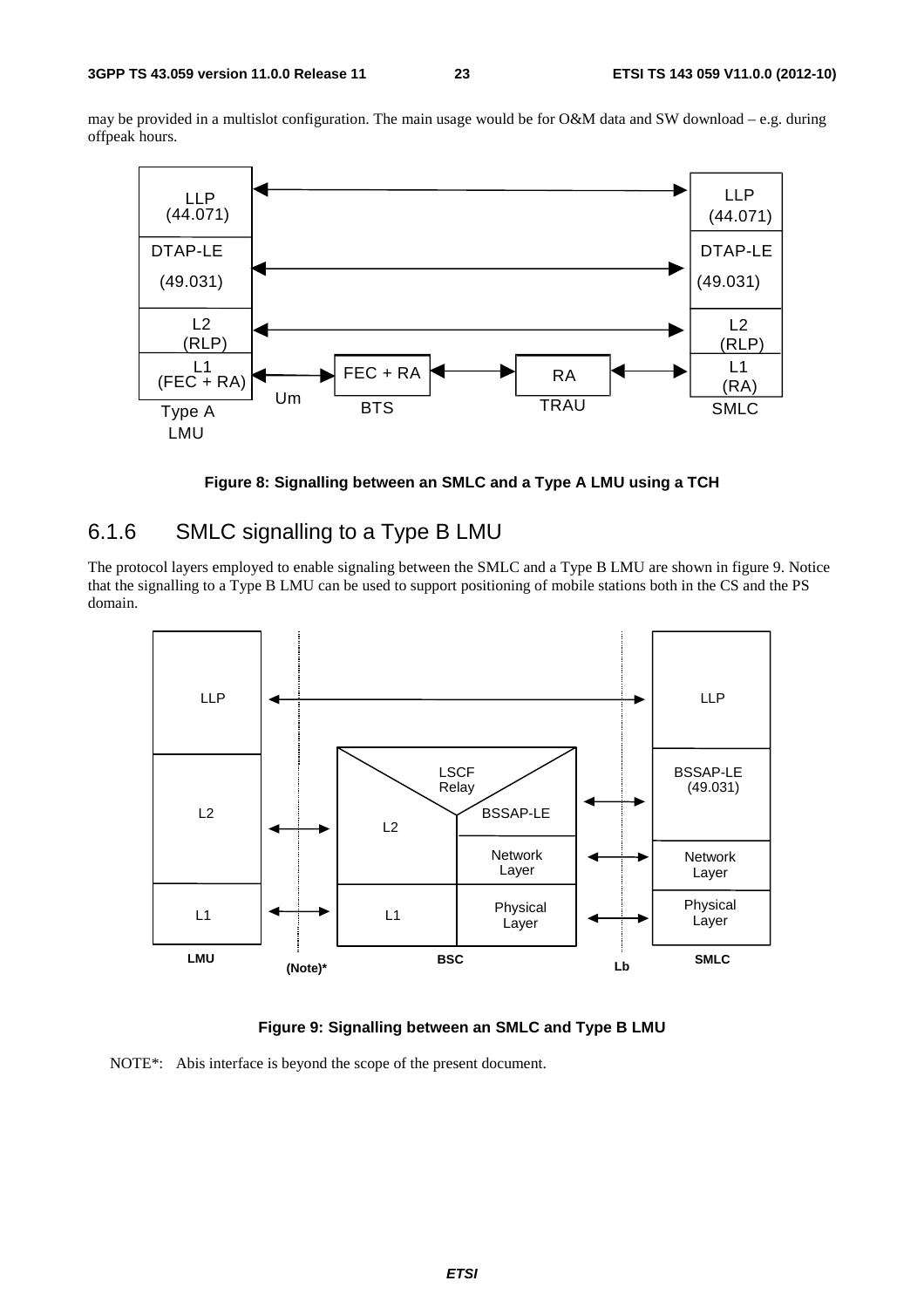## 6.1.7 SMLC Signalling to a peer SMLC

The protocol layers used for SMLC to SMLC signalling are shown in figure 10, where it is assumed that both SMLCs have connections to an intermediary signalling network (or there is a direct link between the SMLCs).





In the absence of either a direct link or links to an intermediary signalling network, signalling can go via attached BSCs and MSCs as shown in figure 11 for signalling between the SMLCs sharing the same MSC.



**Figure 11: SMLC to SMLC Signalling via associated BSCs and MSC** 

## 6.2 Protocol layering in Iu mode

## 6.2.1 Signalling between SMLC and MSC/SGSN

A SMLC can either be a separate logical entity or integrated functionality in the BSC. If the SMLC is a separate logical entity, the LCS signalling between SMLC and MSC/SGSN is accomplished through the Iu and Lb interfaces. If the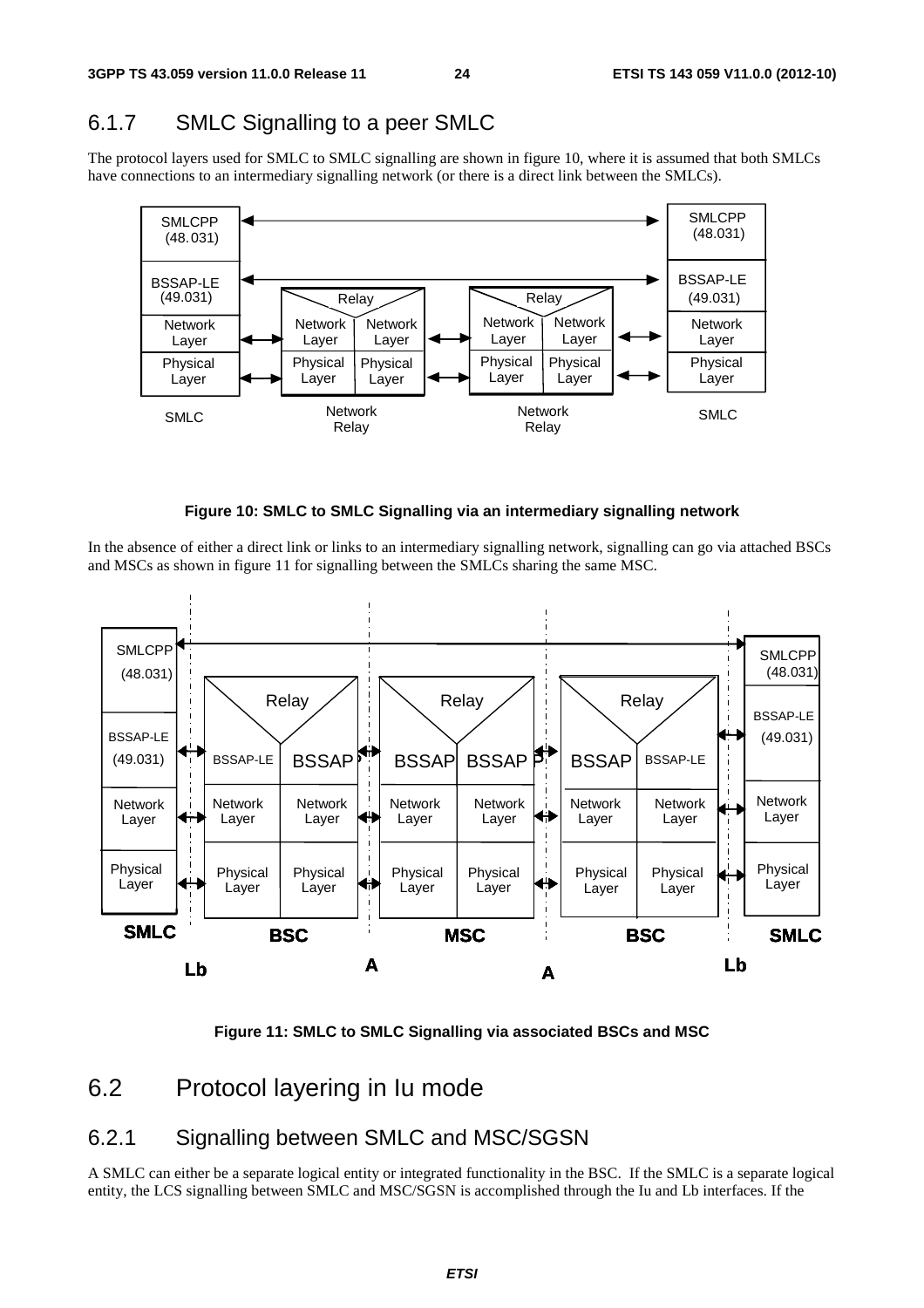SMLC is integrated, the LCS signalling is accomplished through the Iu interface only. Figure 11a shows the protocol layers used to support LCS signaling between the SMLC, BSC and MSC/SGSN.



NOTE: \* Iu protocol stack is inherited from UMTS specifications [29-32]. See GERAN Stage 2 specification [11] for additional transport layer options.

#### **Figure 11a: Signalling Protocols between SMLC, BSC and MSC/SGSN**

### 6.2.2 Signalling between SMLC and MS

SMLC Signalling to a target MS is accomplished through the Um interface. Figure 11b shows the protocol layers used to support signaling between an SMLC and target MS.



**Figure 11b: Signalling between an SMLC and Target MS**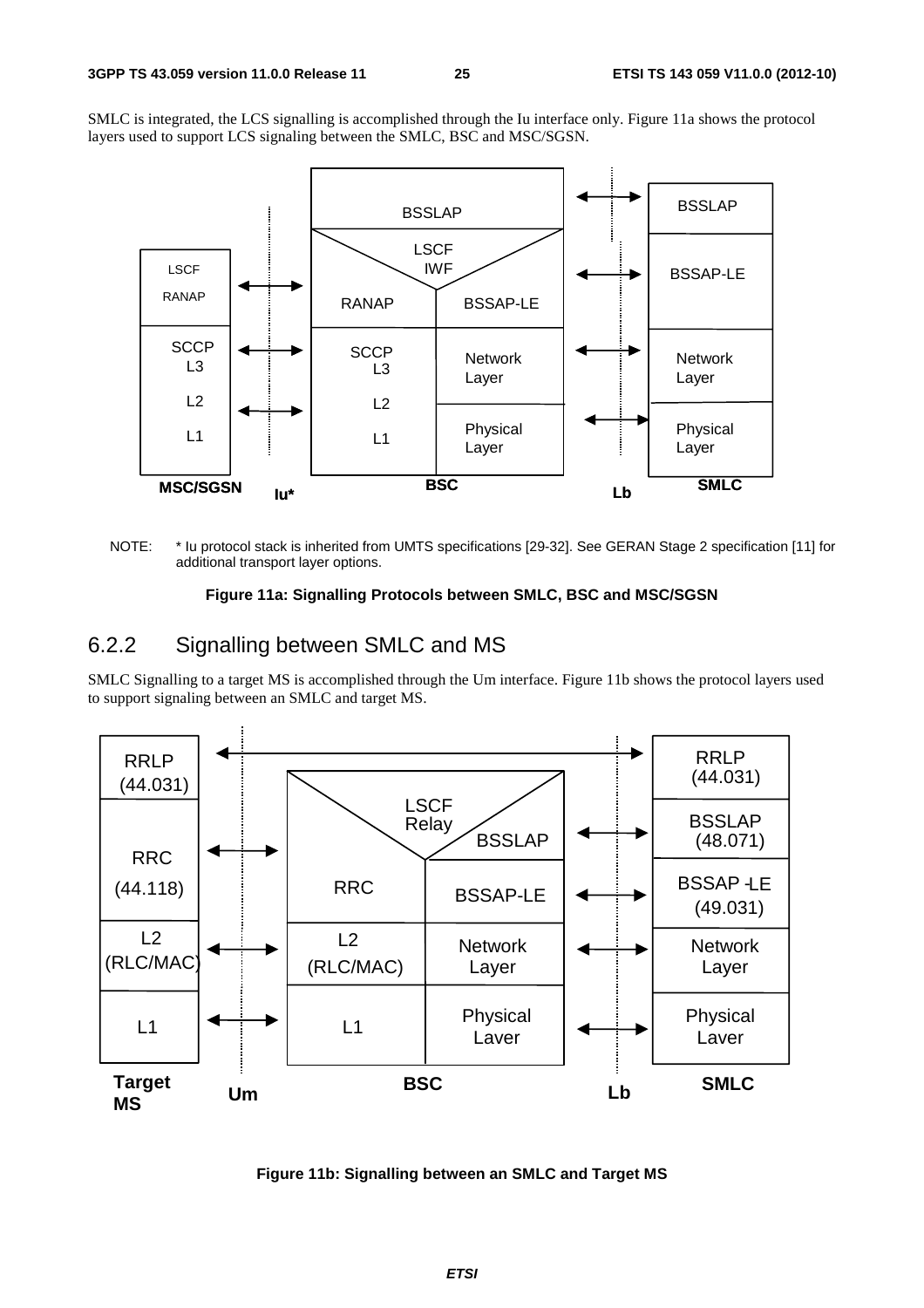## 6.2.3 SMLC signalling to a Type A LMU

The signalling to a Type A LMU is defined using A/Gb Mode CS signalling over the Um interface, see Clause 6.1.5. A Type A LMU operating in A/Gb Mode CS Domain can be used to support positioning of mobile stations operating in Iu Mode. Signalling to a Type A LMU in Iu Mode is FFS.

## 6.2.4 SMLC signalling to a Type B LMU

The signalling to a Type B LMU is defined in Clause 6.1.6. A Type B LMU operates independently of the mode of the MS (A/Gb Mode or Iu Mode) and signalling to a Type B LMU as defined in Clause 6.1.6 can be used to support positioning of mobile stations operating in Iu Mode.

## 6.2.5 SMLC signalling to a peer SMLC

The signalling to a peer SMLC is defined in Clause 6.1.7. A peer SMLC connection and signaling is independent of the mode of the MS (A/Gb Mode or Iu Mode) and signalling to a peer SMLC as defined in Clause 6.1.7 can be used to support positioning of mobile stations operating in Iu Mode.

## 7 GERAN Network Location Procedures

- 7.1 State description for SMLC
- 7.1.1 SMLC States

#### 7.1.1.1 NULL State

This is a conceptual rather than actual state in which a certain location request from a particular Location Client, VMSC, SGSN or BSC either has not yet been received or has been completed.

### 7.1.1.2 LOCATION State

This state exists after the SMLC has received a location request from a BSC and persists while the SMLC is obtaining position measurements for a particular positioning method until such time as positioning measurements have been received and a location estimate (with optional velocity estimate) has been computed and returned to the BSC.

When sufficient positioning measurement results have been received, the SMLC either evaluates them, if they include an already computed location estimate, or uses them to compute a location estimate. The SMLC then has the option of either reinitiating another positioning attempt, e.g. if the location estimate did not satisfy the required QoS and the requirement on response time permits another position attempt, or returning the location estimate to the BSC.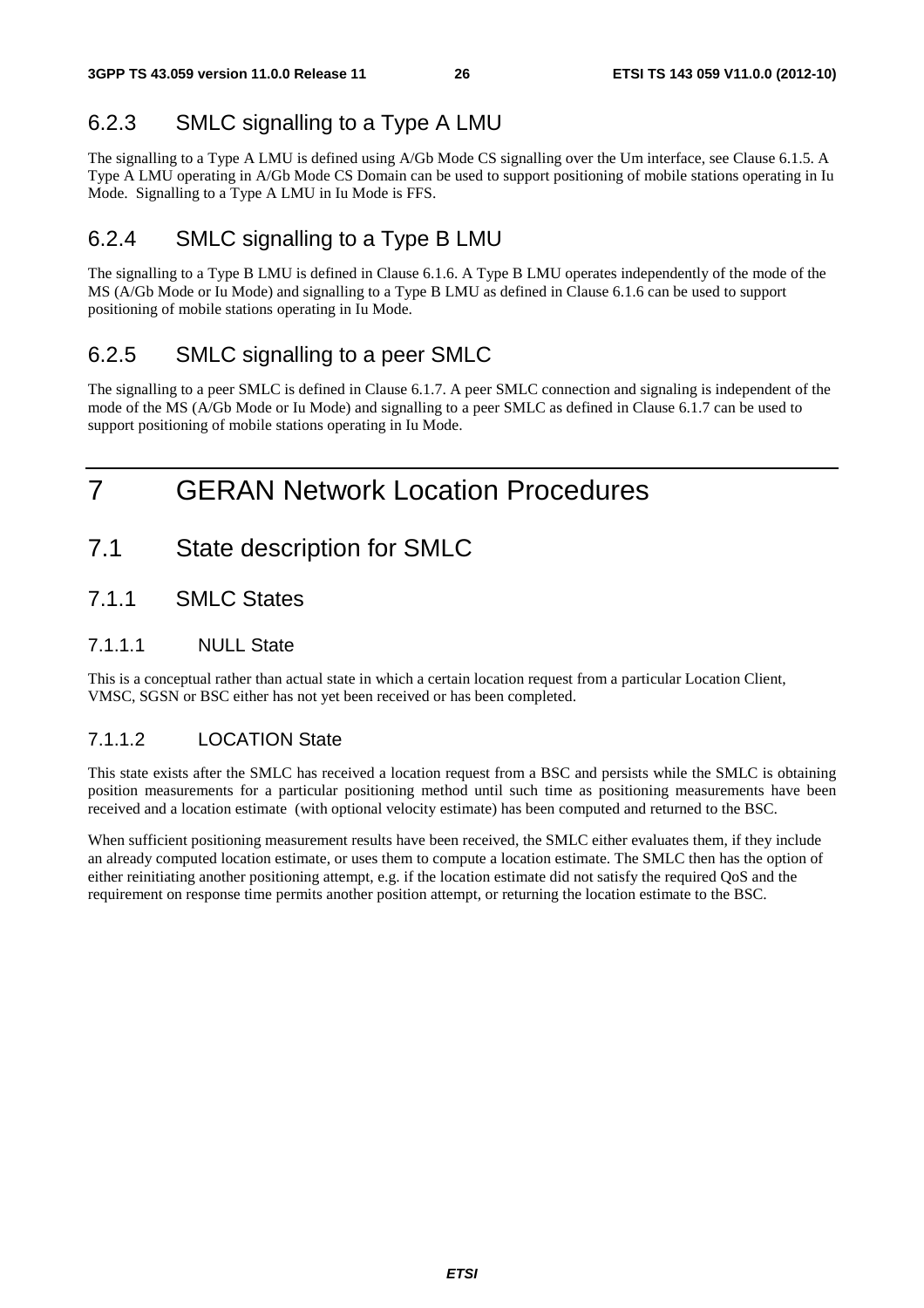## 7.1.2 State Functionality

7.1.2.1 State Transitions



**Figure 12: State Transitions in the SMLC** 

**Moving from NULL to LOCATION state:** After a location request is received from the BSC, the SMLC enters the LOCATION state. It then chooses a positioning method and initiates the appropriate position measurements.

**Moving from LOCATION to NULL state:** When the SMLC has obtained a location estimate that best meets the requested QoS parameters, it returns this to the BSC and re-enters the NULL state.

### 7.1.2.2 LOCATION Timer Function

The SMLC runs a timer while in the LOCATION state to limit the total amount of time that positioning can be active. This timer should be related to any response time indicated in the location request QoS parameters. If the timer expires before a final location estimate has been produced, the SMLC either returns the best existing location estimate (with optional velocity estimate) to the BSC (e.g. an estimate based on the current cell ID) or returns a failure indication. It then re-enters the NULL state.

## 7.2 State Description for the BSC

- 7.2.1 BSC States
- 7.2.1.1 IDLE State

In this state, the BSC location service is inactive for a particular MS.

### 7.2.1.2 LOCATION State

In this state, the BSC is awaiting a response from an SMLC after requesting the location for a particular MS. In this state, a Radio Resource connection to the target MS will be active – allowing the SMLC and MS to exchange positioning related messages for mobile based and mobile assisted position methods. For certain position methods (e.g. network based position methods), the SMLC may invoke substates in the BSC during which other types of association or procedure are supported with the MS (e.g. temporary call establishment, handover). In this state, the BSC may transfer positioning related messages between the SMLC and the target MS and/or between the SMLC and certain LMUs served by the BSC.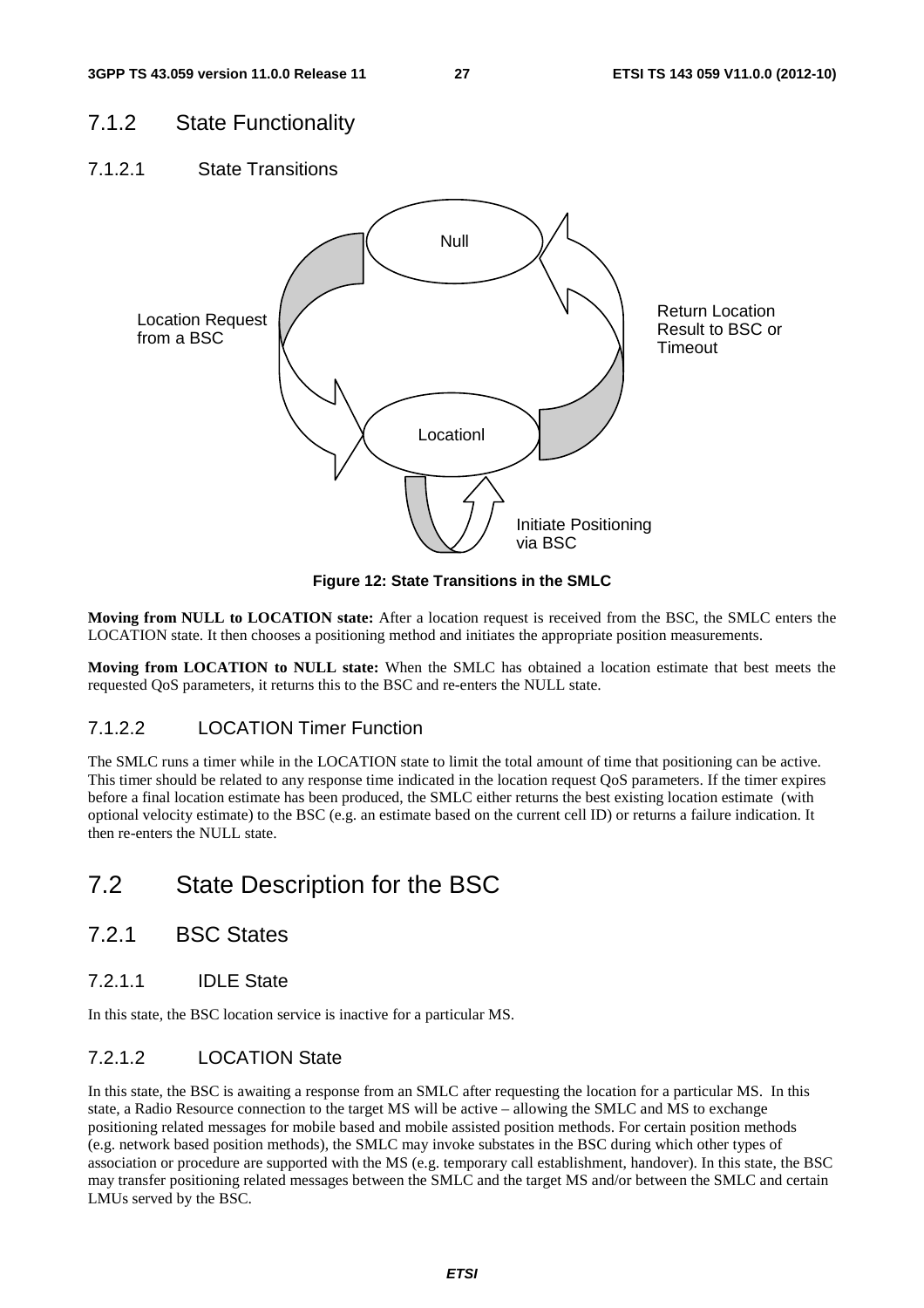## 7.2.2 State Functionality

7.2.2.1 State Transitions



**Figure 13: State Transitions in the BSC** 

**Moving from IDLE to LOCATION state:** After a request has been received to locate a particular MS served by the BSC, a location request is sent to the SMLC associated with the serving cell: the BSC then enters the LOCATION state. Before entering this state, a Radio Resource connection to the MS must have been already established by the VMSC.

**Moving from LOCATION to IDLE state:** After the return of a location estimate result from the SMLC, the BSC shall re-enter IDLE state.

### 7.2.2.2 LOCATION Timer Function

The BSC runs a timer while in the LOCATION state to limit the amount of time waiting for a location response from the SMLC. If the timer expires before such information is received, the BSC indicates a location failure to the original requesting entity and re-enters IDLE state.

## 7.3 Usage of SCCP Connection on the Lb interface in the CS domain in A/Gb mode

SCCP connection oriented signalling between an SMLC and a BSC is used to support SMLC signalling to a Type A LMU, a serving BSC, or a target MS. The types of SCCP connections are described below.

## 7.3.1 SCCP Connection for positioning of a target MS

The BSC establishes this connection when a request is received for a location estimate for a target MS in the CS domain. The BSC sends the BSSAP-LE Perform Location Request to the SMLC inside an SCCP Connection Request message. Signaling between the SMLC and target MS, if required, is then relayed by the BSC between this SCCP connection and the main signaling link to the MS. The same SCCP connection is also used to transfer BSSLAP messages between the SMLC and serving BSC. See Figure 14.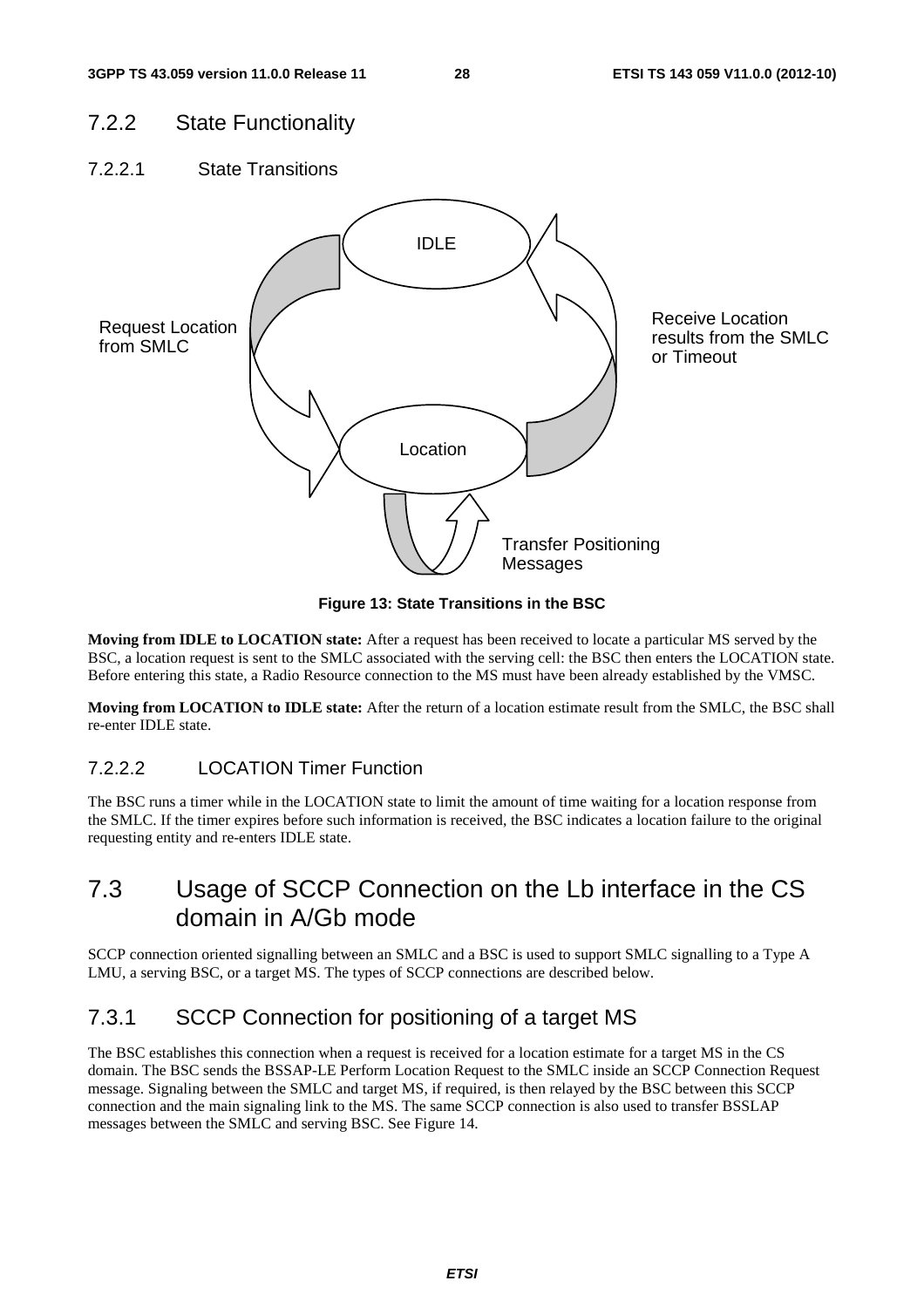

RRLP (44.031)

#### **Figure 14: SCCP based signalling for MS positioning with an SMLC in CS domain**

## 7.3.2 SCCP connection to access a Type A LMU

The BSC or SMLC establishes this connection to enable LCS messages to be transferred to or from a Type A LMU. The BSC or SMLC sends a BSSAP-LE LMU Connection Request message inside an SCCP Connection Request message. Signaling is subsequently relayed through the BSC using this SCCP connection as shown in figure 15.



LLP (44.071)

#### **Figure 15: SCCP based signalling to access a Type A LMU with an SMLC**

## 7.4 Usage of SCCP Connection on the Lb interface in the PS domain in A/Gb mode

SCCP connection oriented signalling between an SMLC and a BSS is used to support SMLC signalling to a serving BSS or a target MS. The types of SCCP connections are described below.

## 7.4.1 SCCP Connection for positioning of a target MS

The BSS establishes this connection when a request is received for a location estimate for a target MS in the PS domain. The BSS sends the BSSAP-LE Perform Location Request to the SMLC inside an SCCP Connection Request message. Signaling between the SMLC and target MS is then relayed by the BSS via the SGSN to the MS. The same SCCP connection is also used to transfer BSSLAP messages between the SMLC and serving BSS. See figure 15a below. RRLP Messages between the SMLC and the MS are carried in BSSGP Position Command/Response messages (see 3GPP TS 48.018) across the Gb interface and in TOM messages in LLC UI frames (see 3GPP TS 44.064 [26]) across the Um interface. Because a connectionless mode of communication is used to transport BSSGP and LLC, an MS identity is included in each message for those protocols.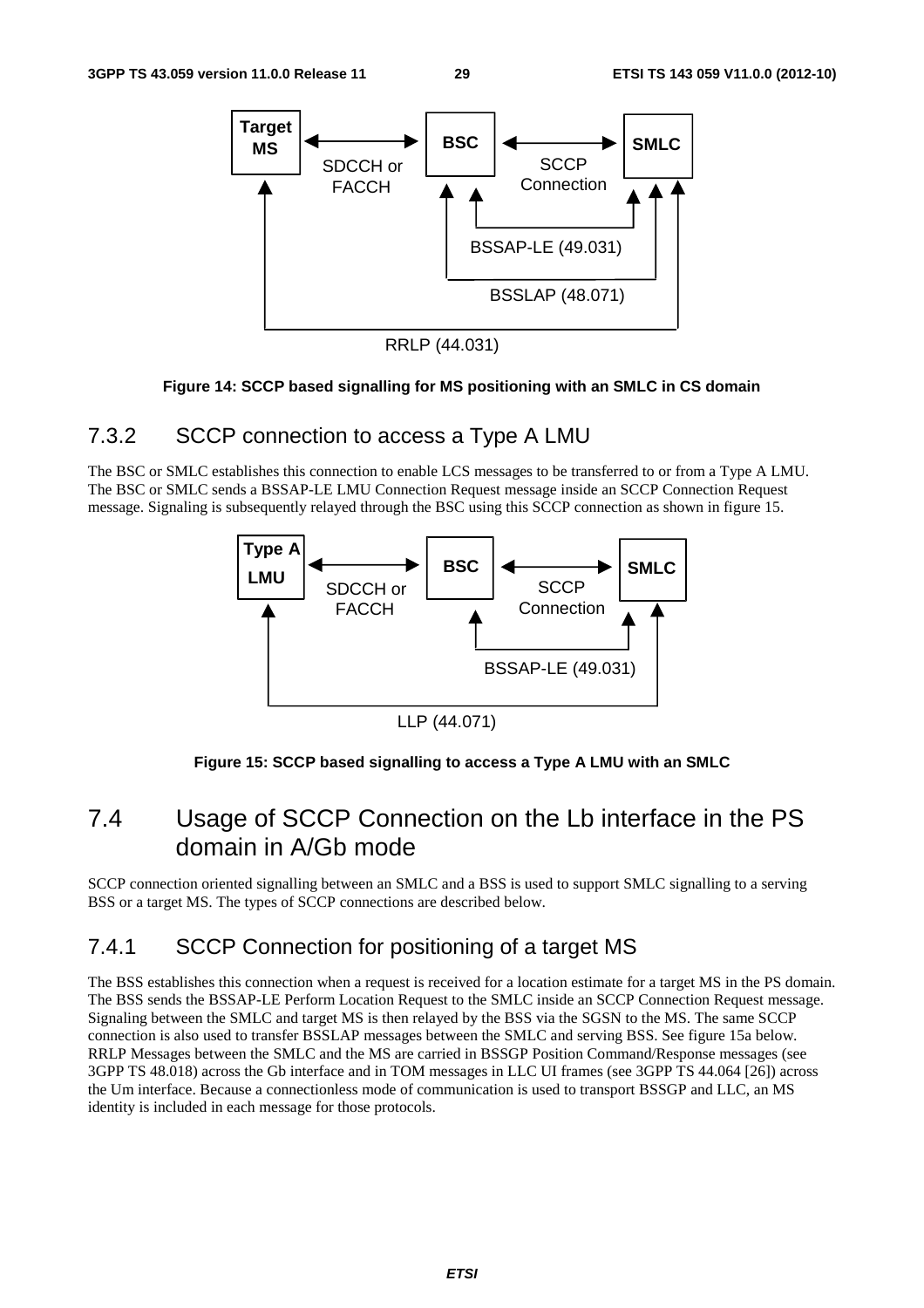

**Figure 15a: SCCP based signalling for MS positioning with an SMLC in PS domain** 

## 8 Common Procedures to Support Positioning

The procedures described in this clause enable an SMLC to obtain positioning related information or instigate positioning for a particular target MS. The procedures are applicable to all positioning methods after an SMLC receives a BSSAP-LE Perform Location request for a target MS until a BSSAP-LE Perform Location response is returned to the originator.

## 8.1 Information Transfer between an SMLC and a Target MS in the CS Domain in A/Gb mode for E-OTD and A-GNSS positioning methods

An SMLC uses the procedure shown below in order to obtain the MS position or positioning measurements from a target MS or transfer location assistance information to a target MSin the CS domain after a request has been received from the BSC serving the target MS. More details of the location information transfer procedure between the BSC and MS can be found in 3GPP TS 24.008.



#### **Figure 16: Information Transfer between an SMLC and a Target MS in CS domain**

1) The SMLC passes a BSSAP-LE Connection Oriented Information message to the serving BSC containing an embedded BSSLAP MS Position Command with an RRLP message parameter. The message is transferred using the SCCP connection established between the SMLC and BSC for positioning the target MS If the BSSLAP message is too large to fit in a single BSSAP-LE Connection Oriented Information message, RRLP pseudo-segmentation shall be used. Legacy SMLC may utilize BSSAP-LE layer segmentation instead of RRLP pseudo-segmentation. The SMLC shall indicate in the first BSSLAP MS Position Command whether the embedded RRLP message contains a positioning command versus positioning assistance data.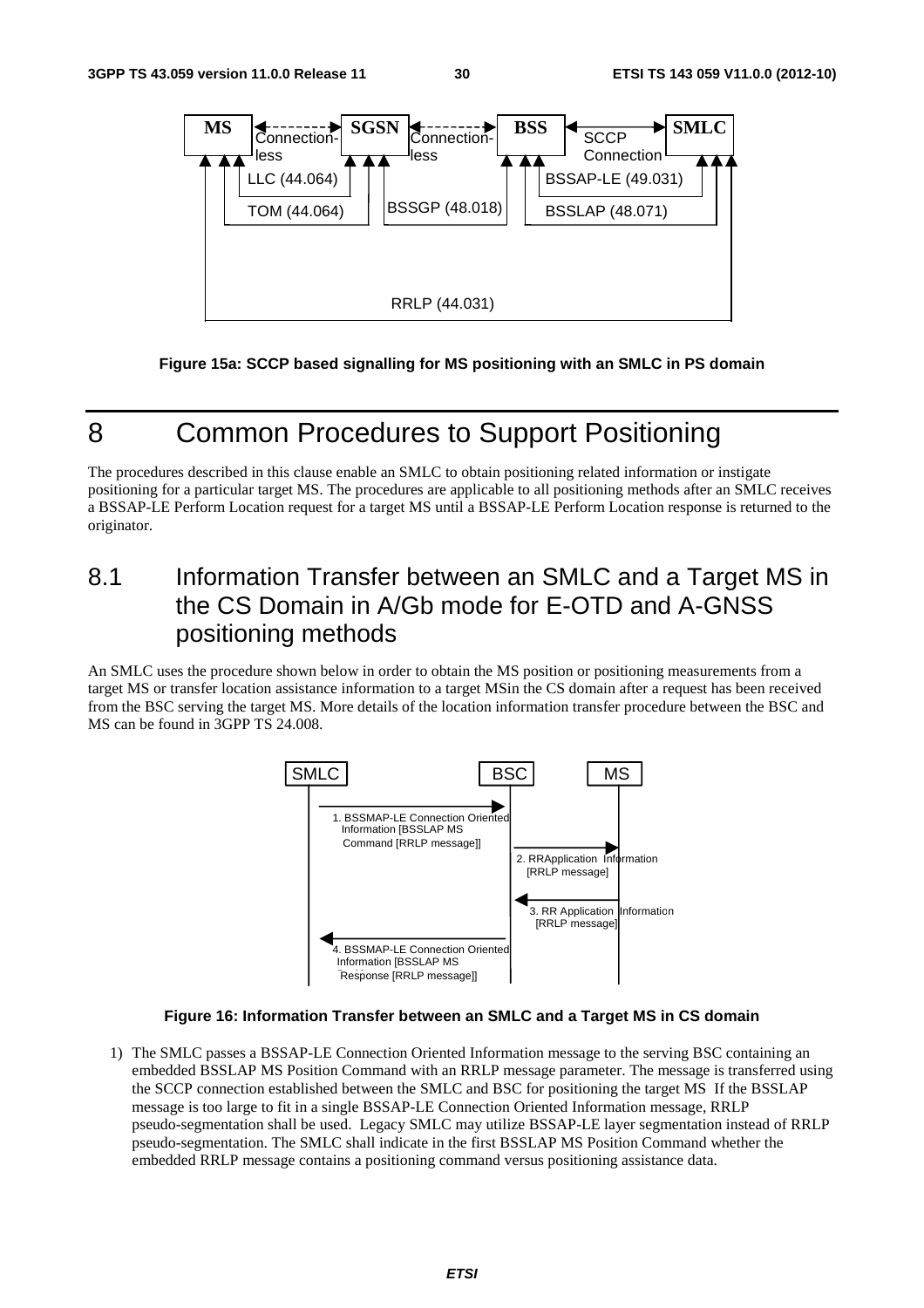- 2) The BSC transfers the embedded RRLP message to the target MS inside an RR Application Information message. No later than when the RR Application Information message has been transferred, the BSC shall start a positioning supervision timer if none is already in progress or restart this if already in progress. If the timer expires before the final response in step 3 is received, the BSC shall return a BSSAP-LE Connection oriented Information message to the SMLC containing a BSSLAP Abort with a cause of BSC timeout.
- 3) When the target MS has positioning information to return to the SMLC, it sends an RR Application Information message to the BSC containing an embedded RRLP message. If the RRLP message is too large to fit in a single RR Application Information message, RRLP pseudo-segmentation shall be used. Legacy MS may utilize RR layer segmentation instead of RRLP pseudo-segmentation. . The last RR Application Information message shall indicate if this is the final response from the MS.
- 4) If the timer started in step 2 has already expired, the BSC discards the RRLP message received in step 3. Otherwise, the BSC forwards the RRLP message to the SMLC inside a BSSLAP MS Positioning Response message contained in a BSSAP-LE Connection Oriented Information message. If the SMLC indicated a positioning command in step 1 and the MS has indicated a final response, the BSC may add additional measurement information to the BSSLAP MS Position Response in the last BSSAP-LE message – if necessary, creating a new BSSAP-LE message if message size limitations would be exceeded. The BSC shall stop the supervision timer started in step 2 when the final segment of the final response from the MS has been transferred. If the MS did not indicate a final response in step 3, the SMLC may transfer a further RRLP message to the MS (e.g. containing assistance data) according to steps 1 and 2 and the MS may return a subsequent response according to steps 3 and 4.

## 8.1a Information Transfer between an SMLC and a Target MS in the PS Domain in A/Gb mode

An SMLC uses the procedure shown below in order to obtain the MS position or positioning measurements from a target MS or transfer location assistance information to a target MS in the PS domain after a request has been received from the BSS serving the target MS.



#### **Figure 16a: Information Transfer between an SMLC and a Target MS in PS Domain**

1) The SMLC passes a BSSAP-LE Connection Oriented Information message to the serving BSS containing an embedded BSSLAP MS Position Command with an RRLP message parameter. The message is transferred using the SCCP connection established between the SMLC and BSS for positioning the target MS. If the RRLP message is larger than the RRLP maximum PDU size, RRLP pseudo-segmentation shall be used. The SMLC shall indicate in the positioning command bit in the RRLP flags IE in the BSSLAP MS Position Command whether the embedded RRLP message contains a positioning command versus a non-command  $-e.g.$ positioning assistance data.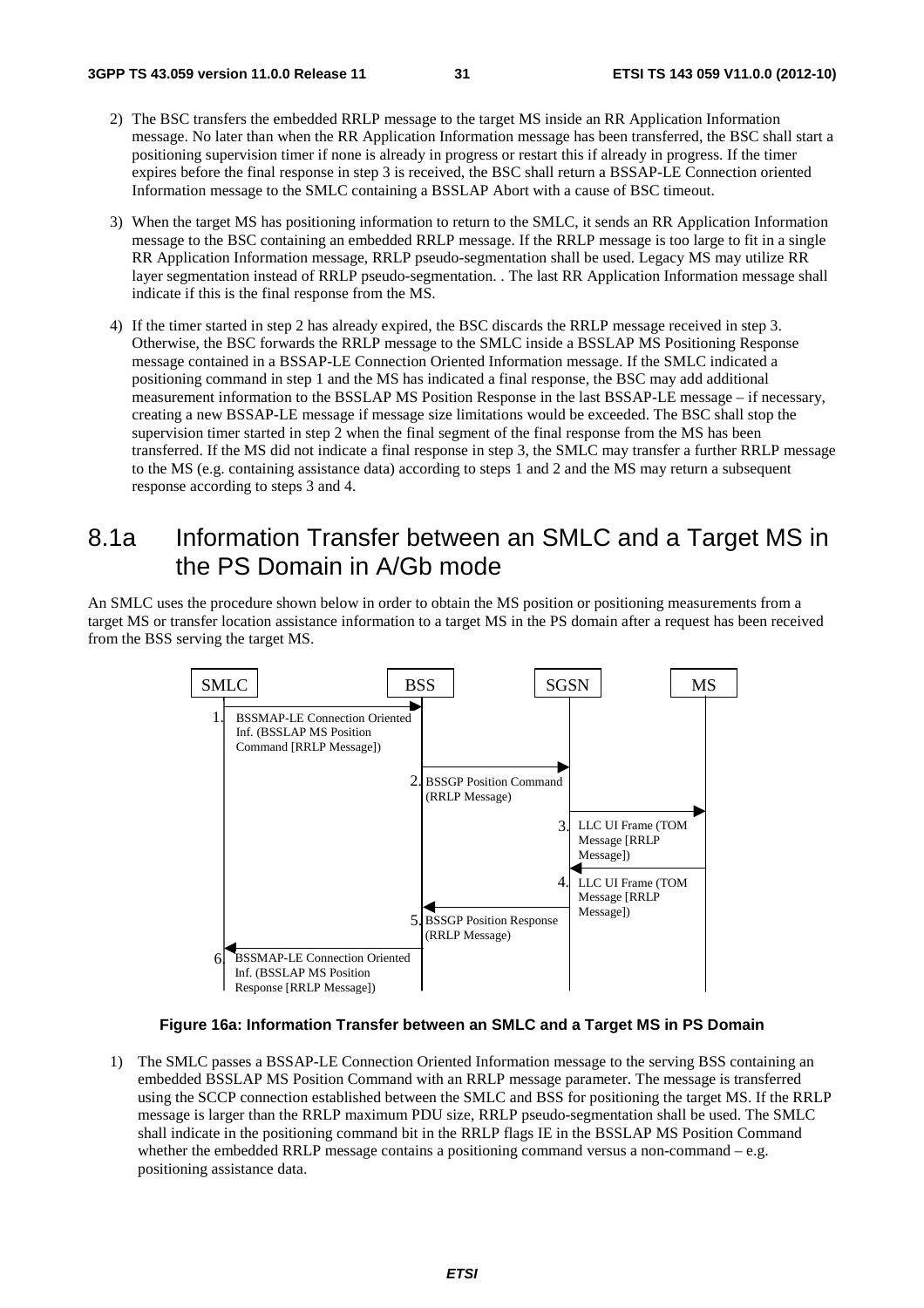- 2) The BSS relays the embedded RRLP message and the RRLP flags IE to the SGSN inside a BSSGP Position Command message. When the BSSGP Position Command message has been transferred, the BSS shall start a positioning supervision timer if not already in progress or restart if the timer is already in progress. If the timer expires before the final response in step 5 is received, the BSS shall return a BSSAP-LE Connection Oriented Information message to the SMLC containing a BSSLAP Abort with a cause of BSS timeout.
- 3) The SGSN receives the RRLP message in the BSSGP Position Command message and relays it to the MS in an LLC UI frame. The TOM protocol with SAPI TOM8 is used for transfer of RRLP messages. The positioning command bit from the RRLP flags IE in the BSSGP message is also relayed using the C/R bit in the TOM header (see 3GPP TS 44.031 [15]). The received C/R bit may be ignored by the MS or used for implementation purposes.
- 4) When the target MS has positioning information to return to the SMLC, it sends an LLC UI Frame to the SGSN containing an embedded RRLP message. The TOM protocol is used for transfer of RRLP messages. If the RRLP message is larger than the RRLP maximum PDU size, RRLP pseudo-segmentation shall be used. If the RRLP pseudo-segmentation is used, the MS shall send several RRLP messages. In each message the MS shall indicate in the C/R bit in the TOM protocol header whether it is the final response or not. The final response shall be the last RRLP message that the MS expects to send in response to RRLP messages received so far from the SMLC. In the final message the MS shall indicate that it is the final response by setting the appropriate RRLP flag.
- 5) The SGSN relays the RRLP message to the BSS. The RRLP message is sent in a BSSG Position Response message. The C/R bit from the TOM header is relayed using the final response bit in the RRLP flags IE in the BSSGP message.
- 6) If the timer started in step 2 has already expired, the BSS discards the RRLP message received in step 5. Otherwise, the BSS relays the RRLP message and the RRLP flags IE to the SMLC inside a BSSLAP MS Positioning Response message contained in a BSSAP-LE Connection Oriented Information message. If the SMLC indicated a positioning command in the most recent message to be transferred in step 1 and the MS has indicated a final response, the BSS may add additional measurement information to the BSSLAP MS Position Response in the last BSSAP-LE message. The BSS shall stop the supervision timer started in step 2 when the final response from the MS has been transferred. The SMLC may transfer a further RRLP message to the MS (e.g. containing assistance data or a positioning command) according to steps 1, 2, and 3 and the MS may return a subsequent response according to steps 4, 5, and 6. Steps 4-6 are repeated if the RRLP pseudo-segmentation is used for the uplink message.

## 8.1b Information Transfer between an SMLC and a Target MS in Iu Mode

An SMLC uses the procedure shown below in order to obtain the MS position or positioning measurements from a target MS or transfer location assistance information to a target MS after a request has been received from the BSC serving the target MS. More details of the location information transfer procedure between the BSC and MS can be found in 3GPP TS 44.118.



**Figure 16b: Information Transfer between an SMLC and a Target MS**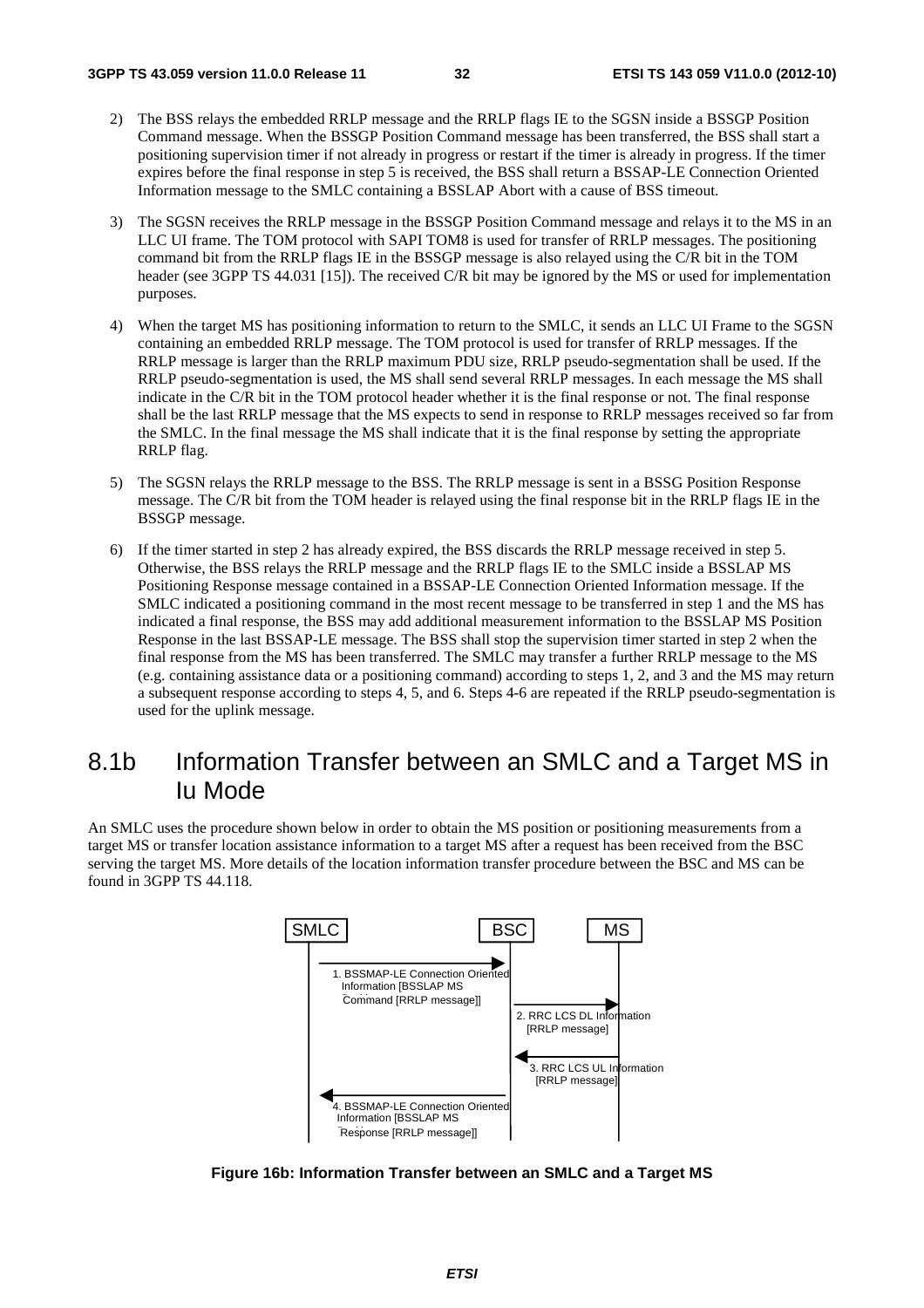- 1) The SMLC passes a BSSAP-LE Connection Oriented Information message to the serving BSC containing an embedded BSSLAP MS Position Command with an RRLP message parameter. The message is transferred using the SCCP connection established between the SMLC and BSC for positioning the target MS If the BSSLAP message is too large to fit in a single BSSAP-LE Connection Oriented Information message, RRLP pseudo-segmentation shall be used. The SMLC shall indicate in the first BSSLAP MS Position Command whether the embedded RRLP message contains a positioning command versus positioning assistance data.
- 2) The BSC transfers the embedded RRLP message to the target MS inside an RRC LCS DL Information message. No later than when the RRC LCS DL Information message has been transferred, the BSC shall start a positioning supervision timer if none is already in progress or restart this if already in progress. If the timer expires before the final response in step 3 is received, the BSC shall return a BSSAP-LE Connection oriented Information message to the SMLC containing a BSSLAP Abort with a cause of BSC timeout.
- 3) When the target MS has positioning information to return to the SMLC, it sends an RRC LCS UL Information message to the BSC containing an embedded RRLP message. If the RRLP message is too large to fit in a single RRC LCS UL Information message, RRLP pseudo-segmentation shall be used. The last RRC LCS UL Information message shall indicate if this is the final response from the MS.
- 4) If the timer started in step 2 has already expired, the BSC discards the RRLP message received in step 3. Otherwise, the BSC forwards the RRLP message to the SMLC inside a BSSLAP MS Positioning Response message contained in a BSSAP-LE Connection Oriented Information message. If the SMLC indicated a positioning command in step 1 and the MS has indicated a final response, the BSC may add additional measurement information to the BSSLAP MS Position Response in the last BSSAP-LE message – if necessary, creating a new BSSAP-LE message if message size limitations would be exceeded. The BSC shall stop the supervision timer started in step 2 when the final response from the MS has been transferred. If the MS did not indicate a final response in step 2, the SMLC may transfer a further RRLP message to the MS (e.g. containing assistance data) according to steps 1 and 2 and the MS may return a subsequent response according to steps 3 and 4.

## 8.2 Information Transfer between an SMLC and a BSC

An SMLC uses the procedure shown below in order to obtain positioning related information from the BSC serving a particular target MS after a positioning request has been received from the BSC. This procedure applies to positioning of an MS in both the CS and the PS domains.



**Figure 17: Information Transfer between an SMLC and a BSC** 

- 1) The SMLC passes a BSSAP-LE Connection Oriented Information message to the BSC containing an embedded BSSLAP message. The BSSAP-LE message is transferred using the SCCP connection previously established between the SMLC and BSC when the positioning request for the target MS was initially sent to the SMLC. The BSC recognizes that it is the final destination due to the presence of the embedded BSSLAP message.
- 2) When the BSC has positioning information for the target MS to return to the SMLC, it sends a BSSAP-LE Connection Oriented Information message to the SMLC containing an embedded BSSLAP message. The message is sent using the SCCP connection previously established for positioning the target MS.

## 8.3 Common Procedures to Support Access to an LMU

The procedures in this clause support the transfer of positioning related information and O&M data between an SMLC and a particular LMU associated with the SMLC. These procedures apply to positioning of an MS in both the CS and the PS domains.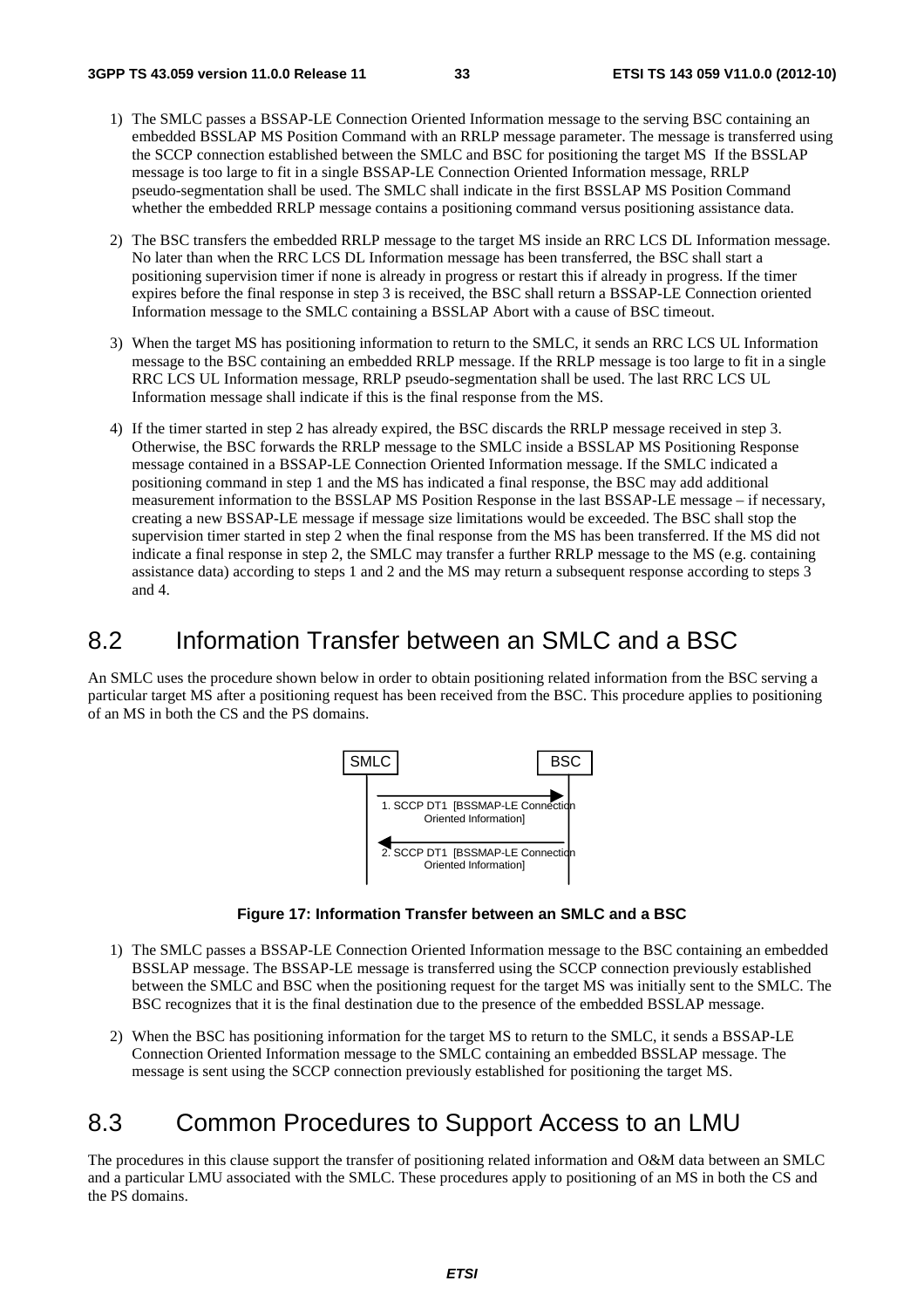## 8.3.1 Location Update Procedure between an SMLC and a Type A LMU

The following procedure supports a normal location update from the perspective of a Type A LMU. The location update can occur periodically, on power up, following recovery from some failure condition and when an LMU in idle mode detects that its closest BTS is in another location area.



#### **Figure 18: Location Update Procedure between an SMLC and a Type A LMU**

- 1) If the LMU does not currently have a signaling link, it sends an RR Channel Request to the serving BTS to request a SDCCH. The RR Channel Request contains an establishment cause identifying an LMU. After assignment of the SDCCH, the LMU sends a DTAP Location Updating request to the BSC. This shall indicate that a follow on request is pending if the LMU has more data to send.
- 2) Because the BSC serving the LMU is associated with an SMLC and the Channel Request message contained an LMU establishment cause, the BSC forwards the Location Updating request to the SMLC rather than MSC. If there was previously no SDCCH, this is sent inside a BSSMAP Complete Layer 3 Information message that is contained in an SCCP Connection Request.
- 3) The SMLC performs normal authentication and ciphering if needed for the LMU. The SMLC shall not assign a TMSI to the LMU to avoid duplicating a TMSI assigned to a normal MS by a VLR.
- 4) The SMLC returns a DTAP Location Updating Accept to the BSC. Unless the LMU indicated a follow on request, the SMLC may then initiate release of the SDCCH.
- 5) The BSC forwards the DTAP message to the LMU.

### 8.3.2 IMSI Detach Procedure between an SMLC and a Type A LMU

The following procedure supports a normal IMSI Detach from the perspective of a Type A LMU. This may be instigated if the LMU is to be deactivated – e.g. for offline maintenance.



**Figure 19: IMSI Detach Procedure between an SMLC and a TypeA LMU** 

1) If the LMU does not currently have a signaling link, it sends an RR Channel Request to the serving BTS to request a SDCCH. The RR Channel Request contains an establishment cause identifying an LMU. After assignment of the SDCCH, the LMU sends a DTAP IMSI Detach Indication to the BSC.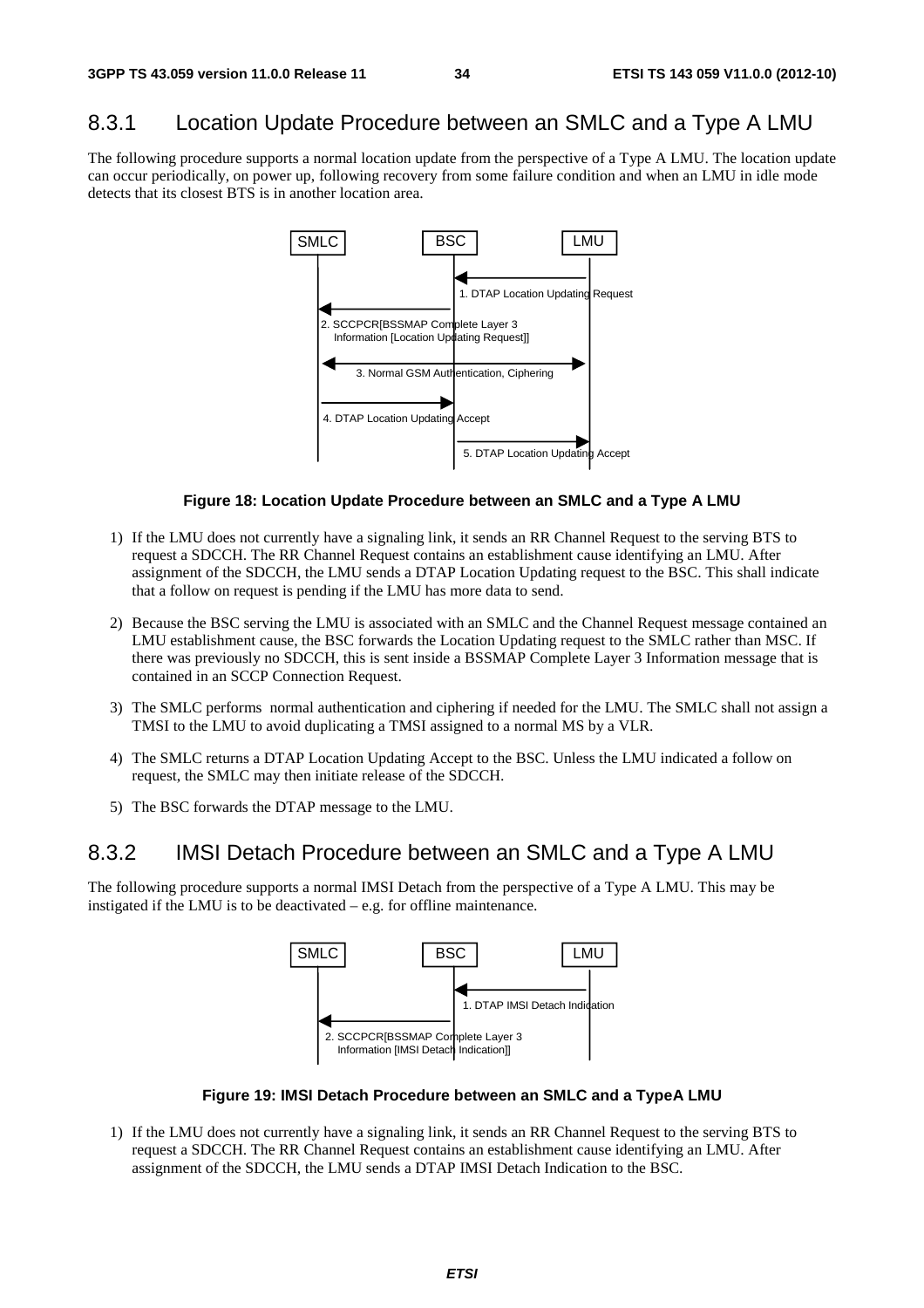2) Because the BSC serving the LMU is associated with an SMLC and the Channel Request message contained an LMU establishment cause, the BSC forwards the IMSI Detach Indication to the SMLC rather than MSC. If there was previously no SDCCH, this is sent inside a BSSAP Complete Layer 3 Information message that is contained in an SCCP Connection Request. The SMLC marks the LMU as temporarily inactive and initiates release of the SDCCH.

### 8.3.3 LCS Information Transfer between an SMLC and a Type A LMU

#### 8.3.3.1 Information Transfer using an SDCCH

The following procedure supports information transfer between an SMLC and a Type A LMU.



**Figure 20: Information Transfer between an SMLC and a Type A LMU** 

- 1) If there is no signaling link yet for an LMU between the SMLC and the BSC serving the LMU, the SMLC sends a BSSAP Paging message to the serving BSC inside an SCCP Unitdata message.
- 2) The serving BSC broadcasts an RR Paging Request.
- 3) The LMU sends a Channel Request message containing an LMU establishment cause to request an SDCCH. After assignment of the SDCCH, the LMU returns an RR Paging Response.
- 4) Because the BSC serving the LMU is associated with an SMLC and the Channel Request message in step 3 contained an LMU establishment cause, the BSC transfers the Paging Response to the SMLC, rather than MSC, in a BSSAP Complete Layer 3 Information message contained in an SCCP Connection Request.
- 5) The SMLC performs normal authentication and ciphering if this is needed for the LMU. The SMLC shall not assign a TMSI to the LMU to avoid duplicating a TMSI assigned to a normal MS by a VLR.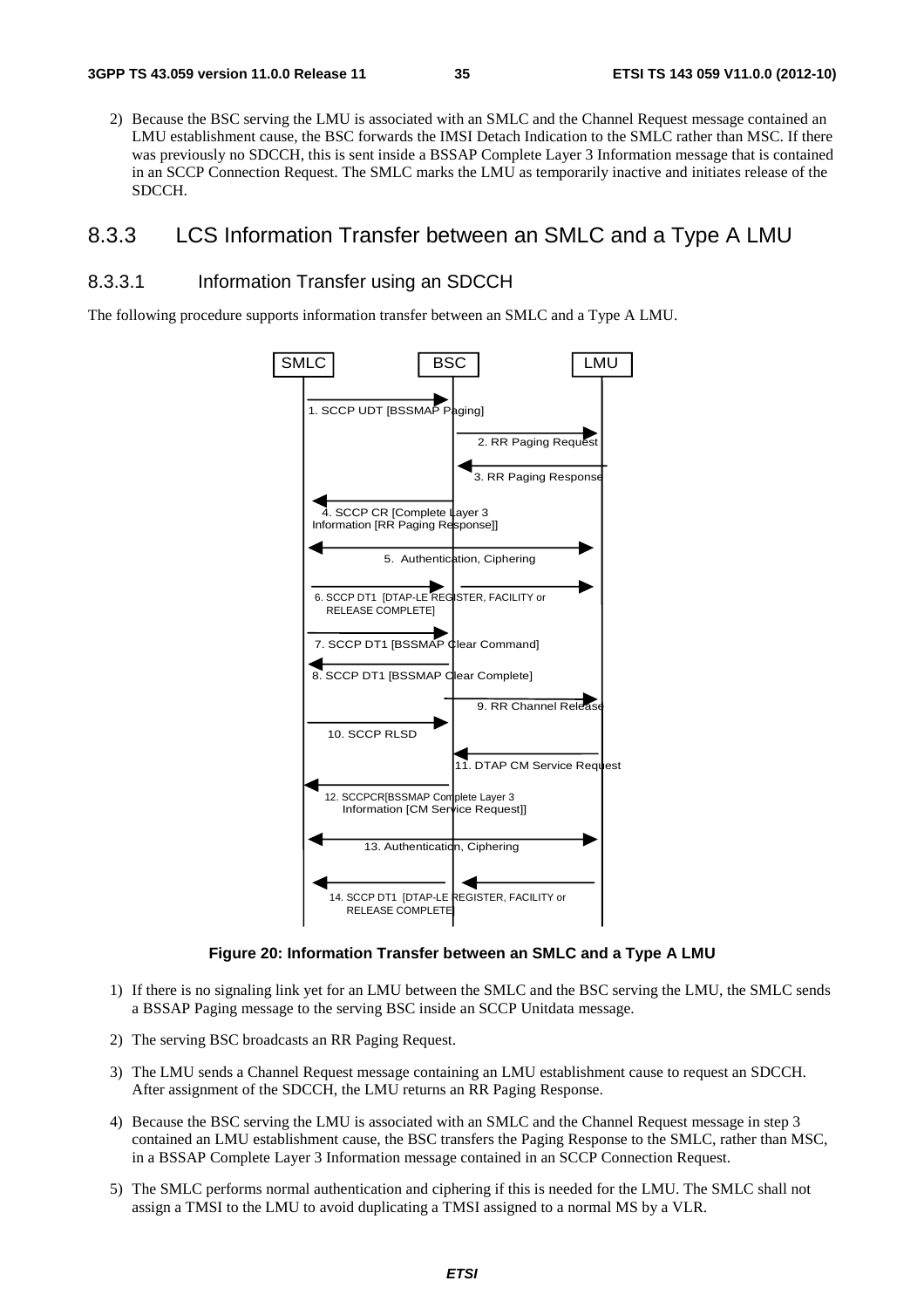- 6) If the SMLC needs to send data to the LMU, it may send one or more DTAP-LE REGISTER, FACILITY or RELEASE COMPLETE messages to the BSC. Each DTAP-LE message contains an embedded LLP message and an indication of whether release of the SDCCH by the LMU is forbidden. Each DTAP-LE message is transferred by the BSC to the LMU.
- 7) The SMLC may initiate release of the SDCCH to the LMU by sending a BSSAP Clear Command to the BSC.
- 8) The BSC returns a BSSAP Clear Complete.
- 9) The BSC orders release of the SDCCH by sending an RR Channel Release to the LMU.
- 10) The SMLC releases the SCCP connection to the BSC by sending an SCCP Released message.
- 11) When the LMU has LCS data to send and does not currently have a signaling link, it sends an RR Channel Request to the serving BTS to request an SDCCH. The RR Channel Request contains an establishment cause identifying an LMU. After assignment of the SDCCH, the LMU sends a DTAP CM Service request to the serving BSC.
- 12) Because the BSC serving the LMU is associated with an SMLC and the Channel Request message contained an LMU establishment cause, the BSC forwards the CM Service Request with an indication that this came from an LMU to the SMLC, rather than MSC, inside a BSSAP Complete Layer 3 Information message that is contained in an SCCP Connection Request.
- 13) The SMLC performs authentication and ciphering if needed for the LMU. Otherwise, a CM Service Accept is returned. The SMLC shall not assign a TMSI to the LMU to avoid duplicating a TMSI assigned to a normal MS by a VLR.
- 14) The LMU sends one or more DTAP-LE REGISTER, FACILITY or RELEASE COMPLETE messages to the serving BSC each containing an embedded LLP message. The BSC forwards each DTAP-LE message to the SMLC.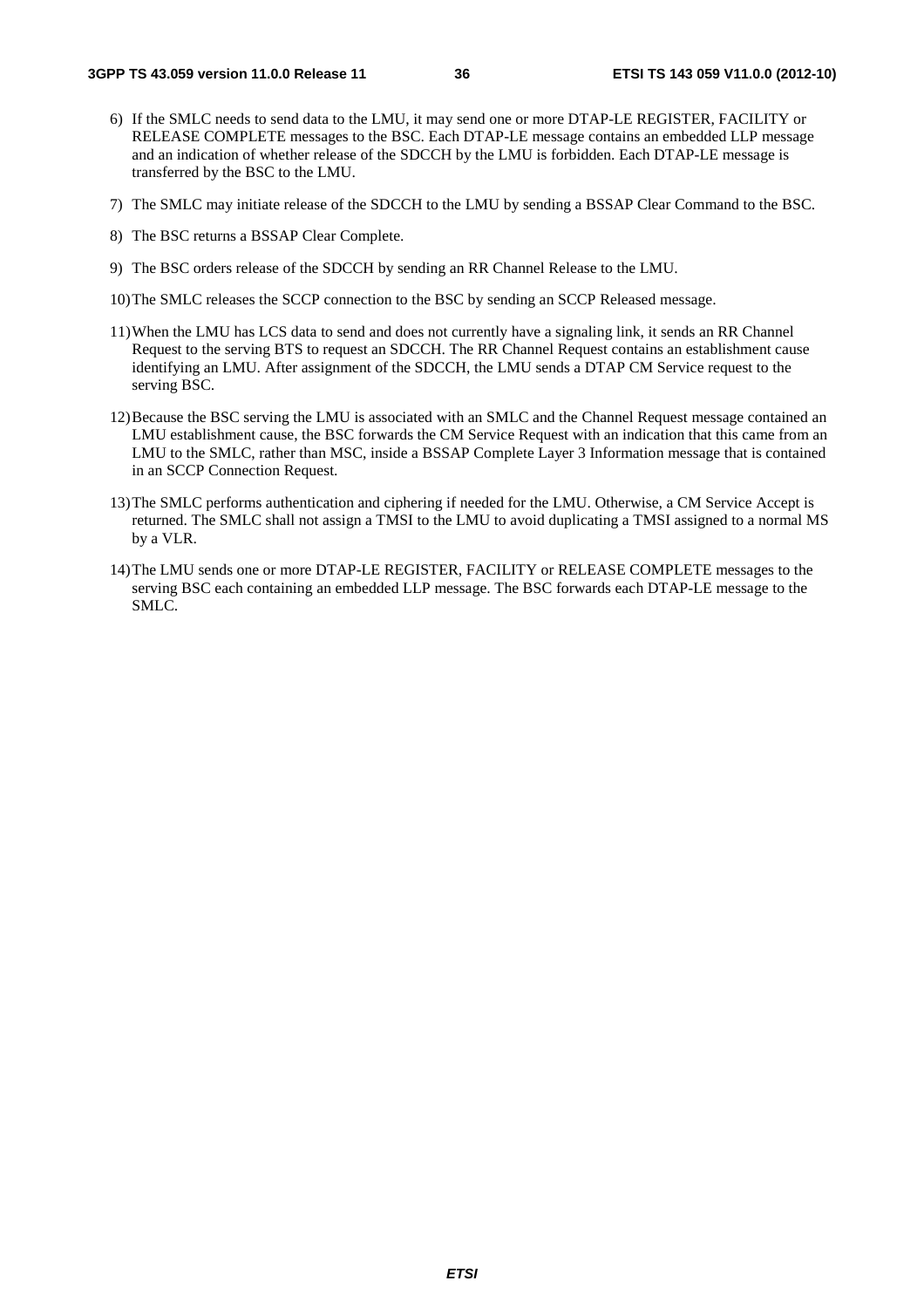

#### 8.3.3.2 Information Transfer using a TCH

#### **Figure 21: Information Transfer between an SMLC and a Type A LMU using a TCH**

- 1) The SMLC establishes a signaling connection to the LMU using an SDCCH.
- 2) The SMLC sends a DTAP Setup to the LMU with the requested bearer capability.
- 3) The LMU returns a DTAP Call Confirmed.
- 4) The SMLC initiates traffic channel assignment by sending a BSSAP Assignment Request to the BSC.
- 5) The BSC requests channel activation in the BTS and then sends an RR Assignment Command to the LMU.
- 6) The LMU acknowledges TCH assignment.
- 7) The BSC confirms TCH assignment.
- 8) The LMU confirms call establishment.
- 9) The SMLC acknowledges the LMU confirm.
- 10) DTAP-LE Connection Oriented Information messages are transferred between the SMLC and LMU on the established TCH: these are transparent to the BSC.
- 11) The SMLC initiates release of the TCH by sending a DTAP Disconnect to the LMU
- 12) The LMU returns a DTAP Release.
- 13) The SMLC sends a DTAP Release Complete.
- 14) The SMLC initiates release of the TCH by sending a BSSAP Clear Command to the BSC.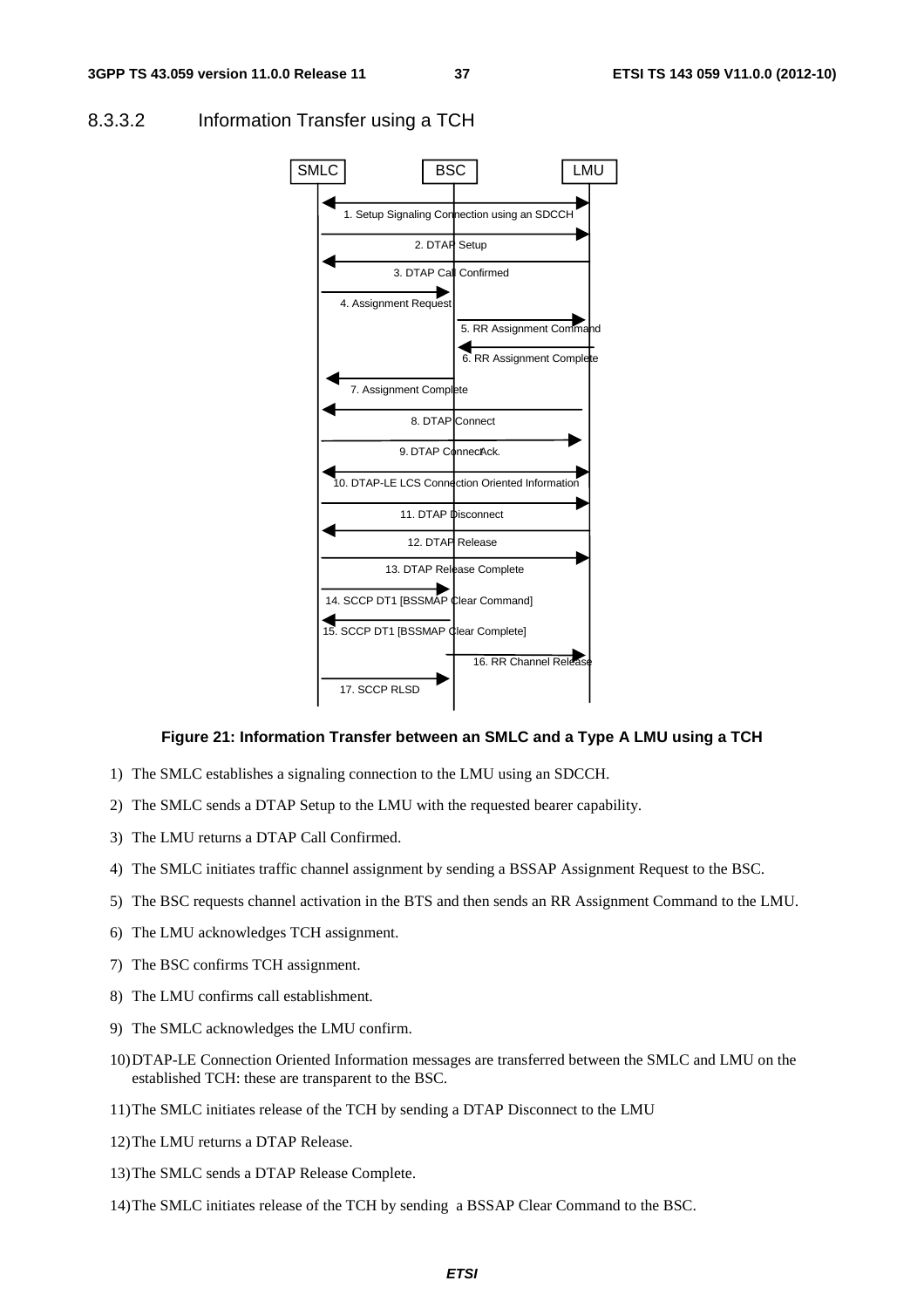15) The BSC returns a BSSAP Clear Complete.

- 16) The BSC orders release of the TCH by sending an RR Channel Release to the LMU.
- 17) The SMLC releases the SCCP connection to the BSC by sending an SCCP Released message.

### 8.3.4 LCS Information Transfer between an SMLC and a Type B LMU

A SMLC uses the procedure shown below in order to exchange LCS information with a TypeB LMU.



#### **Figure 22: Information Transfer between a SMLC and a Type B LMU**

- 1) The SMLC passes a BSSAP-LE Connectionless Information message to the BSC containing an embedded LLP message and the LAC/CI cell address identifying the LMU. The BSSAP-LE message is transferred inside an SCCP Unitdata message.
- 2) The BSC transfers the embedded LLP message to either the BTS associated with the LMU or the LMU itself inside a Location Information message. The BTS or LMU is identified using the LAC/CI received in step 1.
- 3) When the LMU has positioning information to return to the SMLC, either it or its associated BTS transfers this to the BSC inside a Location Information message..
- 4) The serving BSC forwards the LLP message to the SMLC inside a BSSAP-LE Connectionless Information message contained in an SCCP Unitdata message. The BSSAP-LE message contains the LAC/CI address identifying the LMU.

## 8.4 Common Control Procedures for LMUs

These procedures are applicable to any Type A LMU and may be used for any Type B LMU to enable control of the LMU by its associated SMLC. The procedures assume support for the establishment of a signaling link and the transfer of LLP messages between an SMLC and LMU that are defined in the common procedures to support access to an LMU, clause 8.3. Consequently, details of signaling link establishment and message transfer by a BSC and BTS are not shown.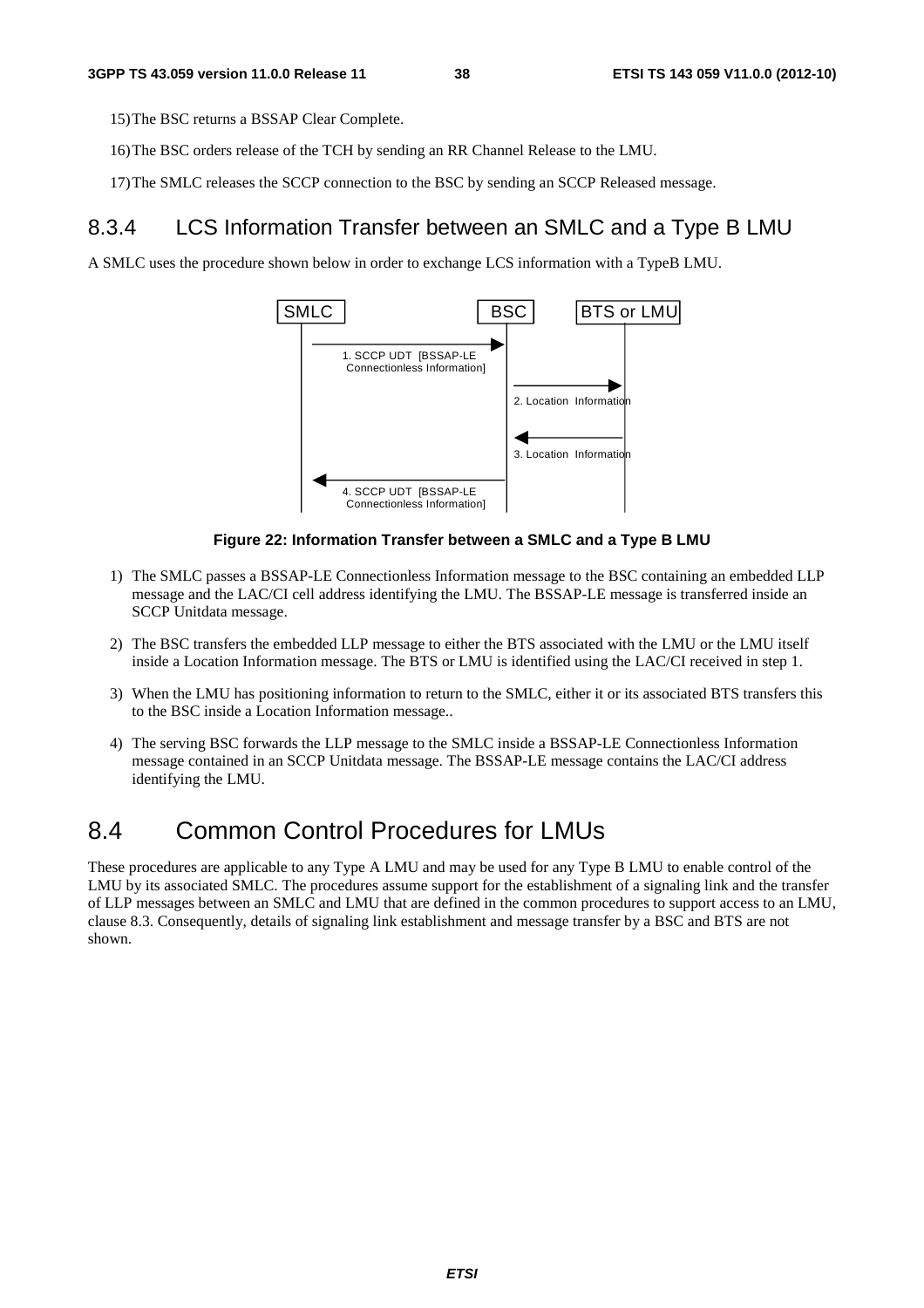### 8.4.1 Reset Procedure

The reset procedure enables an SMLC to return an LMU to a known initial state in which no measurement or O&M operations are outstanding or being performed.



#### **Figure 23: Reset Procedure for a Circuit Mode LMU**

- 1) After first establishing a signaling connection to the LMU (see clause 8.3), the SMLC sends an LLP Reset Invoke to the LMU via BSC.
- 2) The LMU cancels any LCS measurement and O&M tasks previously ordered by the SMLC. The LMU then returns an LLP Reset Return Result to the SMLC.

### 8.4.2 Status Query Procedure

The Status Query procedure enables an SMLC to verify the status of an associated LMU. The procedure may be instigated periodically or following any loss of communication with the LMU.



**Figure 24: Status Query Procedure for a Circuit Mode LMU** 

- 1) After first establishing a signaling connection to the LMU (see clause 8.3), the SMLC sends an LLP Status Query Invoke to the LMU via BSC.
- 2) The LMU returns an LLP Status Query return result, indicating the number of active measurement jobs for each type of measurement (e.g. RIT) and the number of active O&M jobs in the LMU that were previously ordered by the SMLC.

### 8.4.3 Status Update Procedure

The Status Update procedure enables an LMU to report status information to its associated SMLC. The procedure may be instigated for the following reasons:

- 1. Periodically;
- 2. Power-on condition or recovery from failure with loss of memory;
- 3. Impending availability or unavailability for O&M reasons;
- 4. Location Update by a Type A LMU in a new Location Area.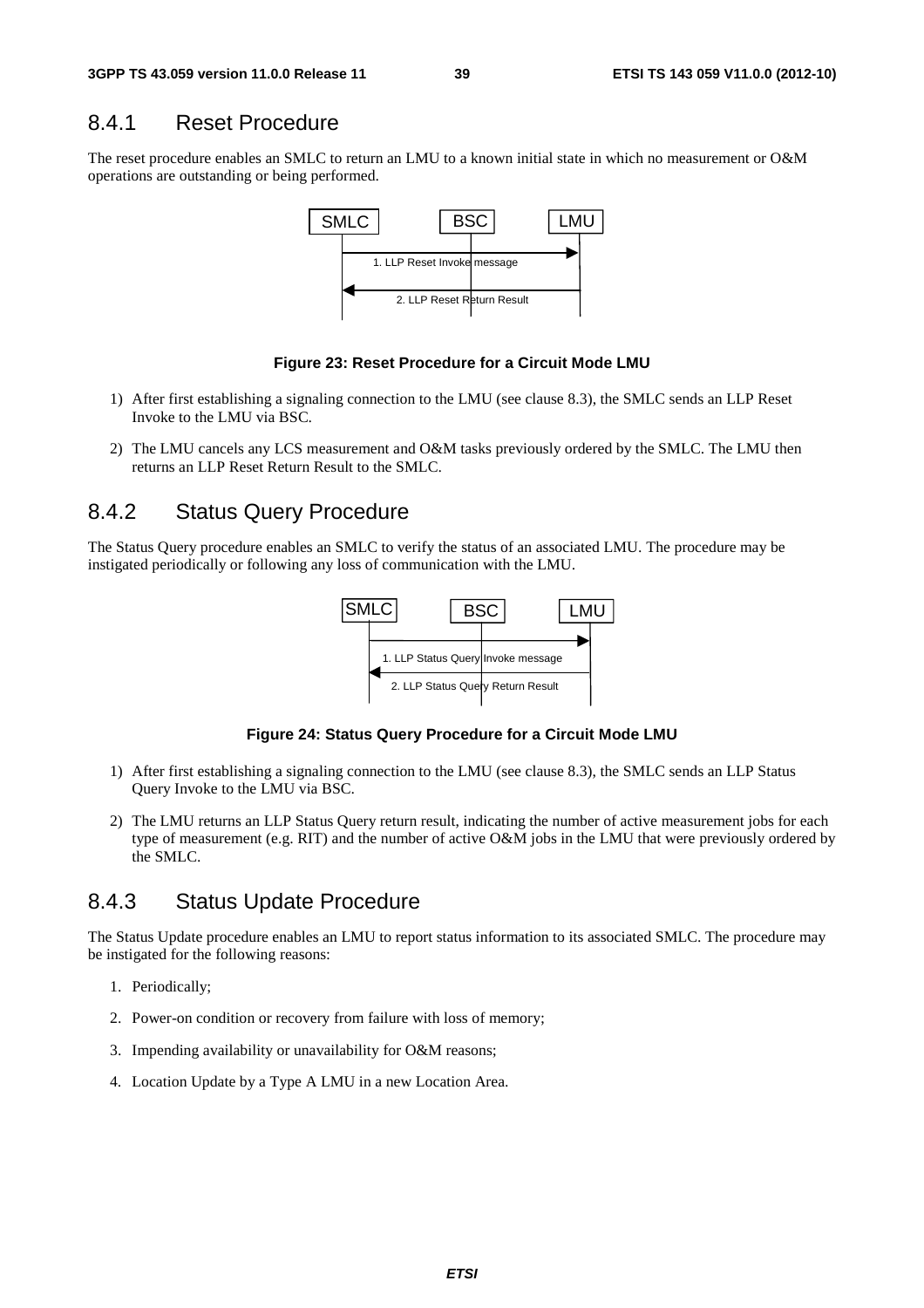

#### **Figure 25: Status Update Procedure for a Circuit Mode LMU**

- 1) After first establishing a signaling connection to the SMLC (see clause 8.3), the LMU sends an LLP Status Update Invoke to the SMLC via BSC. This message shall include the reason for the Status Update, the number of active and outstanding jobs of each category in the LMU and the current hardware status.
- 2) The SMLC returns an LLP Status Update return result to acknowledge receipt of the Status Update.

## 8.5 Exception Procedures

The procedures in this clause apply to all location procedures where a BSSAP-LE Perform Location Request has been sent to an SMLC by a BSC requesting some location service (e.g. provision of a location estimate for a target MS or transfer of assistance data to a target MS).

### 8.5.1 Procedures in the SMLC

When a request for a location estimate fails due to failure of a position method itself (e.g. due to inaccurate or insufficient position measurements and related data) and the SMLC is unable to instigate another positioning attempt (e.g. due to a requirement on response time), the SMLC may return a BSSAP-LE Perform Location response containing a less accurate location estimate (e.g. based on serving cell and timing advance). If a less accurate estimate is not available, the SMLC shall instead return a BSSAP-LE Perform Location response message containing no location estimate and indicating the cause of failure.

When a request for any other location service (e.g. transfer of assistance data to a target MS) fails for any reason and the SMLC is unable to reattempt the service, the SMLC shall return a BSSAP-LE Perform Location response message indicating the cause of failure.

When a location service request is interrupted by some other unrecoverable error event inside the SMLC, the SMLC shall immediately terminate the location service attempt and return a BSSAP-LE Perform Location Response message containing the reason for the location service cancellation. In that case, any dialogue previously opened with an LMU or BSS for the purpose of instigating position measurements for any MS being located may also be aborted by the SMLC.

If the SMLC receives a BSSAP-LE Perform Location Abort indication for a previous location service request from the BSS, it shall immediately terminate the location service attempt and may abort any dialogues used for the location service attempt that may still exist with any LMUs. The circumstances of the abort may still ensure cancellation of any such procedure (see clause on BSS). For a BSSAP-LE Perform Location Abort, the SMLC shall then either return any location estimate (with optional velocity estimate) already derived, if this was requested, or return a BSSAP-LE Perform Location response indicating failure of the location service and the cause of the failure in the BSSAP-LE Perform Location Abort.

If the SMLC has instigated any location related procedure in the Target MS or its serving BSS and receives a BSSLAP Reject, BSSLAP Abort or BSSLAP Reset indication from the BSS, it shall cancel the location service attempt and may abort any dialogues for this that currently exist with any LMUs. For a BSSLAP Abort, the SMLC shall then either return any location estimate (with optional velocity estimate) already derived, if this was requested and is sufficient for the requested QoS, or return a BSSAP-LE Perform Location response indicating failure of the location service and the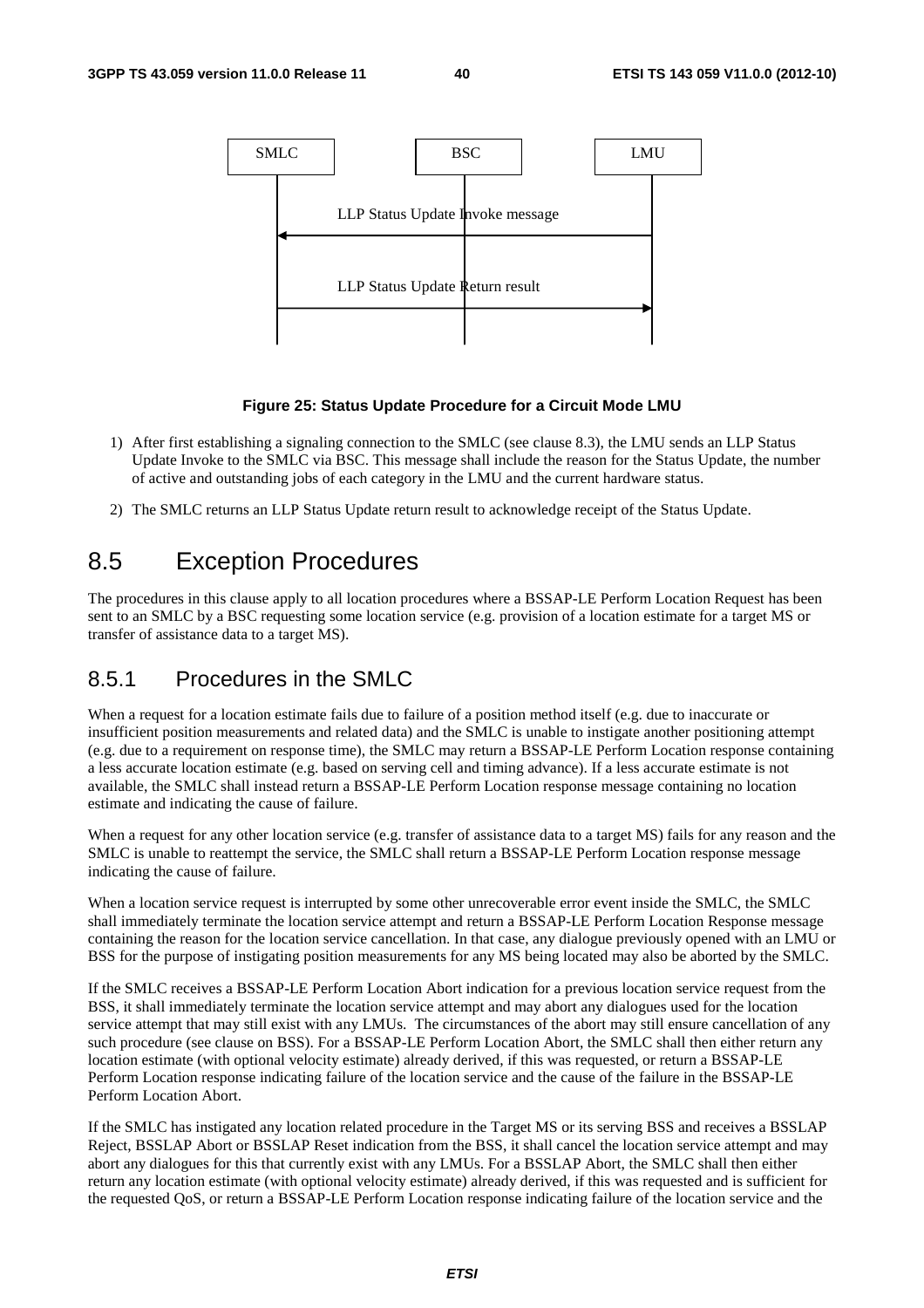cause of the failure in the BSSLAP Abort. For a BSSLAP Reject and BSSLAP Reset, the SMLC has the additional option of restarting the location service attempt and using the same or a different position method where a location estimate was requested. A decision to restart the location service shall take into account the cause of the location service failure as conveyed in the BSSLAP Reject or BSSLAP Reset and whether, in the case of successful intra-BSC handover, the new cell for the target MS is still associated with the SMLC. If the SMLC receives a BSSLAP Reject or BSSLAP Reset with a cause indicating intra-BSC handover and with a new cell identity for the target MS that is not associated with the SMLC, the SMLC shall return a BSSAP-LE Perform Location response containing either a location estimate (with optional velocity estimate), if requested and available, or a failure cause indicating "intra-BSC" handover.

NOTE: In the CS domain, in the case of an intra-BSC handover to a cell in a different PLMN (different MCC, MNC combination), the SMLC may receive a BSSLAP Reset containing the new location area code and new cell ID. The SMLC may then deduce the new MCC and MNC from the uniqueness, when this applies, of the combined values for the new location area code and cell ID compared to the corresponding values for neighbouring cells.

### 8.5.2 Procedures in an LMU

An LMU shall return an error indication to its controlling SMLC when location measurements previously ordered by the SMLC cannot be provided due to any error condition.

## 8.5.3 Procedures in the BSC in the CS Domain

#### 8.5.3.1 General Procedures

The BSC serving a target MS shall supervise any network or MS location service procedure, including transfer of positioning assistance data to an MS, and shall only allow one such procedure to be active at any time. If a new procedure is instigated by the SMLC for any target MS, the BSC shall cancel any previous procedure without notifying the SMLC or target MS. The new procedure shall then be treated according to the prevailing conditions. If a location information transfer to an MS initiated by an SMLC is not active, the BSC shall discard any RRLP message received from the MS. This precludes the initiation of any location service procedure from an MS.

The BSC may optionally allow one A-GNSS or E-OTD positioning procedure and one Cell-based or U-TDOA positioning procedure to be active concurrently for the same target MS. The BSC shall indicate the second independent location procedure is supported when SMLC instigates a first positioning procedure for any MS. The SMLC may initiate the concurrent positioning procedure only in when the BSC has indicated this capability. The BSC may disallow the concurrent positioning procedure at any time.

In the concurrent positioning procedure, if the SMLC invokes a first A-GNSS or E-OTD location procedure and then invokes a second A-GNSS or E-OTD then the BSC shall cancel the first procedure and proceed with the second without notifying the SMLC or target MS. In the concurrent location procedure, if the SMLC invokes a first cell-based or U-TDOA location procedure and then invokes a second cell-based or U-TDOA location procedure then the BSC shall cancel the first procedure and proceed with the second positioning procedure without notifying the SMLC or target MS.

Depending on the location procedure and its current state of execution, a serving BSC may chose to defer certain radio related events (e.g. handover) to avoid interference with location – refer to the later clauses for each positioning procedure. A serving BSC shall abort all existing location related procedures for a particular target MS without notifying a target MS if the DCCH to the target MS or the SCCP connection to the SMLC is released. In the event of an abort with an SMLC, the BSC shall attempt to notify the SMLC using a BSSAP-LE Perform Location Abort.

#### 8.5.3.2 Rejection of an SMLC Positioning Request

The BSC may reject any request from an SMLC for positioning or transfer of assistance data for a target MS if the request cannot be performed for reasons other than interaction with handover or other RR management. If the request is rejected, the BSC shall return a BSSLAP Reject to the SMLC containing the cause of rejection.

#### 8.5.3.3 Interaction with Inter-BSC Handover

The BSC shall reject any request from an SMLC for positioning or transfer of assistance data while an inter-BSC handover procedure is ongoing and shall return a BSSLAP Abort to the SMLC.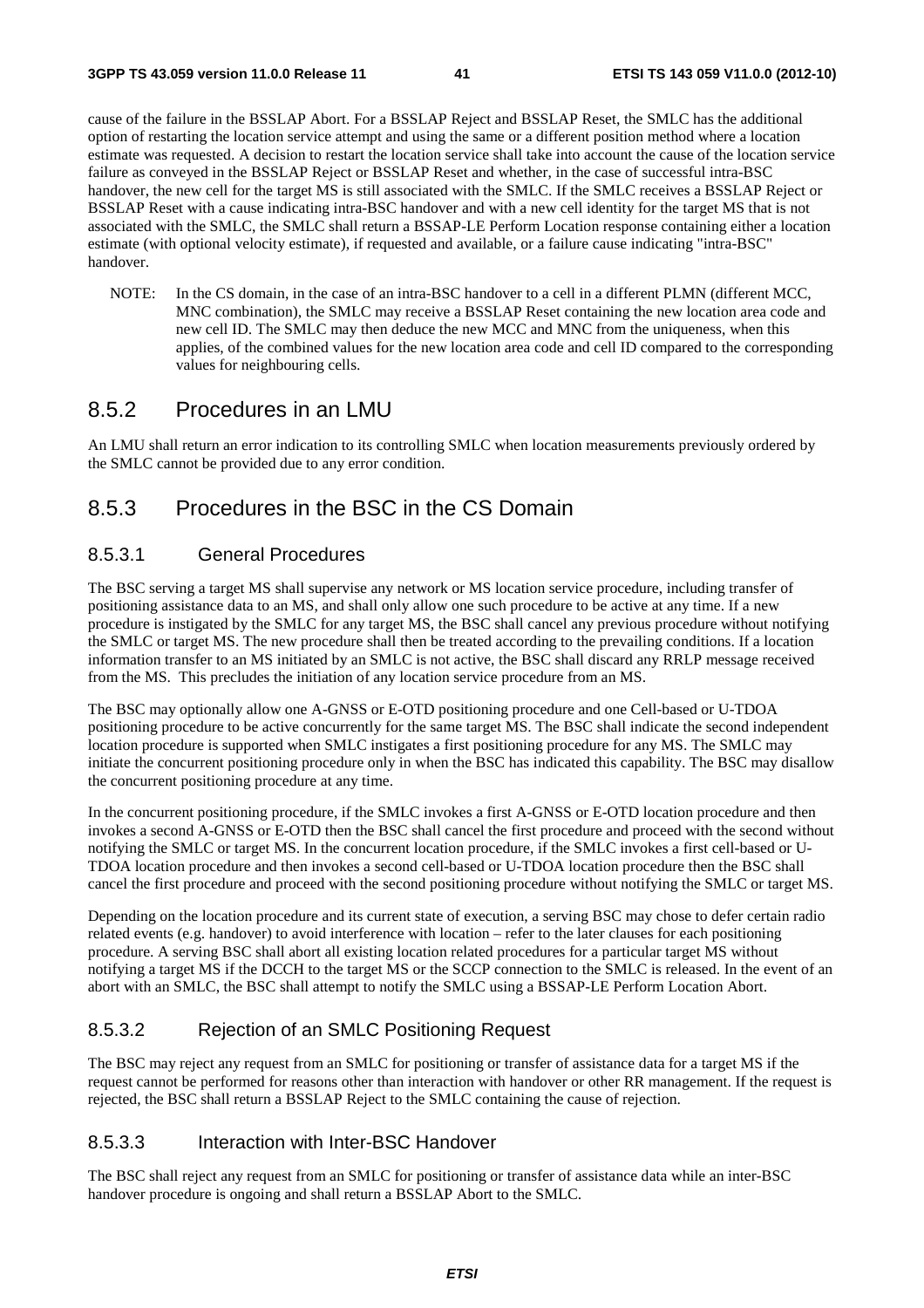The BSC shall terminate any network or MS positioning procedure or any transfer of RRLP assistance data already in progress if inter-BSC handover is needed and is not precluded by the particular location procedure and its current state. When a location procedure is terminated and there is an active BSSLAP transaction, the BSC shall return a BSSLAP Abort message to the SMLC after the BSSAP Handover Required has been sent to the serving MSC. The BSSLAP Abort shall contain the cause of the location procedure failure. When a location procedure is terminated and there is no active BSSLAP transaction, the BSC shall send a BSSAP-LE Perform Location Abort message to the SMLC after the BSSMAP Handover Required has been sent to the serving MSC.

#### 8.5.3.4 Interaction with Intra-BSC Handover and other RR Management Procedures

The BSC shall reject any request from an SMLC for positioning or transfer of assistance data while an intra-BSC handover or other intra-BSC RR management procedure involving the target MS is ongoing and shall return a BSSLAP Reset to the SMLC when the handover or other RR management procedure is complete in the BSC. If the handover or other RR management procedure times out in the BSC, the BSC shall instead return either a BSSLAP Reset or a BSSLAP Abort to the SMLC.

The BSC shall terminate any network or MS positioning procedure or any transfer of RRLP assistance data already in progress if an intra-BSC handover or other intra-BSC RR management procedure is needed and is not precluded by the particular location procedure and its current state. When location procedure is terminated, the BSC shall return a BSSLAP Reset message to the SMLC after the intra-BSC handover or other RR management procedure is complete in the BSC. If the intra-BSC handover or other RR management procedure times out in the BSC, the BSC shall instead return either a BSSLAP Reset or a BSSLAP Abort to the SMLC.

A BSSLAP Reset shall contain a cause indication, the current serving cell identity, the current location area code if this has just changed due to intra-BSC handover and may contain measurement information for the target MS (e.g. TA value). A BSSLAP Reset shall also include the current location area code if there has been any change of location area since the location request for the target MS was first sent to the SMLC and if the current location area code was not yet reported to the SMLC in a previous BSSLAP Reset.

#### 8.5.3.5 Priority of Handover and Other RR Management Procedures

If the transfer of RRLP messages between an SMLC and target MS is interrupted by intra-BSC handover, inter-BSC handover or any other intra-BSC RR management procedure, the BSC shall avoid delay to the handover or RR management procedure by employing the preemption capability defined in 3GPP TS 44.006 and 3GPP TS 24.008. This allows an RR Handover Command or other RR management command sent to the target MS to be assigned a "high" priority at the data link level enabling preemption of "low" priority RR Application Information messages (carrying RRLP messages) which may have been sent earlier. This procedure ensures that any RRLP data still not transmitted to the MS will be preempted (and discarded) by the data link layer in the BTS prior to transmission of the Handover Command or other RR Management command.

#### 8.5.3.6 Interaction with Segmentation support for Legacy MS

If a location information transfer to an MS initiated by an SMLC is not active, the BSC shall discard any RRLP message segment received from the MS. Once a location service procedure has been started involving RRLP message transfer to a target MS, the BSC shall discard all RRLP segments received from the MS until it receives the first or only segment of a new RRLP message. The new RRLP message shall then be treated according to the state of the RRLP message transfer as described in clause 8.1.

Further details regarding transfer and segmentation of RRLP messages between a BSC and MS can be found in 3GPP TS 44.018.

#### 8.5.3.7 Overload

The BSC may indicate an inability to support location due to overload by rejecting with a cause indicating congestion a BSSAP Perform Location request received from the MSC. If an SMLC has rejected a request from the BSC to perform location with a cause indicating congestion, the BSC shall convey the rejection and cause to the MSC if the request was MSC initiated. If the request was initiated by the BSC, the BSC may reduce the frequency of its location requests to the SMLC according to the rules in 3GPP TS 49.031, which give precedence to location service requests with a higher priority.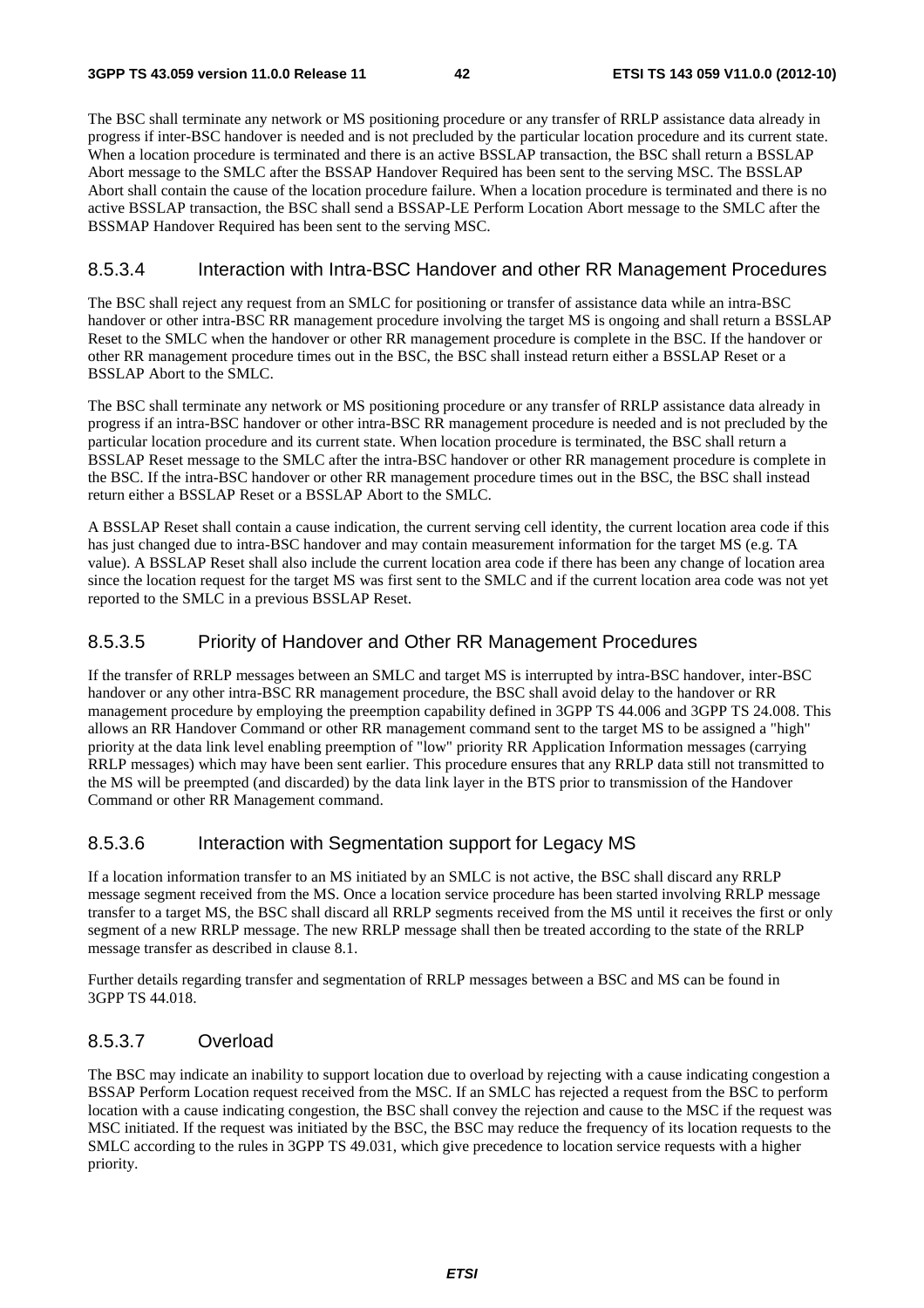## 8.5.4 Procedures in the BSS in the PS Domain

### 8.5.4.1 General Procedures

The BSS serving a target MS shall supervise any network or MS location service procedure, including transfer of positioning assistance data to an MS, and shall only allow one such procedure to be active at any time for any one TLLI. If a new procedure is instigated by the SMLC for any target MS, the BSS shall cancel any previous procedure without notifying the SMLC or target MS. The new procedure shall then be treated according to the prevailing conditions. If a location information transfer to an MS initiated by an SMLC is not active, the BSS shall discard any RRLP message received from the MS via the SGSN.

The BSC may optionally allow one A-GNSS or E-OTD positioning procedure and one Cell-based or U-TDOA positioning procedure to be active concurrently for the same target MS. The BSC shall indicate the second independent location procedure is supported when SMLC instigates a first positioning procedure for any MS. The SMLC may initiate the concurrent positioning procedure only in when the BSC has indicated this capability. The BSC may disallow the concurrent positioning procedure at any time.

In the concurrent positioning procedure, if the SMLC invokes a first A-GNSS or E-OTD location procedure and then invokes a second A-GNSS or E-OTD then the BSC shall cancel the first procedure and proceed with the second without notifying the SMLC or target MS. In the concurrent location procedure, if the SMLC invokes a first cell-based or U-TDOA location procedure and then invokes a second cell-based or U-TDOA location procedure then the BSC shall cancel the first procedure and proceed with the second positioning procedure without notifying the SMLC or target MS.

A serving BSS shall abort all existing location related procedures for a particular target MS without notifying a target MS if the SCCP connection to the SMLC is released. In the event of an abort when no BSSLAP procedure is active, but a location procedure is active, the BSS shall attempt to notify the SMLC using a BSSAP-LE Perform Location Abort.

A serving BSS shall abort all existing location related procedures for a particular target MS if the radio connection to the MS is lost. The SMLC shall be notified with a BSSAP-LE Perform Location Abort if no BSSLAP procedure is currently active. If there is an active BSSLAP procedure, the BSSLAP Abort message shall be sent to the SMLC.

A serving BSS shall return a BSSLAP Reject to the SMLC containing the cause of rejection, if the BSS receives the BSSGP Position Response message from the SGSN indicating a failure.

### 8.5.4.2 Rejection of an SMLC Positioning Request

The BSS may reject any request from an SMLC for positioning or transfer of assistance data for a target MS if the request cannot be performed. If the request is rejected, the BSS shall return a BSSLAP Reject to the SMLC containing the cause of rejection.

### 8.5.4.3 Overload

The BSS may indicate an inability to support location due to overload by rejecting with a cause indicating congestion sent in a BSSGP Perform Location Response message to the SGSN. If an SMLC has rejected a request from the BSS to perform location with a cause indicating congestion, the BSS shall convey the rejection and cause to the SGSN if the request was initiated by the SGSN. If the request was initiated by the BSS, the BSS may reduce the frequency of its location requests to the SMLC according to the rules in 3GPP TS 49.031, which give precedence to location service requests with a higher priority.

### 8.5.4.4 Inter BSS Cell Change

If the BSS detects (e.g. when it receives a BSSGP-FLUSH-LL PDU from the SGSN) that a target MS has changed cell to another BSS, it shall abort the positioning procedure by sending the BSSAP-LE Perform Location Abort to the SMLC.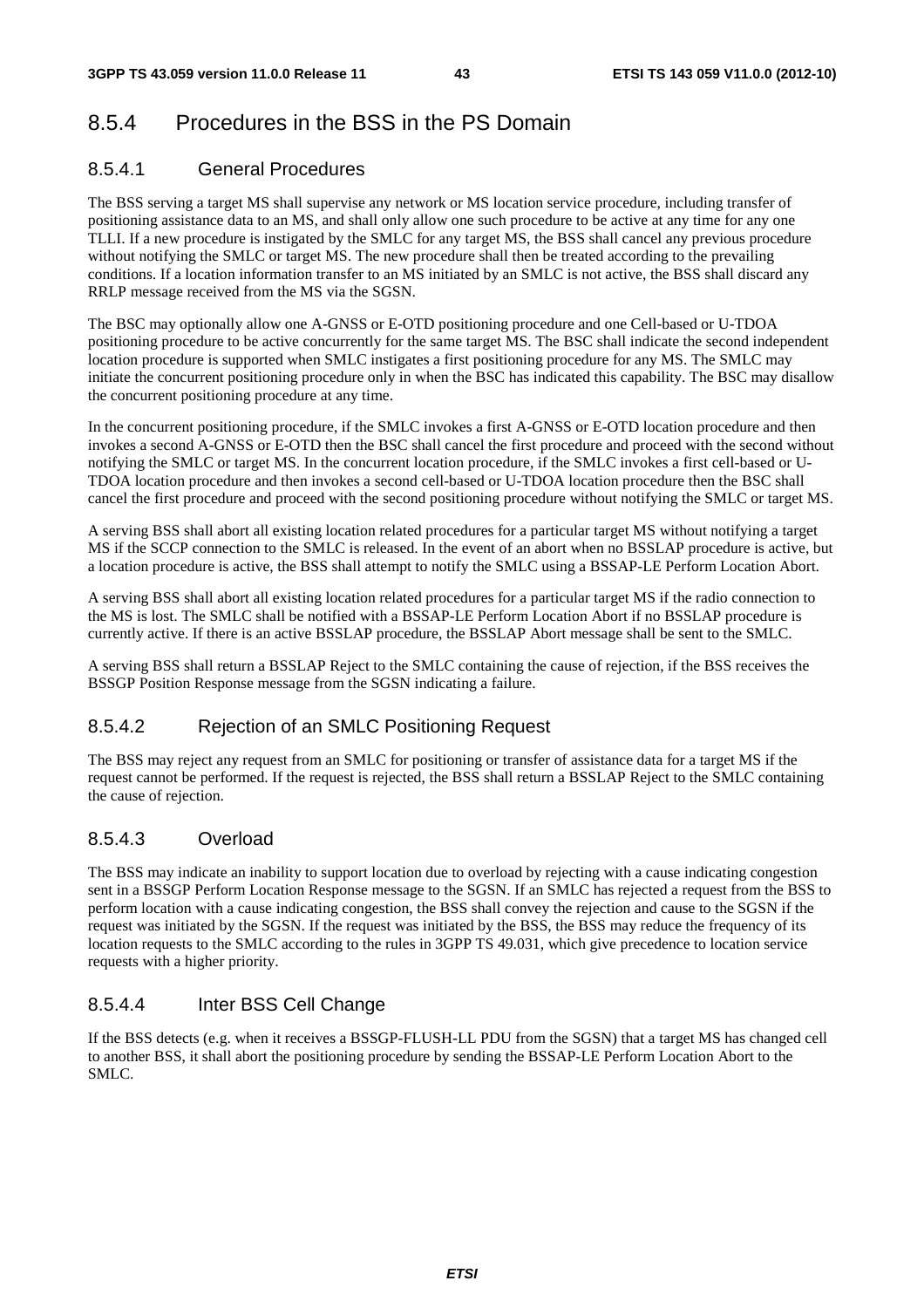## 8.5.5 Void

## 8.6 Procedures in the Target MS

A target MS shall terminate any positioning procedure or the transfer of RRLP positioning assistance data without sending any response to the SMLC if any RR message is received from the BSC that starts some other RR management procedure, including a new positioning procedure. The new RR procedure shall then be executed by the MS.

A target MS shall terminate any positioning procedure or the transfer of RRLP positioning assistance data without sending any response to the SMLC if a Routing Area Update Request message is sent to the SGSN or if a suspension request message is sent to the network or if its P-TMSI is reallocated.

## 8.7 Further Procedures for Handover

Handover procedures are described in 3GPP TS 23.271 [7].

## 9 Positioning procedures

The following clause describes the positioning procedures for Timing Advance, Enhanced Observed Time Difference and A-GNSS.

## 9.1 Positioning Procedure Initiation

### 9.1.1 Core Network Position Procedure Initiation over the A interface

This procedure is used by the Core Network to start the positioning procedure in GERAN over the A interface.



#### **Figure 26: Positioning Procedure Initiation Over A Interface**

- 1) The MSC sends the BSSAP Perform Location Request message on the existing SCCP connection for the target MS to request the BSC to start the positioning procedure. The Location Type is always included. Depending on the type of location request, additional parameters may be included to provide the Cell Identifier, Classmark Information Type 3, LCS Client Type, Chosen Channel, LCS Priority, Quality of service, A-GNSS Assistance Data, and APDU. In addition, the IMSI and / or the IMEI of the mobile station involved in the positioning procedure may be provided by the MSC in order, if forwarded by the BSC, to allow the SMLC to maintain a context between subsequent requests for a mobile station, to tune positioning for each mobile station and to add more options for SMLC diagnostics.
- 2) The common positioning procedures for CS domain are executed (see below).
- 3) The BSC sends the BSSAP Perform Location Response message to the MSC. A location estimate, velocity estimate, positioning data, deciphering keys, or LCS Cause may be included.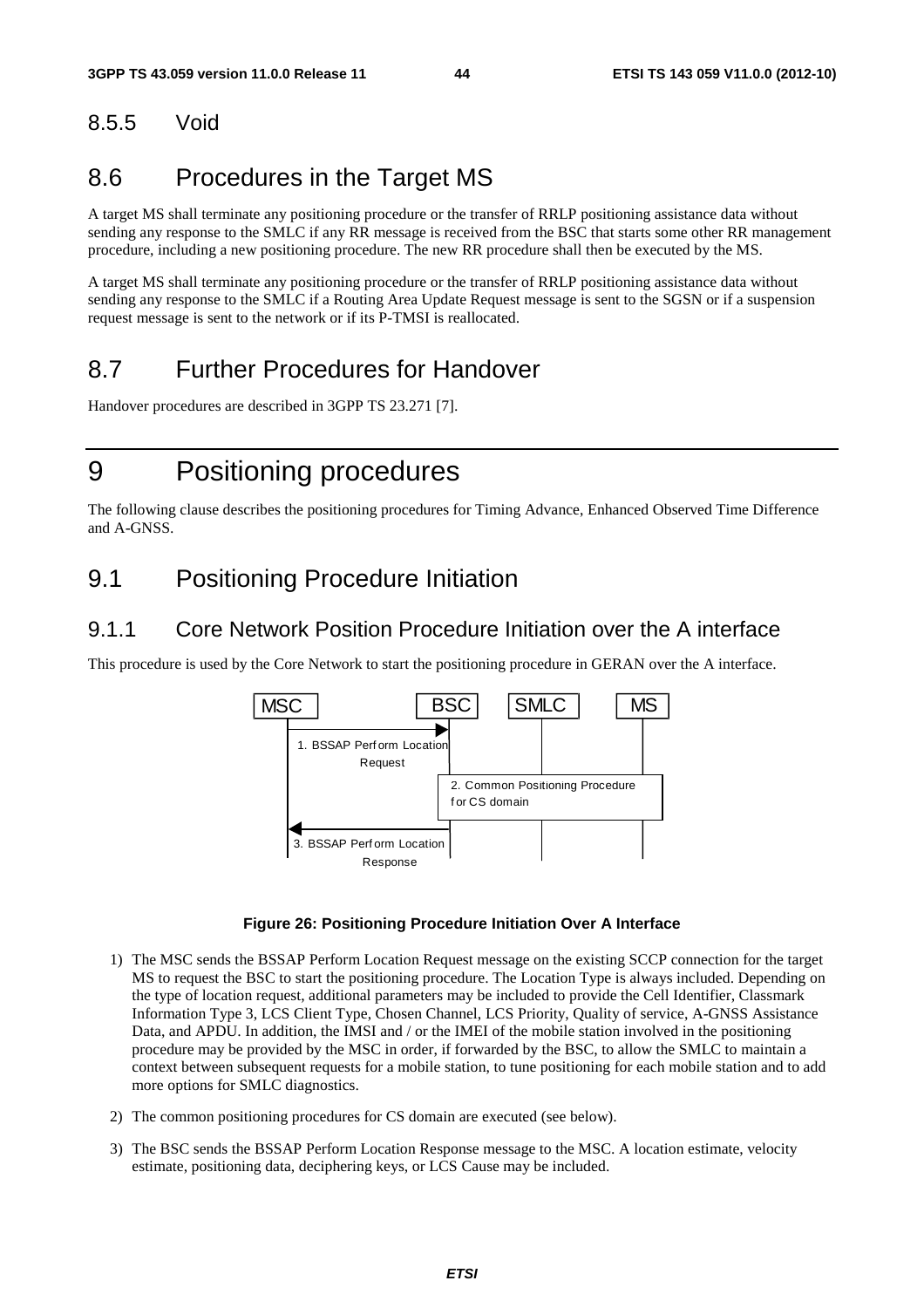### 9.1.2 Positioning Procedure Initiation from an Internal LCS Client for the CS Domain (A/Gb mode)

Figure 27 illustrates how a serving BSC may obtain the location of a target MS that is already in dedicated mode on behalf of some PLMN operator LCS client in GERAN – e.g. to support handover. The procedure is valid when local regulatory requirements do not require privacy checking for PLMN operator initiated location.



#### **Figure 27: Positioning Procedure Initiation from an Internal LCS Client**

- 1) An LCS client within the GERAN requests the current location of a target MS from the serving BSC
- 2) The common positioning procedures for CS domain are executed see Figure 28. The BSC returns the MS location estimate to the requesting LCS client.

### 9.1.3 Core Network Position Procedure Initiation over the Gb interface

This procedure is used by the Core Network to start the positioning procedure in GERAN over the Gb interface.



#### **Figure 27a: Positioning Procedure Initiation Over Gb Interface**

1) The SGSN sends the BSSGP Perform Location Request message to request the BSS to start the positioning procedure. The TLLI, IMSI, DRX Parameters, Current BVCI for the MS, Current NSEI for the MS, Location Type, Current Cell Identifier, and LCS Capability IEs are always included. The IMSI, DRX Parameters, Current BVCI for the MS, Current NSEI for the MS shall be stored in the SCCP signalling context towards the SMLC for potential use in a TA Request procedure later on. Depending on the type of location request, additional parameters may be included in the BSSGP Perform Location Request message to provide LCS Client Type, LCS Priority, LCS Quality of Service, and A-GNSS Assistance Data. In addition, the IMEI of the mobile station involved in the positioning procedure may be provided by the SGSN. The IMSI and, if forwarded by the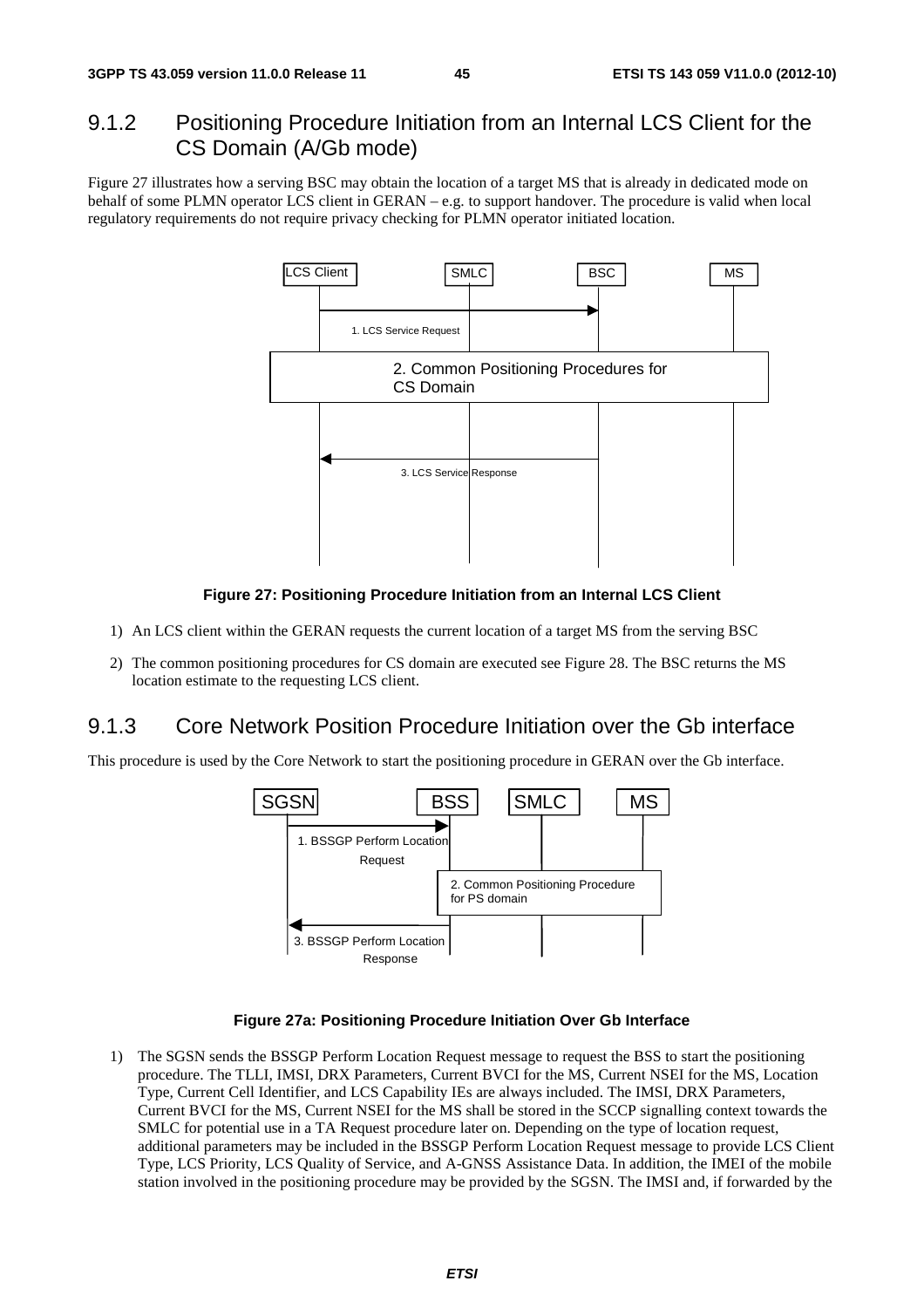BSS, the IMEI, would allow the SMLC to maintain a context between subsequent requests for a mobile station, to tune positioning for each mobile station and to add more options for SMLC diagnostics.

- 2) The common positioning procedures for PS domain are executed (see clause 9.2.1).
- 3) The BSS sends the BSSGP Perform Location Response message to the SGSN. The TLLI and the BVCI identifying the cell from which the last LLC PDU was received from the MS are always included. A location estimate, velocity estimate, positioning data, deciphering keys, or LCS Cause may be included.

### 9.1.4 Positioning Procedure Initiation from Core Network (Iu mode)

This procedure is used by the Core Network to start the positioning procedure in GERAN Iu mode. This procedure is used when the source node in the Core Network is the 3G-MSC (Iu-cs interface) or when the source node in the Core Network is the 3G-SGSN (Iu-ps interface).



#### **Figure 27b: Positioning Procedure Initiation from Core Network (Iu mode)**

- 1) The MSC/SGSN sends the Location Reporting Control message on the existing SCCP connection for the target MS to request the BSC to start the positioning procedure. The Location Type is always included. Depending on the type of location request, additional parameters may be included to provide LCS Client Type, LCS Priority, Quality of service, and A-GNSS Assistance Data..
- 2) The Positioning Procedure for Iu mode is executed (see below).
- 3) The BSC sends the Location Report message to the MSC/SGSN. A location estimate (with optional velocity estimate), or LCS Cause may be included.

#### 9.1.5 Positioning Procedure Initiation from Internal LCS Client (Iu mode)

FFS.

## 9.2 Common Positioning Procedure for CS Domain in A/Gb mode

This procedure is common to all positioning methods in the CS domain.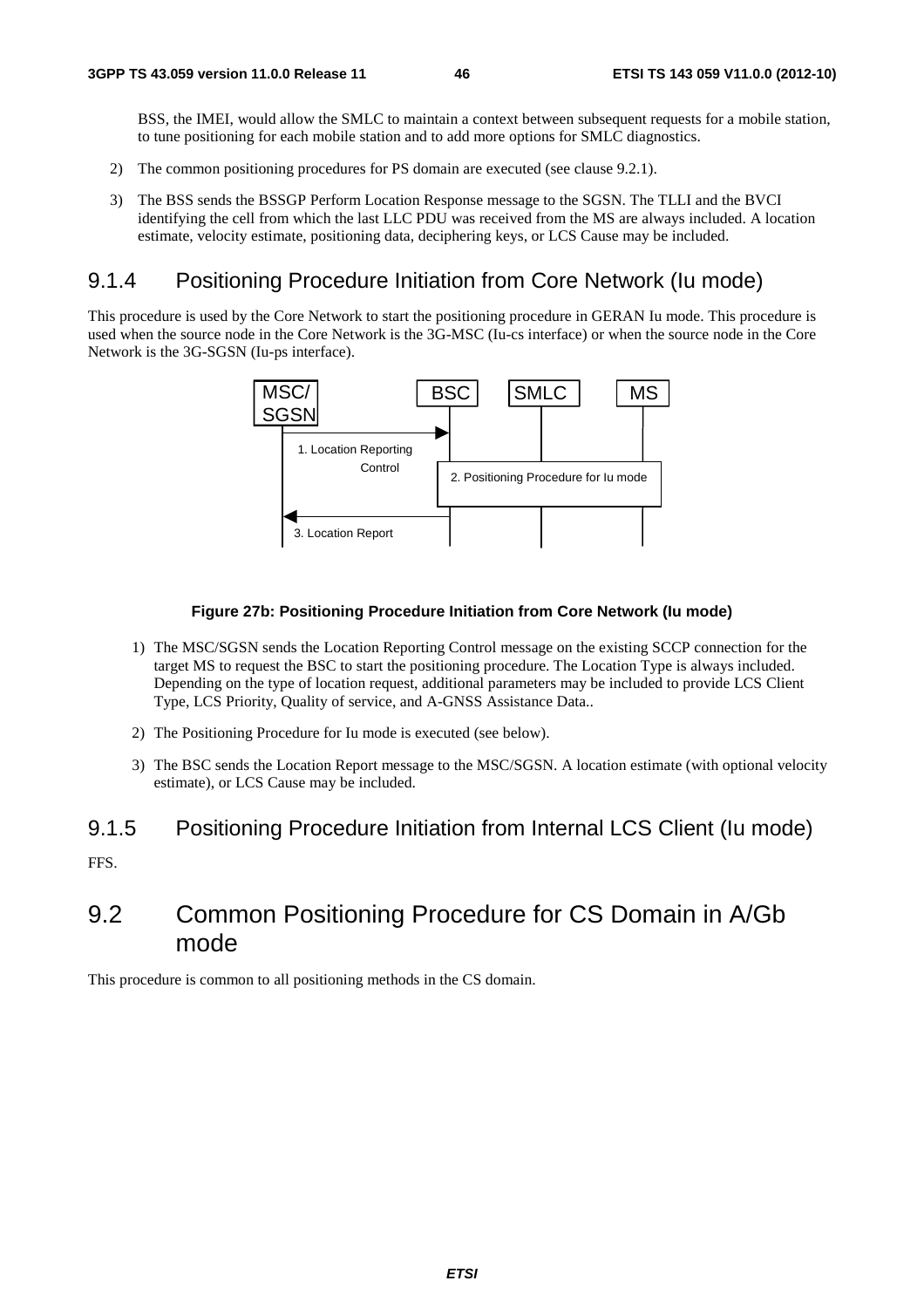

#### **Figure 28: Common Positioning Procedure for CS Domain**

- 1) The BSC sends the BSSAP-LE Perform Location Request message to request the SMLC to start the positioning procedure. The Location Type and Current Cell Identifier IEs are always included. Depending on the type of location request, additional parameters may be included to provide Measurement Report (in BSSLAP APDU IE), LCS Client Type, Classmark Information Type 3, Chosen Channel, LCS Priority, LCS Quality of Service, and A-GNSS Assistance Data. In addition, the IMSI and / or the IMEI of the mobile station involved in the positioning procedure may be provided by the BSC in order to allow the SMLC to maintain a context between subsequent requests for a mobile station, to tune positioning for each mobile station and to add more options for SMLC diagnostics.
- 2) If location information is requested and the location accuracy within the QoS, if provided, can be satisfied by the reported cell ID and, if available, TA value, the SMLC may send a BSSAP-LE Perform Location Response message immediately. Otherwise, the SMLC determines the positioning method and instigates the particular message sequence for this method defined in subsequent clauses. If the position method returns position measurements, the SMLC uses them to compute a location estimate (with optional velocity estimate). If there has been a failure to obtain position measurements, the SMLC may use the current cell ID and, if available, TA value to derive an approximate location estimate. If a computed location estimate is returned for an MS based position method, the SMLC may verify consistency with the current cell ID and, if available, TA value. If the location estimate so obtained does not satisfy the requested accuracy or the location attempt failed, e.g. due to missing data, and sufficient response time still remains, the SMLC may instigate a further location attempt using the same (e.g. providing more assistance data to MS) or a different position method. If there is insufficient response time for another position attempt, the SMLC shall return any location estimate already obtained even if not satisfying the requested accuracy. If a vertical location co-ordinate is requested but the SMLC can only obtain horizontal co-ordinates, these may be returned. Requirements on the geographic shape encoded within the "position information" parameter may exist for certain LCS client types. The SMLC shall comply with any shape requirements defined in 3GPP. The SMLC in a certain country should attempt to comply with the shape requirements defined for a specific LCS client type in the relevant national standards of that country. If location assistance data is requested, the SMLC transfers this data to the MS as described in subsequent clauses. The SMLC determines the exact location assistance data to transfer according to the type of data specified by the MS, the MS location capabilities and the current cell ID. If deciphering keys are requested the SMLC obtains the current keys.
- 3) The SMLC sends the BSSAP-LE Perform Location Response message to the BSC containing any location estimate (with optional velocity estimate) or deciphering keys. In case of failure the cause value may be included.

## 9.2a Common Positioning Procedure for PS Domain in A/Gb mode

This procedure is common to all positioning methods in the PS domain.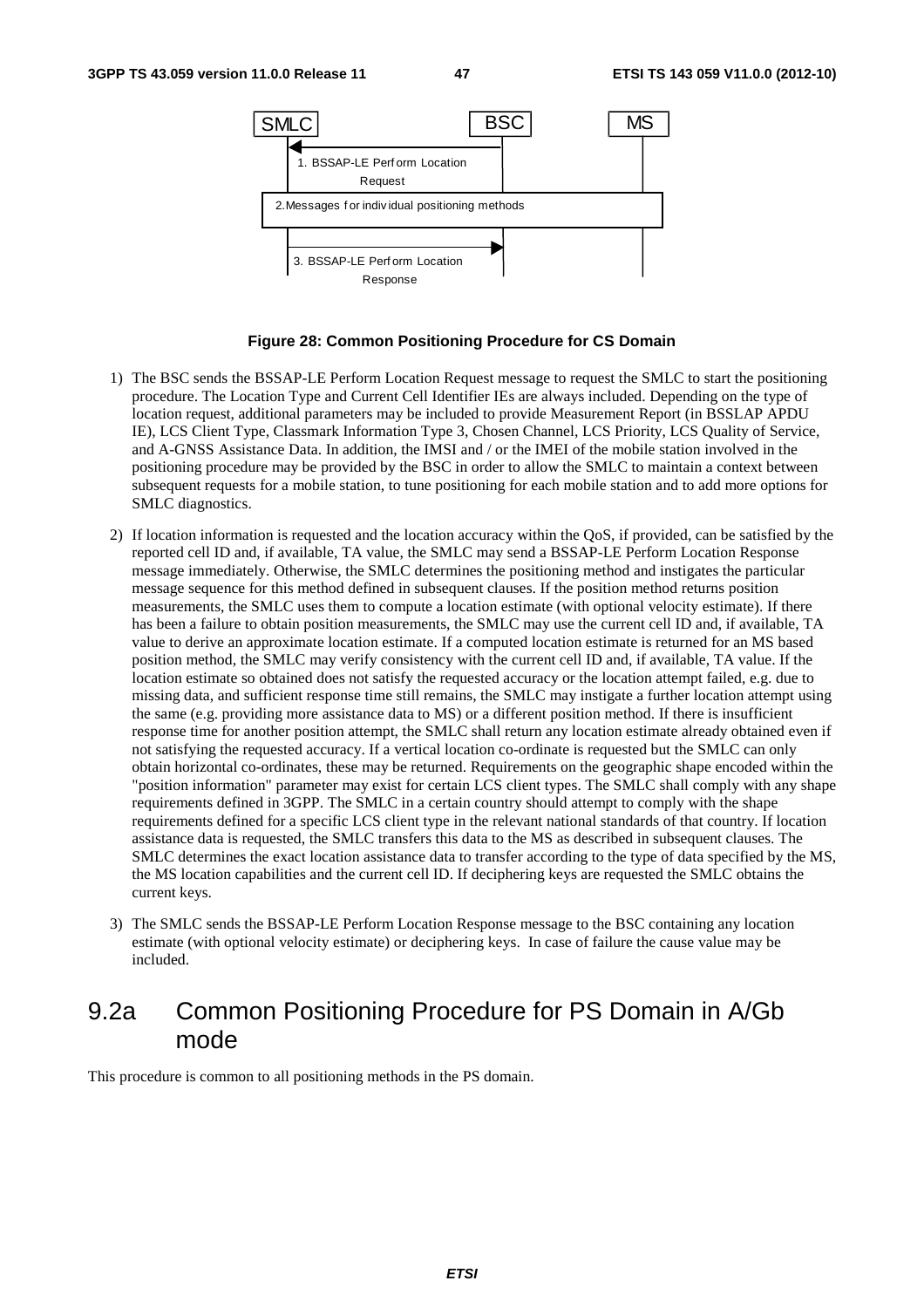

#### **Figure 28a: Common Positioning Procedure for PS Domain**

- 1) The BSS sends the BSSAP-LE Perform Location Request message to request the SMLC to start the positioning procedure. The Location Type, and Current Cell Identifier IEs are always included. If the Timing Advance value for the MS is available in the BSS, it shall be included (in BSSLAP APDU IE). Depending on the type of location request, additional parameters may be included to provide Measurement Report (in BSSLAP APDU IE), Packet Measurement Report, LCS Client Type, LCS Capability, LCS Priority, LCS Quality of Service, and A-GNSS Assistance Data. In addition, the IMSI and / or the IMEI of the mobile station involved in the positioning procedure may be provided by the BSS in order to allow the SMLC to maintain a context between subsequent requests for a mobile station, to tune positioning for each mobile station and to add more options for SMLC diagnostics.
- 2) See step 2 of clause 9.2 "Common Positioning Procedure for CS Domain in A/Gb mode".
- 3) The SMLC sends the BSSAP-LE Perform Location Response message to the BSS. A location estimate, velocity estimate, positioning data, deciphering keys, or LCS Cause may be included.

## 9.2b Common Positioning Procedure for Iu mode

This procedure is common to all positioning methods in the Iu mode.



#### **Figure 28b:Common Positioning Procedure**

- 1. The BSC sends the BSSAP-LE Perform Location Request message to request the SMLC to start the positioning procedure.
- 2. See step 2 of Clause 9.2 "Common Positioning Procedure for CS Domain in A/Gb Mode."
- 3. The SMLC sends the BSSAP-LE Perform Location Response message to the BSC containing any location estimate (with optional velocity estimate) or deciphering keys. In case of failure the cause value may be included.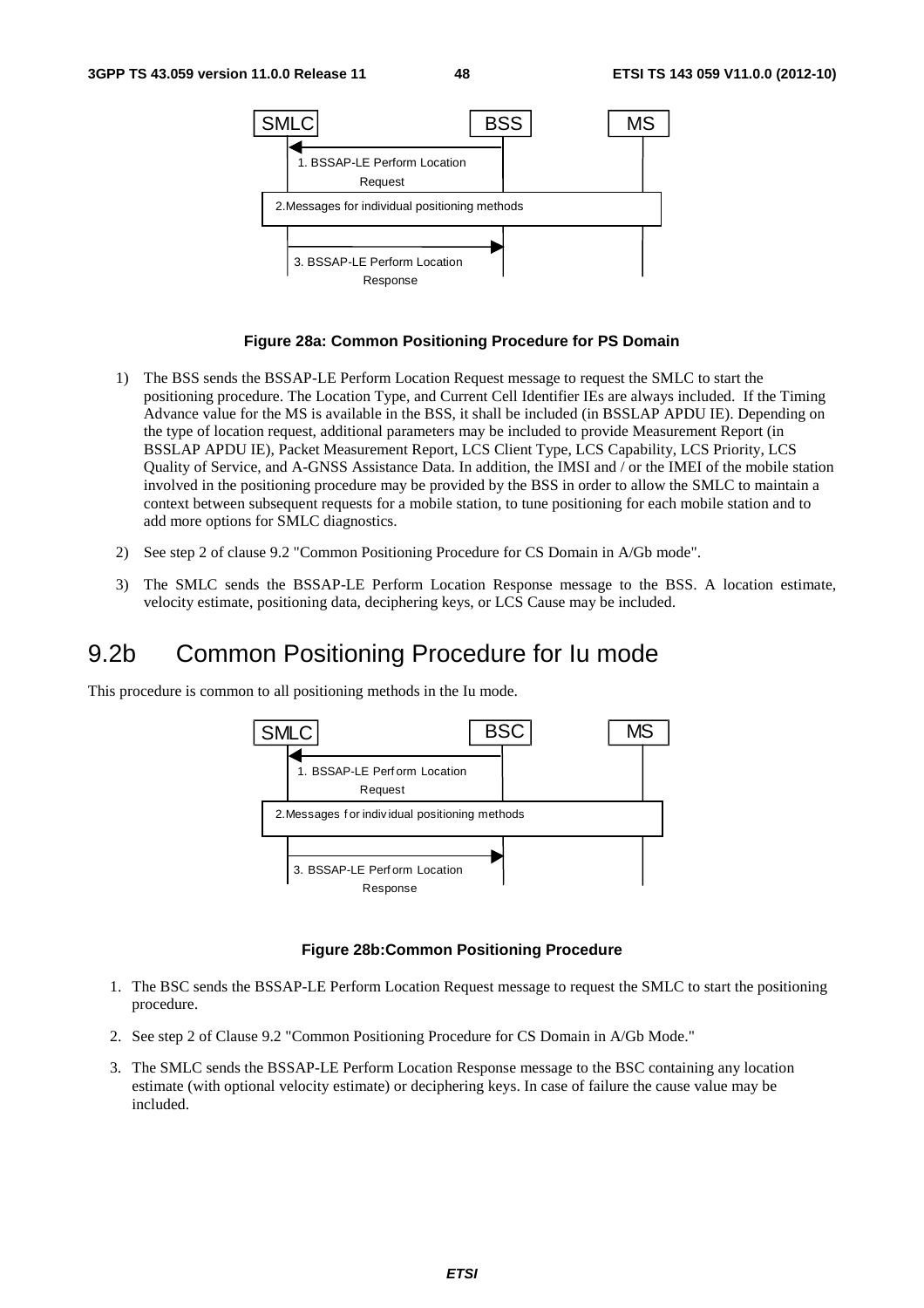## 9.2c GPRS Cell Change for the PS Domain in A/Gb mode

### 9.2c.1 Intra-BSS Cell Change

The procedure shown below is used in order to keep an SMLC updated about Intra-BSS cell changes during a positioning procedure for a target MS in the PS domain in A/Gb-mode (note that unlike the CS domain and handover, the BSSLAP reset procedure is not used). The following procedure is applicable except when U-TDOA positioning is ongoing in the BSS as described in sub-clause 9.5.2.4 of this specification.



#### **Figure 28c: Cell Change with BSSAP-LE Perform Location Information for the PS Domain**

- 1. The MS detects a cell change and sends a cell update message or routing area update message to the SGSN (for more information, see 3GPP TS 23.060).
- 2. The SGSN sends a BSSGP FLUSH-LL PDU to the BSS. If the cell change is an Inter-NSE Cell Change, the NSEI of the new cell is provided.
- 3. The BSS acknowledges by sending a BSSGP FLUSH-LL-ACK PDU to the SGSN.
- 4. The BSS detects that a positioning procedure is active and the BSS is able to continue the positioning procedure in the new cell and sends a BSSAP-LE Perform Location Information message to the SMLC. This message contains the Cell Identifier for the new cell. If the Timing Advance value for the MS in the new cell is available in the BSS, it shall also be included. The BSS may send this message either if it receives the indication from the SGSN about the cell change (the BSSGP FLUSH-LL) or if it detects the cell change on its own (e.g. network controlled cell reselection).

### 9.2c.2 Inter-BSS Cell Change

The procedure shown below is used to abort the positioning procedure when an Inter-BSS cell change occurs for a target MS in the PS domain in A/Gb-mode. The following procedure is applicable except when U-TDOA positioning is ongoing in the BSS as described in sub-clause 9.5.2.5 of this specification.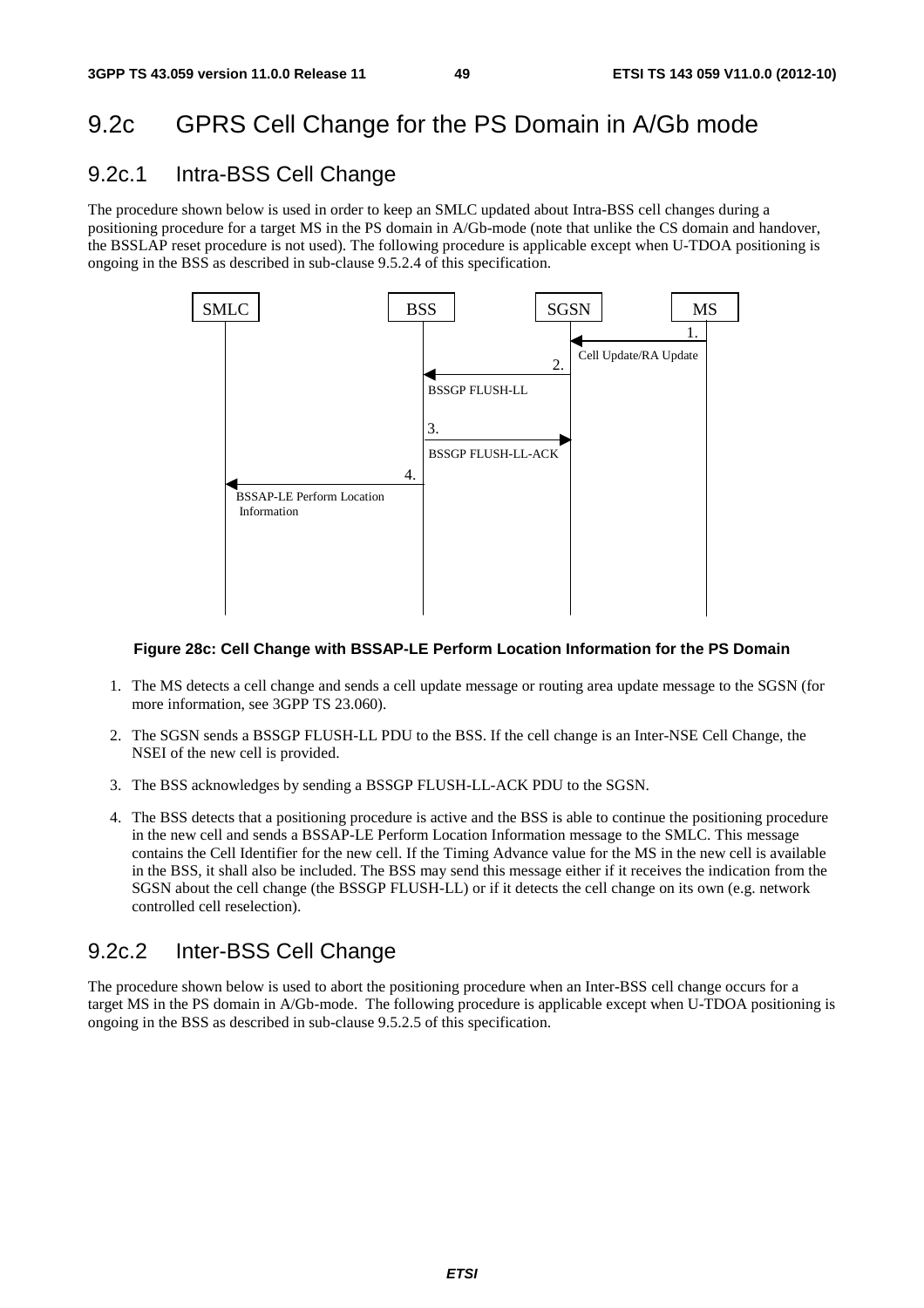

#### **Figure 28d: Cell Change with positioning abort for the PS Domain**

- 1. The MS detects a cell change and sends a cell update message or routing area update message to the SGSN (for more information, see 3GPP TS 23.060).
- 2. The SGSN sends a BSSGP FLUSH-LL PDU to the BSS. The NSEI of the new cell is provided.
- 3. The BSS acknowledges by sending a BSSGP FLUSH-LL-ACK PDU to the SGSN.
- 4. The BSS detects that a positioning procedure is active and that the BSS is not able to continue the positioning procedure in the new cell (e.g. Inter BSS Cell Change) and sends a BSSAP-LE Perform Location Abort message to the SMLC. The IE LCS Cause indicates the reason for the abort (e.g. 'Inter BSS Cell Change'). The BSS then awaits the BSSAP-LE Perform Location Response from the SMLC, which it will forward in a BSSGP Perform Location Response to the SGSN.

## 9.3 TA Based Positioning in CS Domain for A/Gb-mode

The TA is based on the existing Timing Advance (TA) parameter. The TA value is known for the serving BTS. To obtain TA values in case the MS is in idle mode a special call, not noticed by the GSM subscriber (no ringing tone), is set up. The cell-ID of the serving cell and the TA is returned as the result of the TA.

### 9.3.1 Definition of TA states

#### 9.3.1.1 MS in IDLE State

In IDLE state the MS may be paged or may request an originating (e.g. emergency) call. The paging response message or CM Service Request, in each case respectively, received in COMPLETE\_LAYER\_3 message may contain location information that includes the TA value. If available, the TA value and other location information shall be provided to the SMLC by the requesting BSC along with the current serving cell ID in the BSSAP-LE Perform Location request. This enables TA based positioning in the SMLC without any further interactions.

#### 9.3.1.2 MS in DEDICATED State

In DEDICATED state the SMLC shall send a TA\_REQUEST to request the TA value from the serving BSC. The BSC shall respond with either a TA\_RESPONSE carrying the TA value and possibly other radio measurements from the MS or a Reset. The associated procedure is described in the next clause.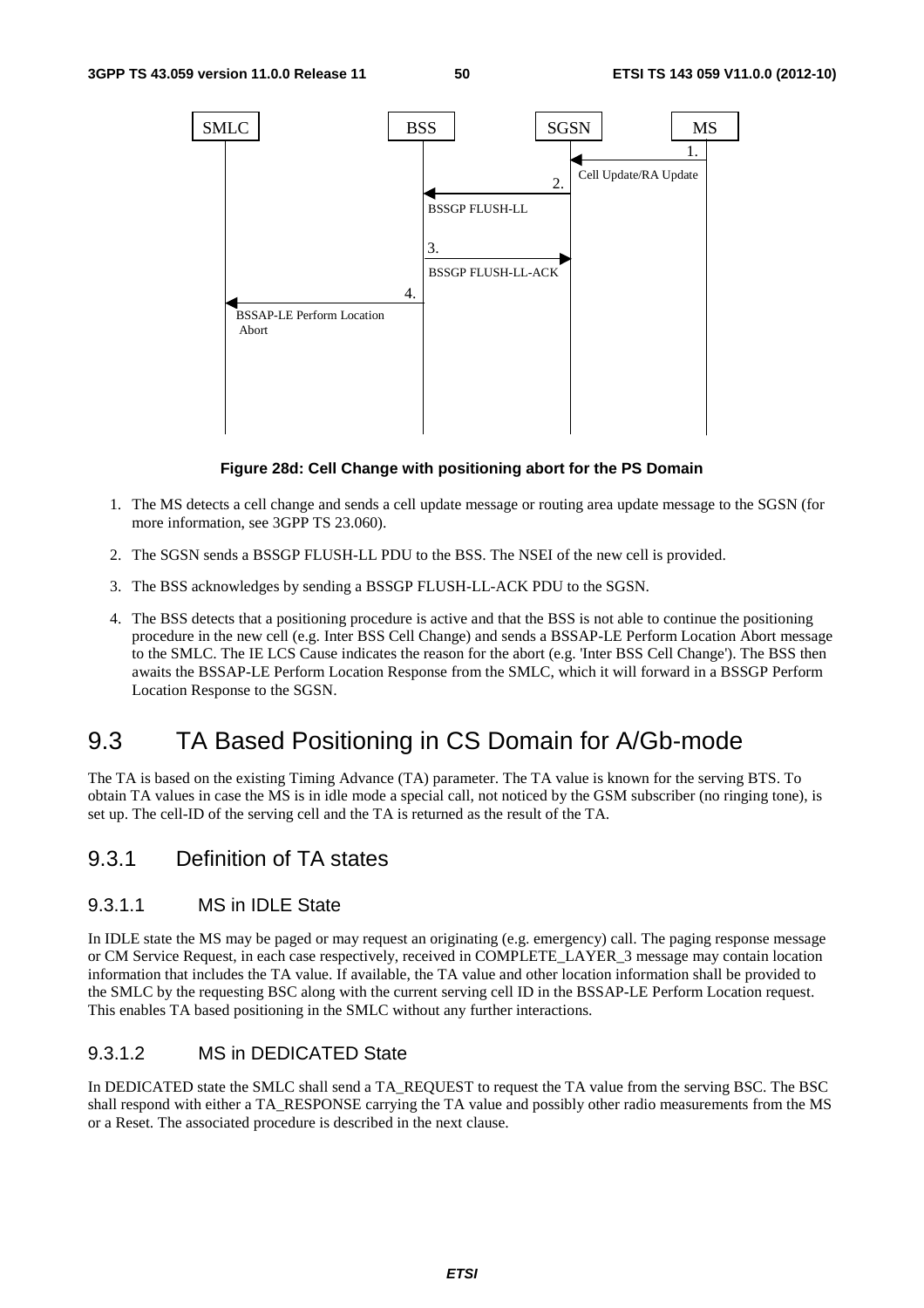## 9.3.2 TA Positioning Procedure

This TA positioning procedure is generic for a standalone SMLC or integrate SMLC in the BSC.



**Figure 29: TA Positioning Procedure for the SMLC in the CS Domain** 

- 1) The SMLC sends a BSSAP-LE Connection Oriented Information message to the BSC serving a particular target MS. The APDU parameter in this message contains a BSSLAP TA Request.
- 2) Provided the location area for the target MS has not changed or, if changed, was previously reported to the SMLC, the BSC returns the current TA value and current serving cell for the target MS to the SMLC in a BSSLAP TA response contained within a BSSAP-LE Connection Oriented Information message. The TA response may also include the latest measurement results received from the target MS for the serving and neighbouring cells. If the location area for the target MS has changed since the location request was first sent to the SMLC and if the new location area has not yet been reported to the SMLC, the BSC shall return a BSSLAP Reset to the SMLC within a BSSMAP-LE Connection Oriented Information message. The Reset shall include the current serving cell, the current location area code, a cause value indicating 'intra-BSC handover' and the current TA value and may include the latest measurement results received from the target MS for the serving and neighboring cells. The SMLC then derives a location estimate for the target MS based on the received serving cell ID, location area code if included, TA value and other measurement results if included.
- NOTE: In the case of a previous intra-BSC handover to a cell in a different PLMN (different MCC, MNC combination), the SMLC would receive a BSSLAP Reset containing the new location area code and new cell ID. The SMLC may then deduce the new MCC and MNC from the uniqueness, when this applies, of the combined values for the new location area code and cell ID compared to the corresponding values for neighbouring cells.

### 9.3.3 Unsuccessful TA positioning procedure in BSC

There are three messages defined to handle error scenarios during positioning procedure in BSC. The messages are 1) Reject, 2) Abort and 3) Reset. Refer to 3GPP TS 48.071 [21] for details.

After receiving the BSSLAP TA Request in BSC, a Reject will be sent with proper cause value from BSC to SMLC in "BSSAP-LE Connection Oriented Information Message" if TA positioning cannot be performed in BSC at that time for reasons other than handover or another ongoing RR management procedure.

An Abort or Reset is possible if the TA positioning cannot be done in BSC during that time. Reset is sent to SMLC to indicate when the positioning needs to be restarted after temporary interruption due to intra BSC HO or other intra-BSC RR management. The contents of a Reset shall be as defined in step 2 in section 9.3.2. Abort is used to indicate to SMLC the failure of the current TA positioning attempt (e.g. due to inter-BSC handover) and allowing a new one from application level.

## 9.3a TA Based Positioning in PS Domain for A/Gb-mode

The TA is based on the existing Timing Advance (TA) parameter. The TA value is known for the serving BTS. To obtain TA values in case the MS is in packet idle mode and the value is not available in the BTS signalling is used to retrieve it. The cell-ID of the serving cell and the TA is returned as the result of the TA procedure.

If available, the TA value shall be provided to the SMLC by the requesting BSS in the BSSAP-LE Perform Location request. This enables TA based positioning in the SMLC without any further interactions. The current serving cell ID shall always be provided by the BSS to the SMLC.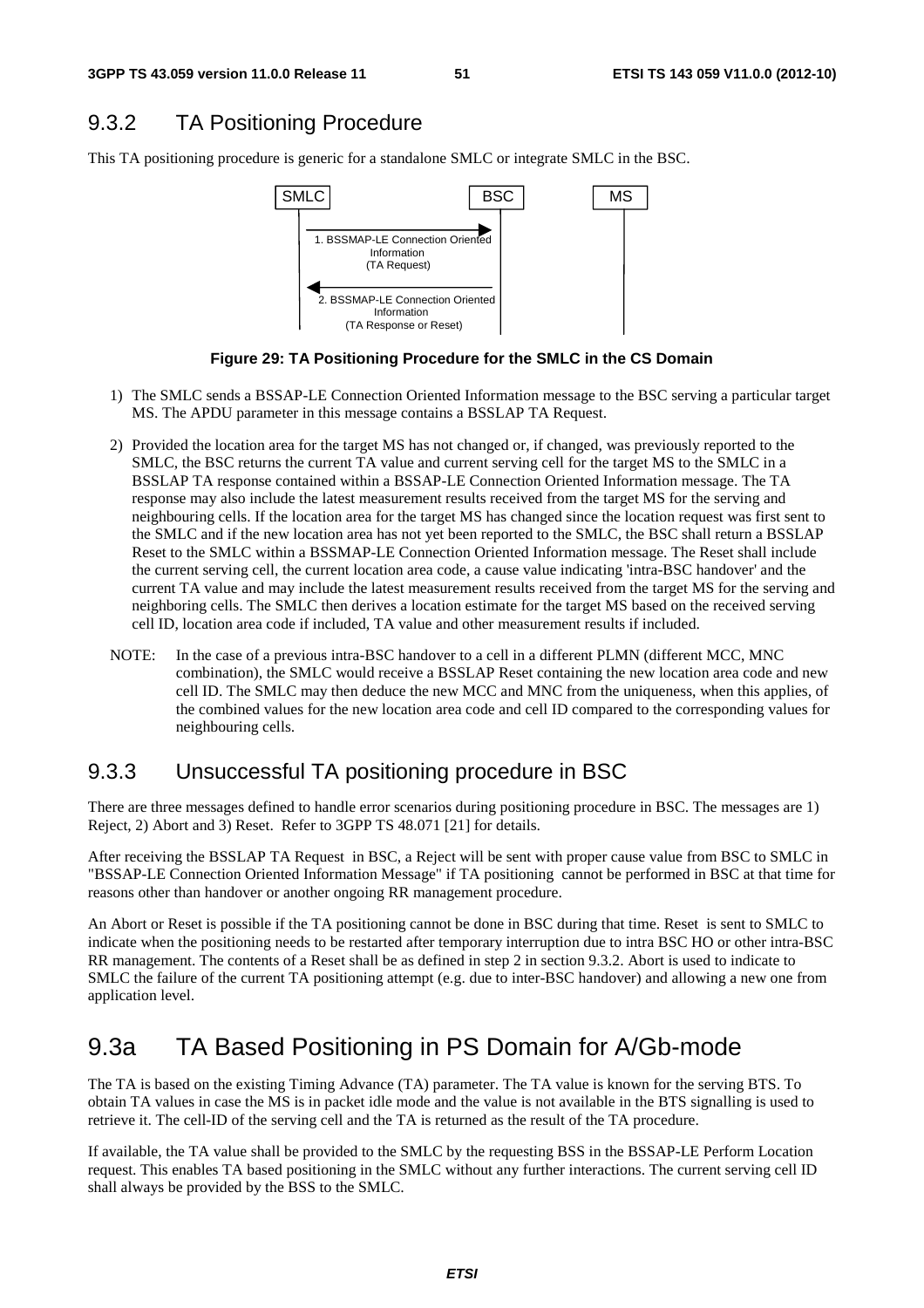### 9.3a.1 Definition of PS Domain TA Modes

#### 9.3a.1.1 MS in Packet Idle Mode

When the BSS receives a TA Request message and the MS is in Packet Idle Mode and the TA value is not available in the BSS, the MS may be paged or may be sent a Packet Polling Request message. If there is a PBCCH allocated in the current cell, the BSS will send a Packet Polling Request message to the MS. If there is no PBCCH allocated in the current cell, the BSS will perform packet paging (sends a Paging Request Type 1, 2, or 3 message) for the MS.

The paging response message or Packet Control Acknowledgement message will provide the TA value to the BSS and this will be provided to the SMLC, possibly together with other radio measurements from the MS, in the TA Response message. The associated procedure is described below.

### 9.3a.1.2 MS in Packet Transfer Mode

When the BSS receives a TA Request message and the MS is in Packet Transfer Mode and the TA value is not available in the BSS the MS shall be sent a Packet Polling Request message to the MS.

The Packet Control Acknowledgement message will provide the TA value to the BSS and it will be provided to the SMLC, possibly together with other radio measurements from the MS, in the TA Response message. The associated procedure is described in the next clause.

### 9.3a.2 TA Positioning Procedure

This TA positioning procedure is generic for a standalone SMLC or integrate SMLC in the BSS.



**Figure 29a: TA Positioning Procedure for the SMLC in the PS Domain** 

- 1) If the SMLC has not already received the TA Value in the BSSAP-LE Perform Location Request message, the SMLC sends a BSSAP-LE Connection Oriented Information message to the BSS serving a particular target MS. The APDU parameter in this message contains a BSSLAP TA Request.
- 2) If the TA value is available in the BSS, the BSS immediately returns it in step 4, otherwise the BSS either performs a packet paging procedure or sends a Packet Polling Request message (for details, see clause 9.5.1).

2a) If there is no PBCCH allocated in the current cell and the MS is in Packet Idle Mode, the BSS will perform packet paging (sends a Paging Request Type 1, 2, or 3 message) for the MS.

2b) If there is a PBCCH allocated in the current cell or the MS is in Packet Transfer Mode, the BSS will send a Packet Polling Request message to the MS.

3) The MS responds to the BSS.

3a) If the MS receives the packet paging it will send a page response.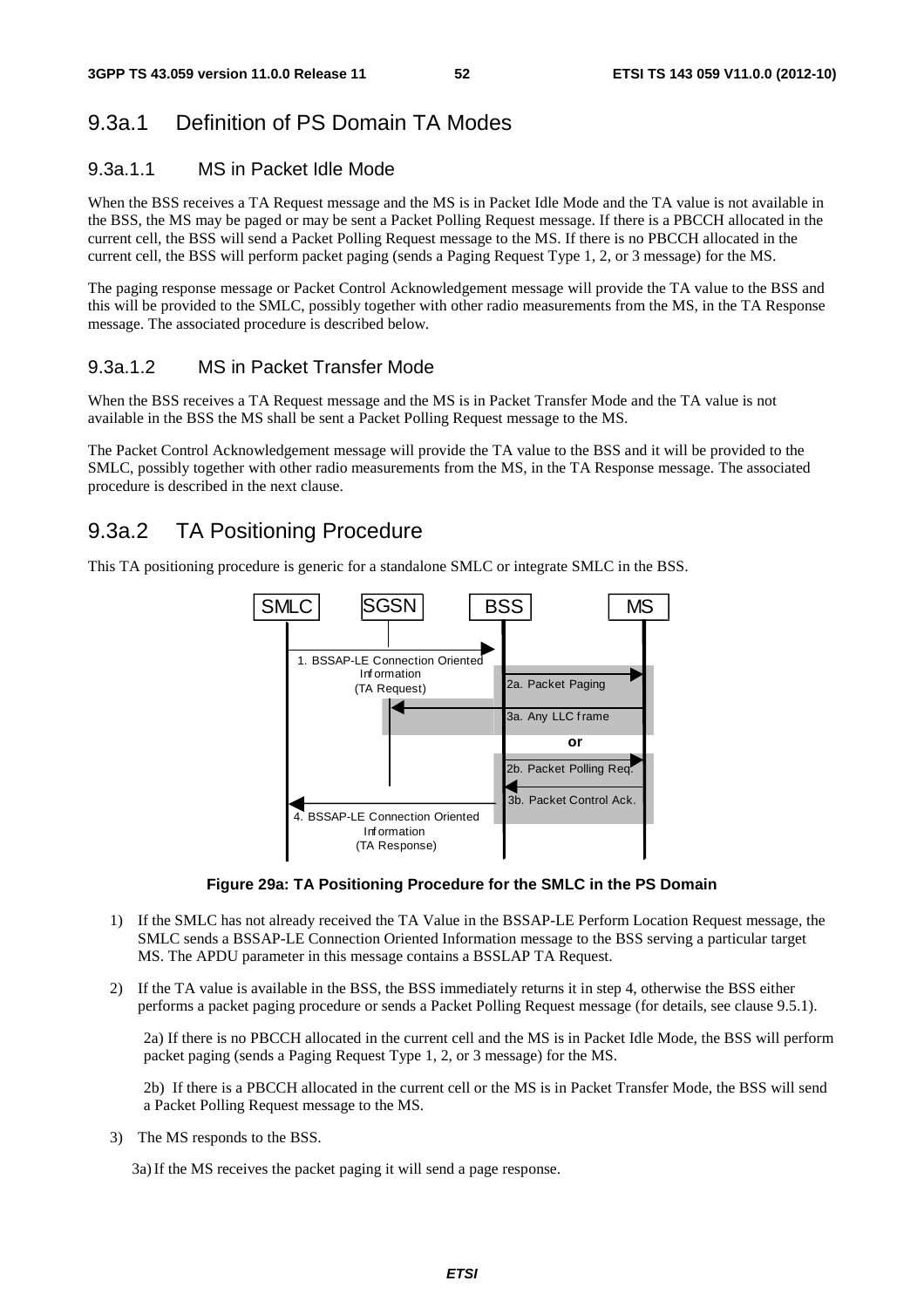- 3b) If the MS receives a Packet Polling Request message it will return a Packet Control Acknowledgement message.
- 4) The BSS returns the current TA value and current serving cell for the target MS to the SMLC in a BSSLAP TA response contained within a BSSAP-LE Connection Oriented Information message. The TA response may also include the latest measurement results received from the target MS for the serving and neighbouring cells. The SMLC then derives a location estimate for the target MS based on the received serving cell ID, TA value and other measurement results if included.

### 9.3a.3 Unsuccessful TA positioning procedure in BSS

There are three messages defined to handle error scenarios during positioning procedure in BSS. The messages are 1) Reject, 2) Abort and 3) Reset. Refer to 3GPP TS 48.071 [21] for details. The Reset message does not apply for PS domain.

After receiving the BSSLAP TA Request in BSS, a Reject will be sent with proper cause value from BSS to SMLC in "BSSAP-LE Connection Oriented Information Message" if TA positioning cannot be performed in BSS at that time for reasons other than handover or another ongoing RR management procedure.

An Abort is possible if the TA positioning cannot be done in the BSS during that time. Abort is used to indicate to SMLC the failure of the current TA positioning attempt (e.g. due to reception of an BSSGP\_Perform\_Location\_Abort from the SGSN) and allowing a new one from application level.

## 9.4 E-OTD and A-GNSS Positioning Procedures

### 9.4.1 General procedures

For any location request where the highest priority level is assigned and MS-based A-GNSS positioning is not used, the SMLC functionality shall provide sufficient assistance data to a target MS to enable a location estimate, velocity estimate, or location measurements to succeed according to the required QoS on the first attempt. The SMLC shall not assume in this case that the target MS already possesses assistance data. For a lower priority location request or when MS-based A-GNSS positioning is used, the SMLC may reduce the assistance data provided to a target MS on the first location attempt.

In the high priority case with MS-assisted GNSS for the first positioning attempt, acquisition assistance data shall be included in the RRLP measure position request message.

## 9.4.2 Positioning Request

This signaling flow is generic for all MS based or assisted location methods (MS Based E-OTD, MS Assisted E-OTD, MS Based A-GNSS, and MS Assisted A-GNSS). The signaling flow below applies to integrated and standalone SMLCs in a circuit switched network.

If the SMLC desires to avoid lower layer (e.g. BSSAP-LE) segmentation, see clause 6.1.2, and transfer the LCS assistance data more reliably, this procedure may be preceded by an "Assistance Data Delivery" procedure. Note, that part of the entire set of assistance data may be included in the RRLP Measure Position Request even when the message is preceded by an "Assistance Data Delivery" procedure.

If the MS has indicated support for providing MS positioning capabilities using RRLP in the MS Classmark 3 IE for GSM (see 3GPP TS 24.008), in the PS LCS Capability IE for GERAN Gb mode (see 3GPP TS 24.008), or in the MS Positioning Capability IE for GERAN Iu mode (see 3GPP TS 44.118), this procedure may be preceded by a 'Positioning Capability Transfer' procedure.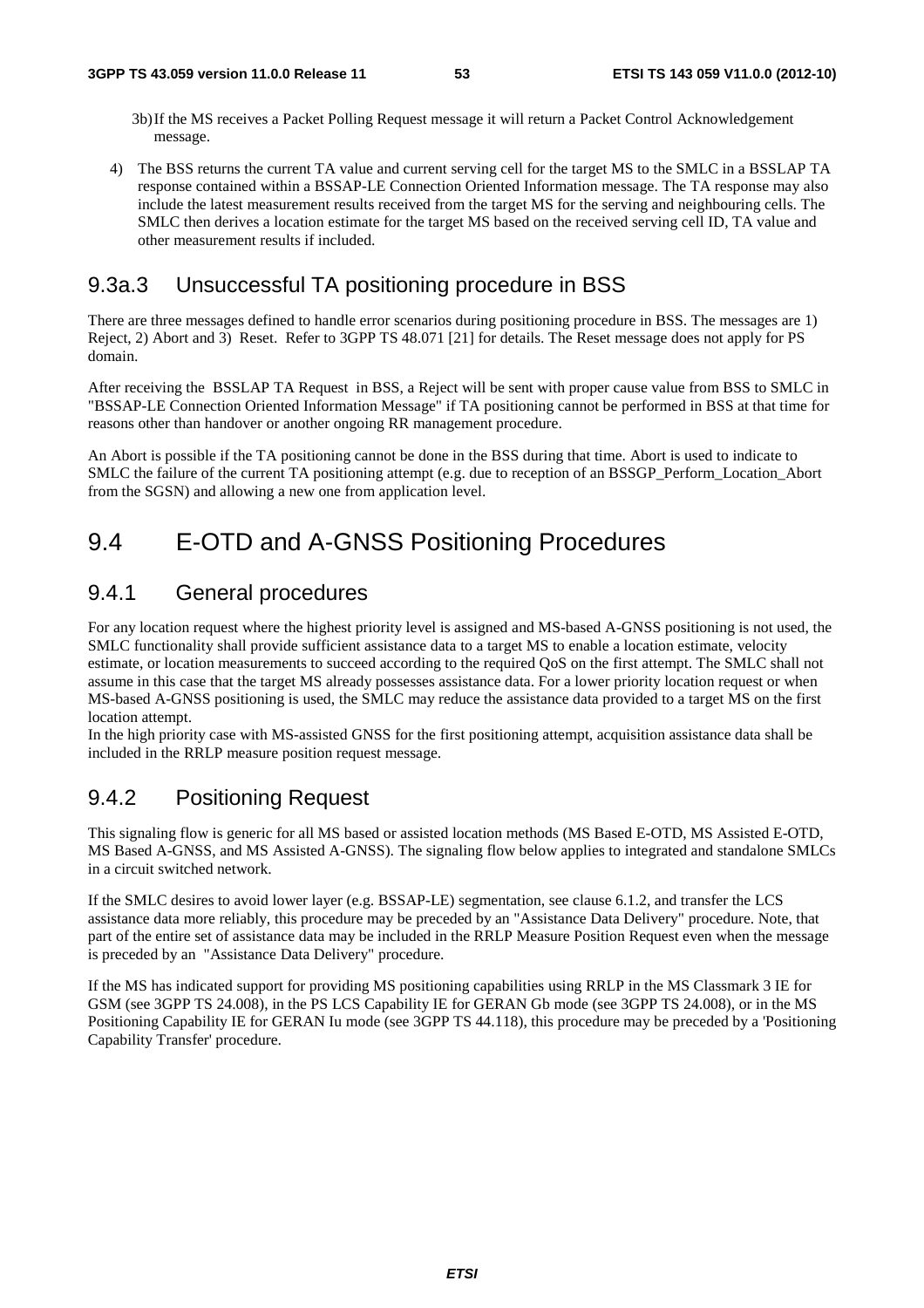

**Figure 30: E-OTD or A-GNSS Position Request Flow** 

- 1) The SMLC may precede the RRLP MEASURE POSITION REQUEST or Assistance Data Delivery procedure with a Position Capability Transfer procedure, if the MS supports the transfer of MS positioning capabilities using RRLP.
- 2) The SMLC may precede the RRLP MEASURE POSITION REQUEST with an optional Assistance Data Delivery procedure.
- 3) The SMLC determines possible assistance data and sends RRLP MEASURE POSITION REQUEST to the BSC.
- 4) The BSC forwards the positioning request including the QoS and any assistance data to the MS in a RRLP MEASURE POSITION REQUEST.
- 5) The MS performs the requested E-OTD or GNSS measurements, if needed assistance data is available in the MS. If the MS is able to calculate its own location and this is required and needed assistance data is available in MS, the MS computes a location estimate based on E-OTD or GNSS measurements. In case of E-OTD, any data necessary to perform these operations will either be provided in the RRLP MEASURE POSITION REQUEST or available from broadcast sources. In case of A-GNSS (both MS based and MS assisted) and first positioning attempt, a minimum set of A-GNSS assistance data will be either provided in the RRLP MEASURE POSITION REQUEST or available from broadcast sources. For further positioning attempt (failure in first attempt due to missing assistance data), sufficient A-GNSS assistance data, possibly excluding the assistance data sent in the first attempt, will be provided in the RRLP MEASURE POSITION REQUEST and possibly preceding RRLP ASSISTANCE DATA messages. The resulting E-OTD or GNSS measurements or E-OTD or GNSS location estimate (with optional velocity estimate) are returned to the BSC in a RRLP MEASURE POSITION RESPONSE. If the MS was unable to perform the necessary measurements, or compute a location, a failure indication identifying the reason for failure (e.g. missing assistance data) is returned instead. In case of A-GNSS, if the MS was unable to compute a location, the GNSS measurements are also optionally returned if allowed by the network. If the RRLP message is larger than the RRLP maximum PDU size, several RRLP MEASURE POSITION RESPONSE messages are sent (i.e. the RRLP pseudo-segmentation is used).
- 6) BSC forwards the RRLP MEASURE POSITION response to SMLC.

## 9.4.3 Assistance Data Delivery

This signalling flow is generic for MS Based and MS Assisted E-OTD, and MS Based or MS Assisted A-GNSS in a circuit switched network.

If the SMLC desires to avoid lower layer (e.g. BSSAP-LE) segmentation and transfer the LCS assistance data more reliably, the sequence 1-4 illustrated in the figure below may be repeated several times to deliver more assistance data than can be sent by one RRLP Assistance Data Delivery message. In this case, each individual message is independent such that the data received in one message is stored in the MS independently of the other RRLP Assistance Data messages (i.e. an error of delivery of one message does not require a retransmission of all the RRLP Assistance Data messages). The SMLC shall indicate in the RRLP ASSISTANCE DATA message if more RRLP ASSISTANCE DATA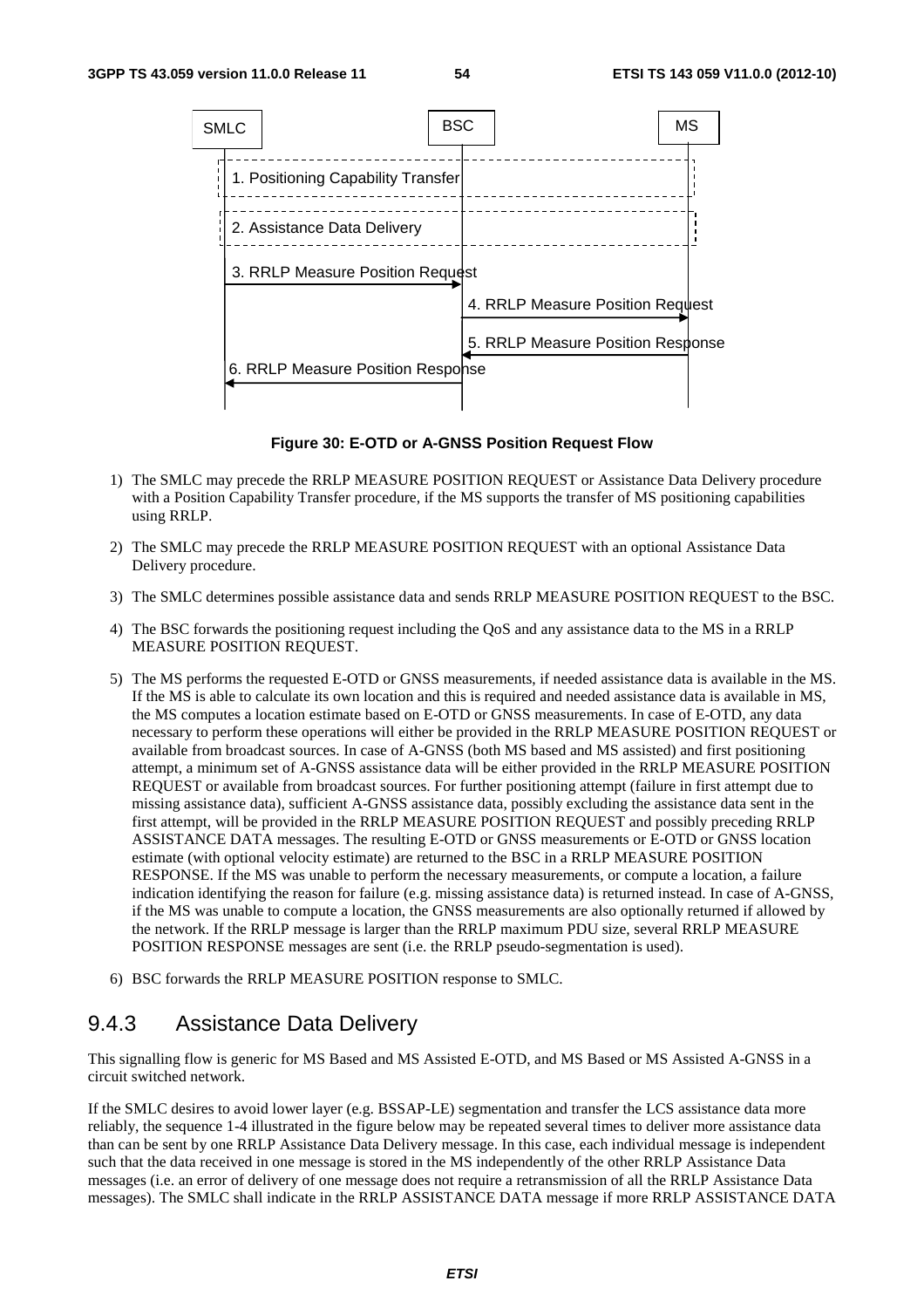messages will be used after the current one in order to deliver the entire set of assistance data. Data that is specific to the current cell should be sent in the last message this is recommended so that assistance data for the correct cell is available to the MS after a handover.



#### **Figure 31: E-OTD or A-GNSS Assistance Data Delivery Flow**

- 1) The SMLC determines assistance data and sends it in the RRLP ASSISTANCE DATA message to the BSC.
- 2) The BSC forwards the assistance data to the MS in a RRLP ASSISTANCE DATA message.
- 3) The MS acknowledges the reception of complete assistance data to the BSC with a RRLP ASSISTANCE DATA Ack.
- 4) The BSC forwards the RRLP ASSISTANCE DATA Ack message to the SMLC.

### 9.4.3a Positioning Capability Transfer

The purpose of this procedure is to enable the SMLC to obtain the positioning capabilities of the MS, the types of assistance supported and the types of assistance data that may be needed from the SMLC. MS support for this procedure can be indicated to the SMLC using the MS Classmark 3 IE for GSM (see 3GPP TS 24.008), the PS LCS Capability IE for GERAN Gb mode (see 3GPP TS 24.008) and the MS Positioning Capability IE for GERAN Iu mode (see 3GPP TS 44.118).



**Figure 31a: RRLP Position Capability Transfer Flow** 

1) The SMLC determines that the target MS supports MS Positioning Capability Transfer using RRLP and sends a Positioning Capability Request message to the BSC.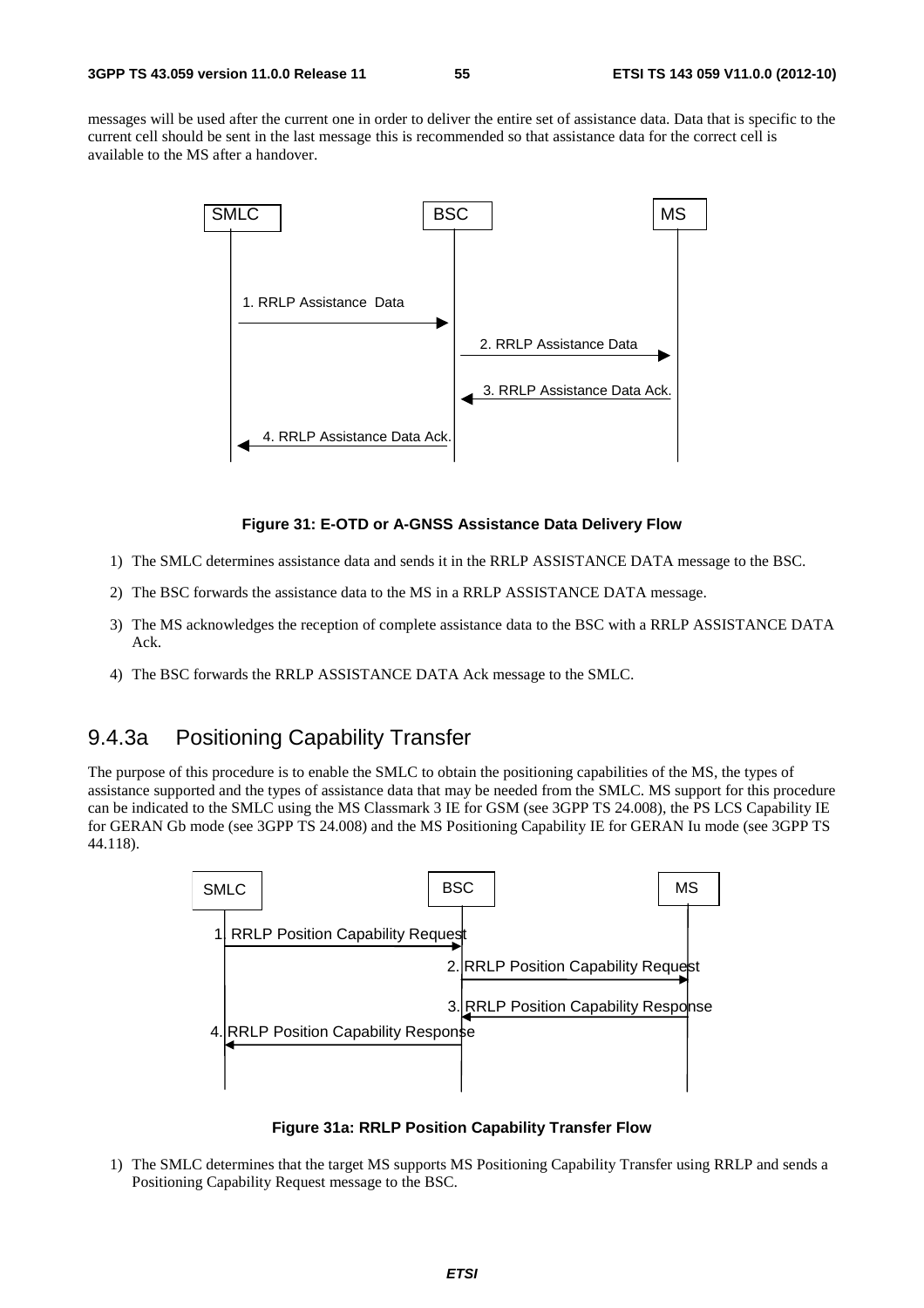- 2) The BSC forwards the Positioning Capability Request message to the MS.
- 3) The MS sends the Positioning Capability Response message to the BSC. The response message shall include the positioning capabilities of the MS and the types of supported assistance data (if applicable). The message may include the types of assistance needed by the MS to obtain a location estimate or positioning measurements.
- 4) The BSC forwards the Positioning Capability Response message to the SMLC.

## 9.4.4 Error Handling for E-OTD and A-GNSS in CS Domain

This clause describes error handling for positioning and transfer of assistance data for E-OTD and A-GNSS. For a description of error handling involving segmentation, and more details on usage of a BSSLAP Abort, Reject and Reset refer to clause 8.5 Exception Procedures.

- Case 1: When the RRLP request comes to BSC for E-OTD and A-GNSS, The BSC will send a BSSLAP reject message to SMLC if the request cannot be supported in the BSC for reasons other than an ongoing intra BSC or inter BSC handover or other ongoing RR management procedure. For an ongoing intra BSC HO or other RR management procedure, the BSC shall return a BSSLAP Reset when the handover or RR management procedure is complete. The SMLC may then start the RRLP request (if there is time) again. For ongoing inter-BSC HO, the BSC shall return a BSSLAP Abort. The location service request may then restart from the LCS Client, VMSC or SGSN.
- Case 2: When the RRLP request comes to BSC from SMLC, BSC sends the "RRLP request" to the MS if there is no ongoing HO or other RR management procedure at that point. If an intra-BSC HO or other RR management procedure is initiated in BSC, the BSC sends the HO or other RR management command to MS. A timer will then be started in BSC, the duration of which is network dependent, but typically 6 (six) seconds. Upon receiving the HO of other RR management command, the MS will stop the location procedure and start on handover or other RR management procedure, since this has higher priority than location. The MS will then send the HO complete or other RR management response message to BSC. When this message is received before the expiration of BSC timer, a BSSLAP Reset message will be sent to SMLC from BSC. The Reset will tell SMLC to start another location service request if there is enough time.
- Case 3: During intra-BSC HO or other intra-BSC RR management procedure, if a HO complete or RR management procedure completion was not received in BSC and the corresponding timer expired. In this case a reset or abort message will be sent to SMLC indicating MS timeout. The location service may then restart from either the SMLC if a reset was sent or from the LCS Client, VMSC or SGSN if an abort was sent.
- Case 4: If an inter-BSC handover is needed during a location procedure or if the BSC times out on an RRLP response from the target MS, the BSC shall send a BSSLAP Abort to the SMLC. The location service attempt may then be restarted from the LCS Client, VMSC, or SGSN.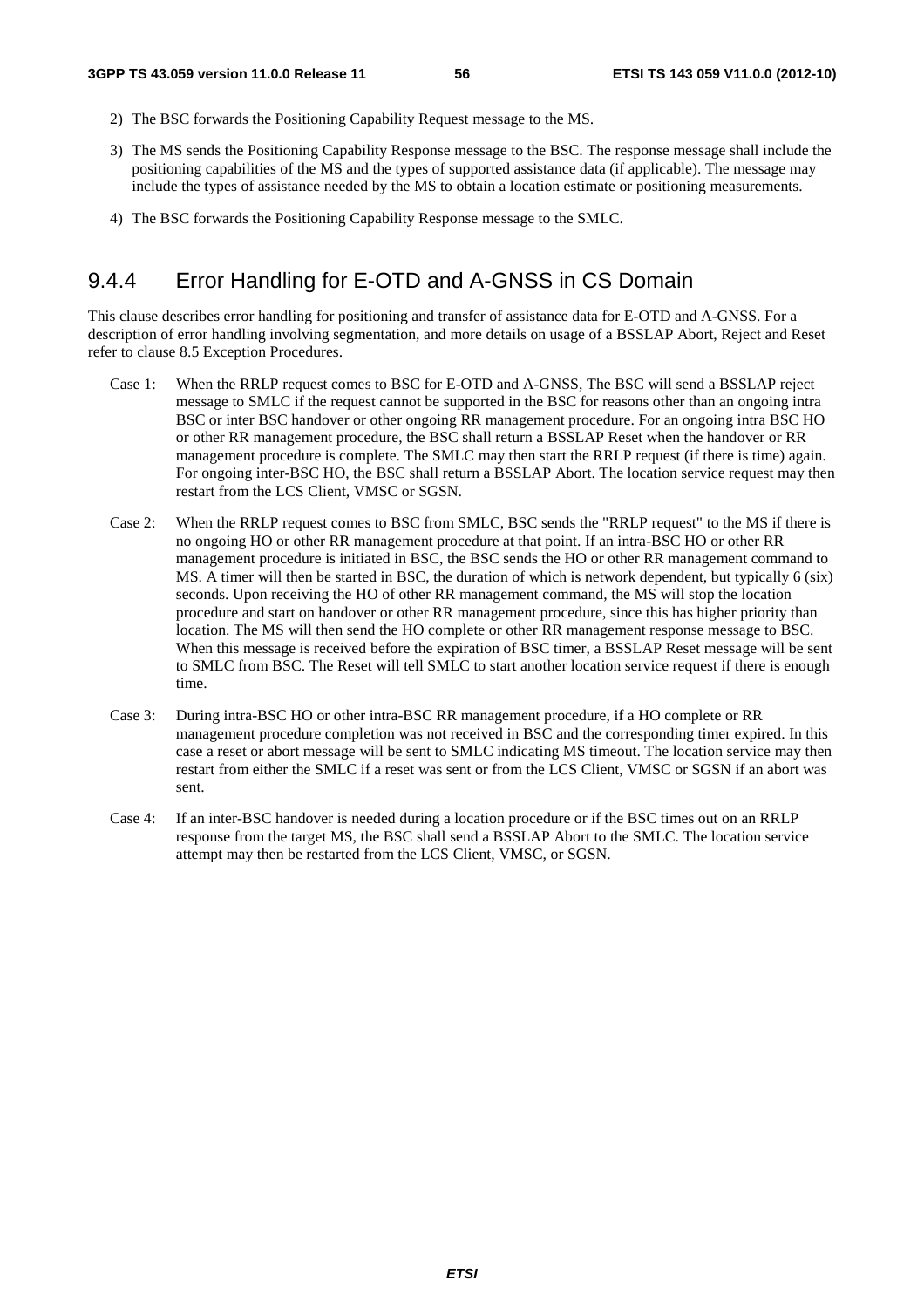

### 9.4.5 Error Handling for the SMLC in CS Domain

**Figure 32: Error Handling for the SMLC in the CS Domain** 

### 9.4.5a Error Handling for E-OTD and A-GNSS in PS Domain

- Case 1: When the RRLP request comes to BSS for E-OTD and A-GNSS, the BSS will send a BSSLAP reject message to SMLC if the request cannot be supported in the BSS.
- Case 2: When the RRLP request comes to BSS from SMLC, BSS sends the "RRLP request" to the MS via the SGSN and starts position supervision timer. After this, if the BSS determines that the current location procedure cannot be continued, the BSS sends an abort message to the SMLC. Notice that an MS reselection to a new cell is not a reason for the BSS to abort the procedure.
- Case 3: If the position supervision timer times out in BSS before the RRLP response from the target MS is received, the BSS shall send a BSSLAP Abort to the SMLC. The location service attempt may then be restarted from the LCS Client, VMSC, or SGSN.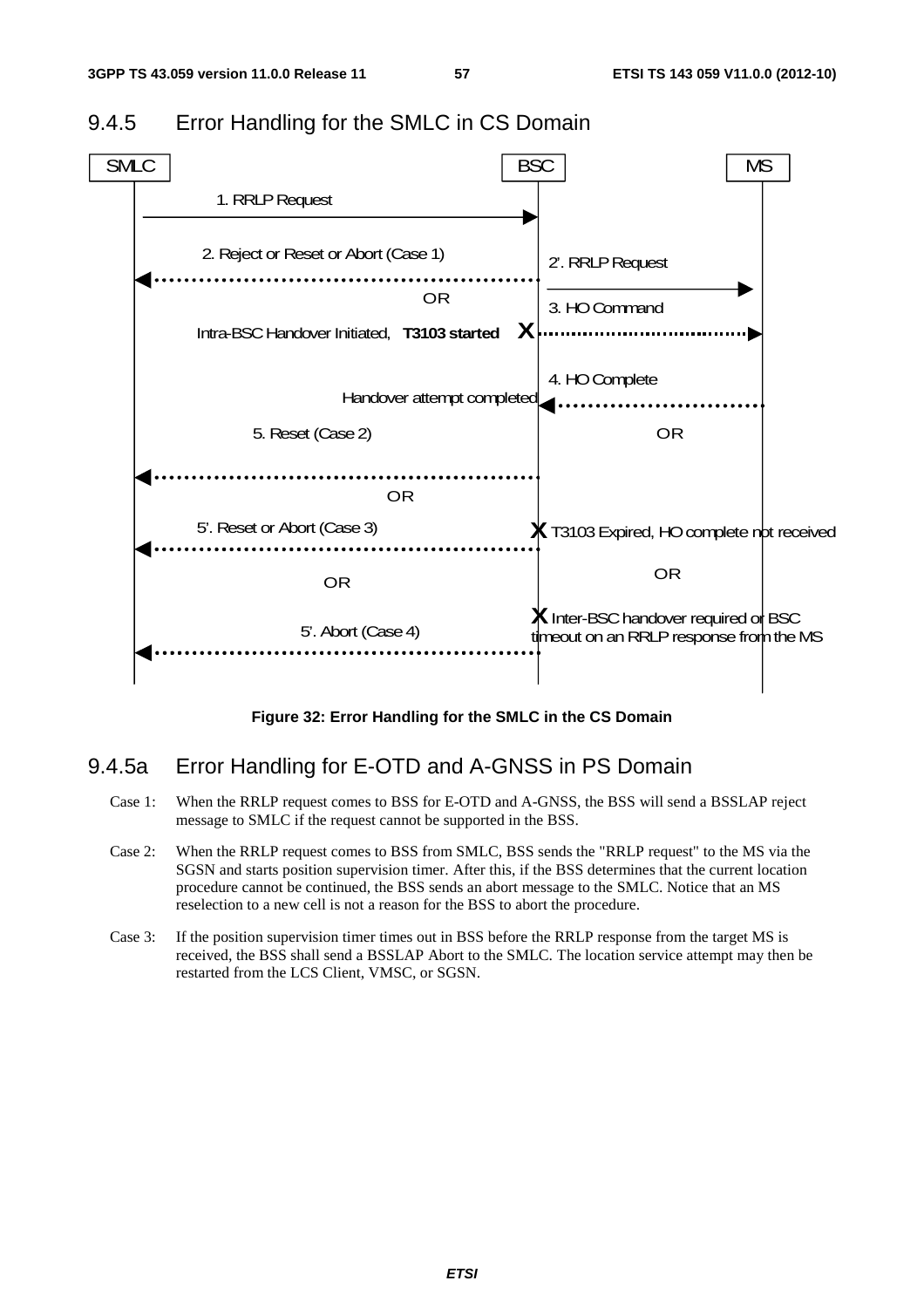

**Figure 32a: Error Handling for the SMLC in PS domain** 

### 9.4.6 Broadcast of Assistance Data

In MS Based E-OTD, MS Based GPS and MS Assisted A-GNSS systems, there may be a need for assistance data to be broadcast to the MS. The assistance data to be broadcast for MS Based E-OTD contains the Real Time Difference (RTD) values (in case of a non-synchronised network) and Base Transceiver Station (BTS) coordinates. In addition, the broadcast data contains other information simplifying the E-OTD measurements. The broadcast of A-GNSS assistance data may make available the same information as in A-GNSS point-to-point signalling. It improves the location accuracy for MS Based implementations, increases the sensitivity, enables LMU-independent time dissemination and assists the acquisition of satellite signals for both MS Based and MS Assisted implementations.

The CS mechanism (Cell Broadcast on CBCH) is used for broadcast of assistance data for all MSs, irrespective of which domain (CS or PS) they are located in. Notice that it may take longer for an MS in the PS domain compared to the CS domain to read all the broadcast data. This is because the PBCCH is not co-ordinated with the CBCH and therefore, the MS may have to skip reading a CBCH slot in order to listen for a potential paging message.

The E-OTD assistance data to be broadcast is in compressed format where the redundant information is not included. The MS is capable to reconstruct the E-OTD assistance data using the message header information. The length of the message is depending on how many neighbours are included in the E-OTD assistance data as well as whether the redundant information can be removed from the message. The typical size of one broadcast message will be less than 82 octets. Part of the broadcast message (serving and neighbour base station coordinates) may be ciphered.

The contents of the broadcast message for the E-OTD and A-GNSS assistance data is described in 3GPP TS 44.035 [16]. The support for these broadcast messages is optional for network and MS.

The broadcast channel which is used to broadcast the E-OTD and A-GNSS assistance data make use of the existing basic or extended CBCH and SMSCB DRX service. The LCS broadcast messages need to be either scheduled, or prioritised over other broadcast messages to avoid any delay.

#### 9.4.6.1 Point-To-Multipoint Assistance Data Broadcast Flow

This signalling flow is generic for MS Based E-OTD, MS Based A-GNSS and MS Assisted A-GNSS methods. The E-OTD/A-GNSS Assistance Data Broadcast Message is created in SMLC and the whole message including the ciphered parts and parameters to control the transfer are transferred with below flow from SMLC to MS. SMSCB DRX service is used for LCS assistance data broadcast. Prior receiving the first schedule message MS should read first block of each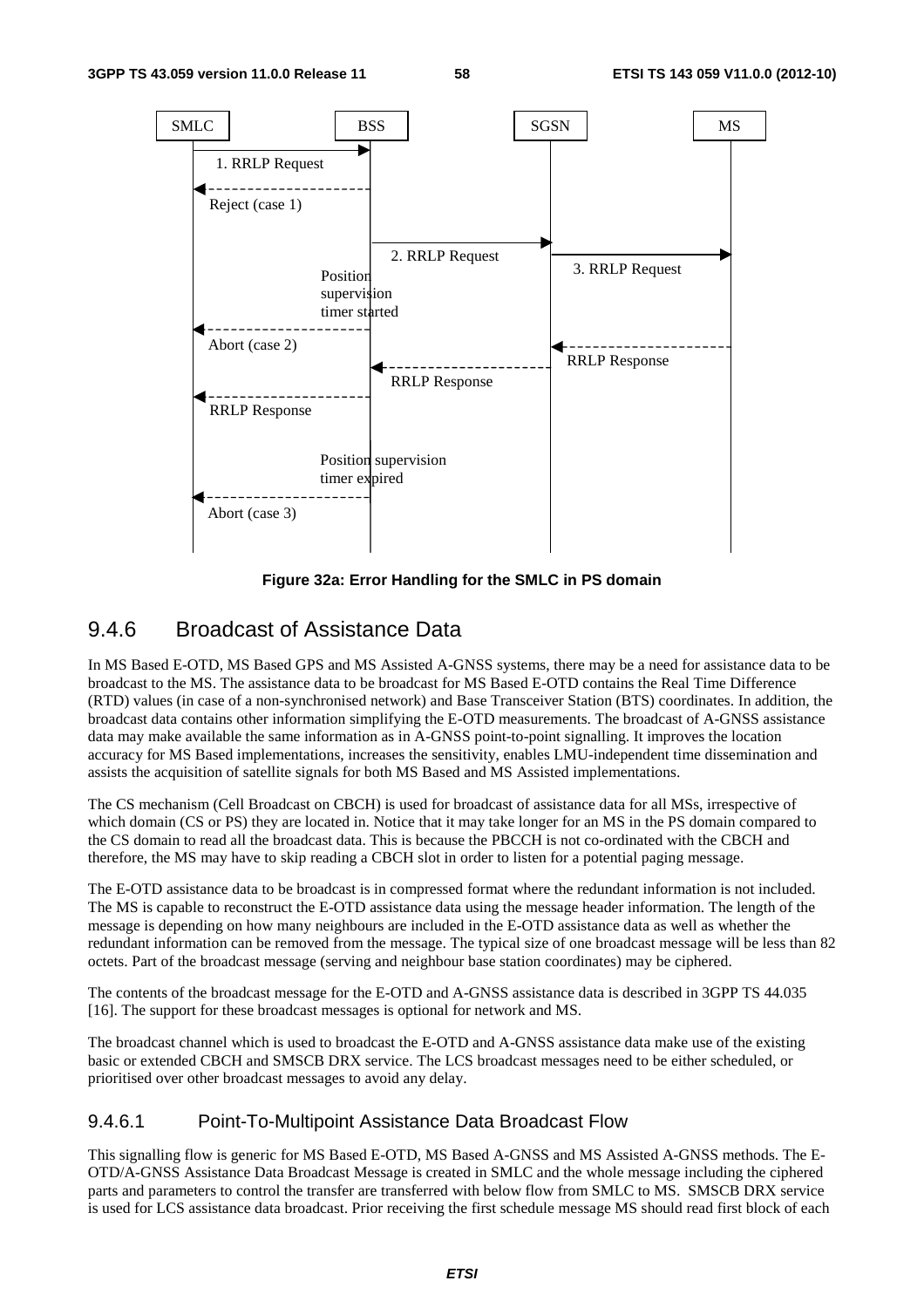message lot to be able to receive the LCS Broadcast Data or the schedule message. After receiving the schedule message MS should receive the LCS Broadcast Data messages according the schedule information.



#### **Figure 33: E-OTD/A-GNSS Broadcast Data Flow**

- 1) SMLC sends the complete broadcast message to CBC with LCS Broadcast Data message. This LCS Broadcast Data message contains the data to be broadcasted as well as parameters that indicate to which BTS the broadcast message is targeted and what time the broadcast should happen. LCS Broadcast Data (data & parameters) message may also contain the SMSCB scheduling information which can be utilised for the SMSCB DRX feature specified in 3GPP TS 44.012 [13] specification. SMSCB DRX operation is required in order that MS performance can be optimised.
- 2) CBC starts message transfer to BSC and BTS according to 3GPP TS 23.041 [6].
- 3) LCS Broadcast Data Response message from CBC to SMLC is used to indicate that the LCS Broadcast Data has been delivery request has been fulfilled. This message is not mandatory
- 4) BTS starts the message transfer to MS according to 3GPP TS 23.041 [6].

Implementations that have SMLC and/or CBC integrated into BSC may use other message signalling.

#### 9.4.6.2 Ciphering

In order for the operators to control the access to the assistance data, parts of the broadcast data may be ciphered. Ciphering is done with a specific key delivered by the network for this purpose. The deciphering keys may be requested by the MS as described in 3GPP TS 23.271 [7]. The LCS Broadcast Data, when ciphered, will be partially ciphered according to the LCS broadcast message definitions specified in 3GPP TS 44.035 [16]. The parts that will be ciphered in E-OTD LCS Broadcast Data message are neighbour RTD values, serving and neighbour BTS coordinates. For A-GNSS, all assistance data may be ciphered, The MS is capable to decipher the broadcast message (ciphered parts) using the cipher key (56 bits) delivered from the Core Network to MS and using the Ciphering Serial Number (16 bits) included in the broadcast message.

#### 9.4.6.2.1 Algorithm

The algorithm used for ciphering is the standard 56-bit DES algorithm. The deciphering of broadcast messages is done in the MS. SMLC ciphers the LCS Broadcast Data message (part of message is ciphered) using the deciphering keys (56 bits) and Ciphering Serial Number (16 bits) included in broadcast message using 56-bit DES algorithm.

The ciphered part is variable length with one bit resolution. From LCS Broadcast Data message header MS can compute what part of message is ciphered.

Inputs to the 56-bit DES algorithm are the following: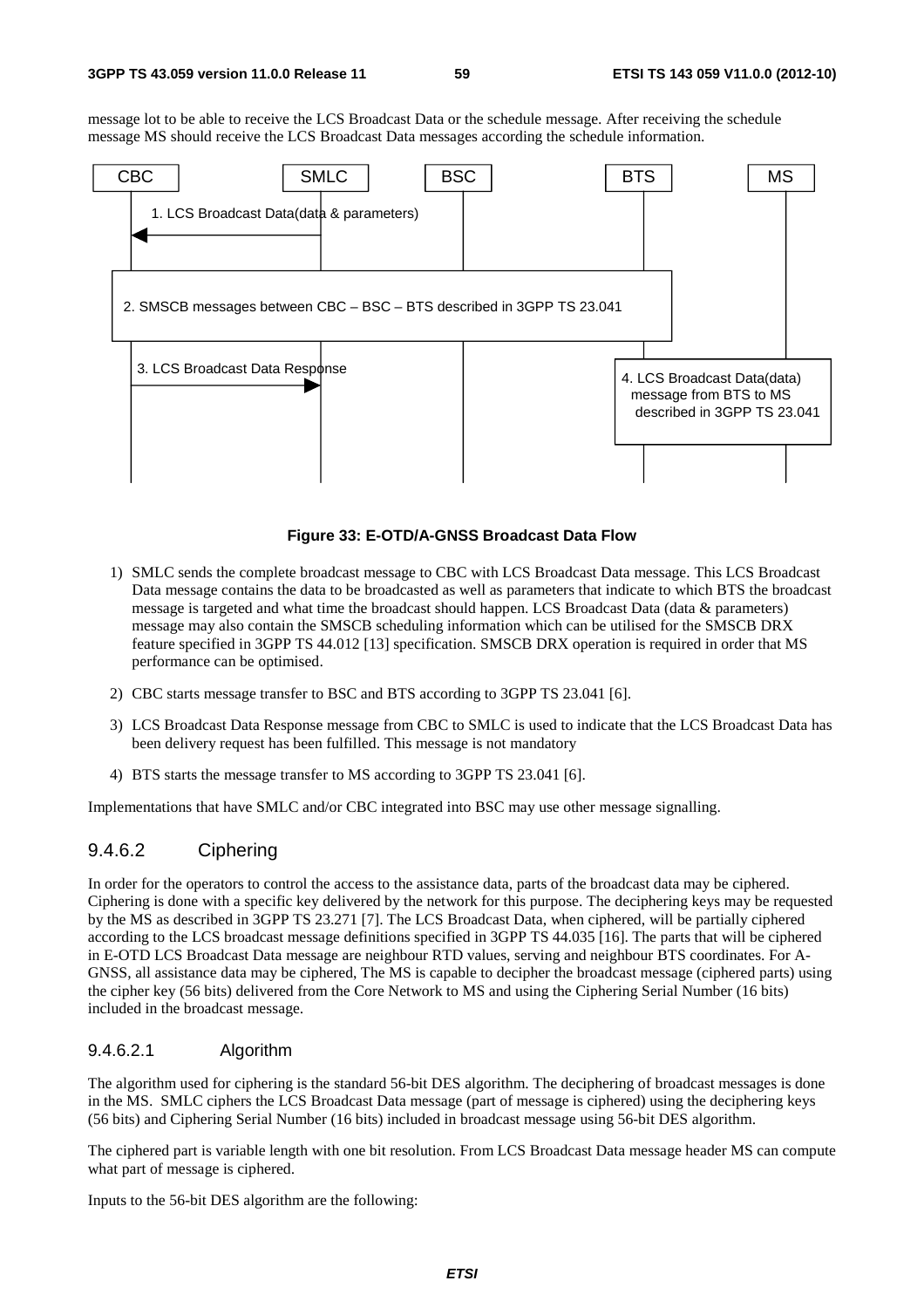- 56-bit key K (deciphering key);
- 16-bit Ciphering Serial Number from broadcast message which is denoted here by IV (initialisation vector);
- plaintext bits (the ciphered part of broadcast message).

Encryption is done by producing a mask bit stream which is then added bit-by-bit to the plaintext data (XOR-operation) to obtain the cipher text data. First IV is concatenated with 0-bits in order to achieve a 64-bit block I<sub>1</sub>. This block is then encrypted by the DES algorithm using the key K. Output is a 64-bit block  $I_2$ . This constitutes the first 64 bits of the mask bit stream. If the message is longer than 64 bits, then more bits are needed. Those are produced by encrypting  $I_2$ again by the DES algorithm using the key K. Output is a 64-bit block  $I_3$ . This constitutes the next 64 bits of the mask bit stream. This iteration is continued until enough bits are produced. The unnecessary bits from the last  $64$ -bit block  $I_i$  are discarded. Below figure describes the first two mask bit generations and the two ciphered 64-bit blocks.



#### **Figure 34 : Ciphering Algorithm**

Decryption is done similarly. The same mask bit stream is produced. This time the mask stream bits are added bit-by-bit (XORed) to the ciphertext data bits. The result will be the plain text data.

#### 9.4.6.3 Deciphering key control and delivery to MS

The deciphering keys are needed in MS if the LCS Broadcast Data (ciphered parts) is ciphered. The deciphering keys' control system contains two keys (the Current Deciphering Key and the Next Deciphering Key) and the Ciphering Key Flag (indicating the current Ciphering Key Flag state in the location area in the time that the deciphering key set is delivered from SMLC to MS). Two Deciphering Keys are needed in order to overcome the problem of unsynchronised nature of the periodic location updates that MSs make in the location area. The SMLC controls the keys and there are following requirements related to the deciphering keys:

- Deciphering Key Set (Current and Next Deciphering Key, Ciphering Key Flag) are always location area specific.
- One SMLC controls the deciphering key set changes inside the location area and in case several SMLCs in the location area then one coordinating SMLC for the deciphering key set control must be nominated. The SMLC configuration is done with O&M procedures.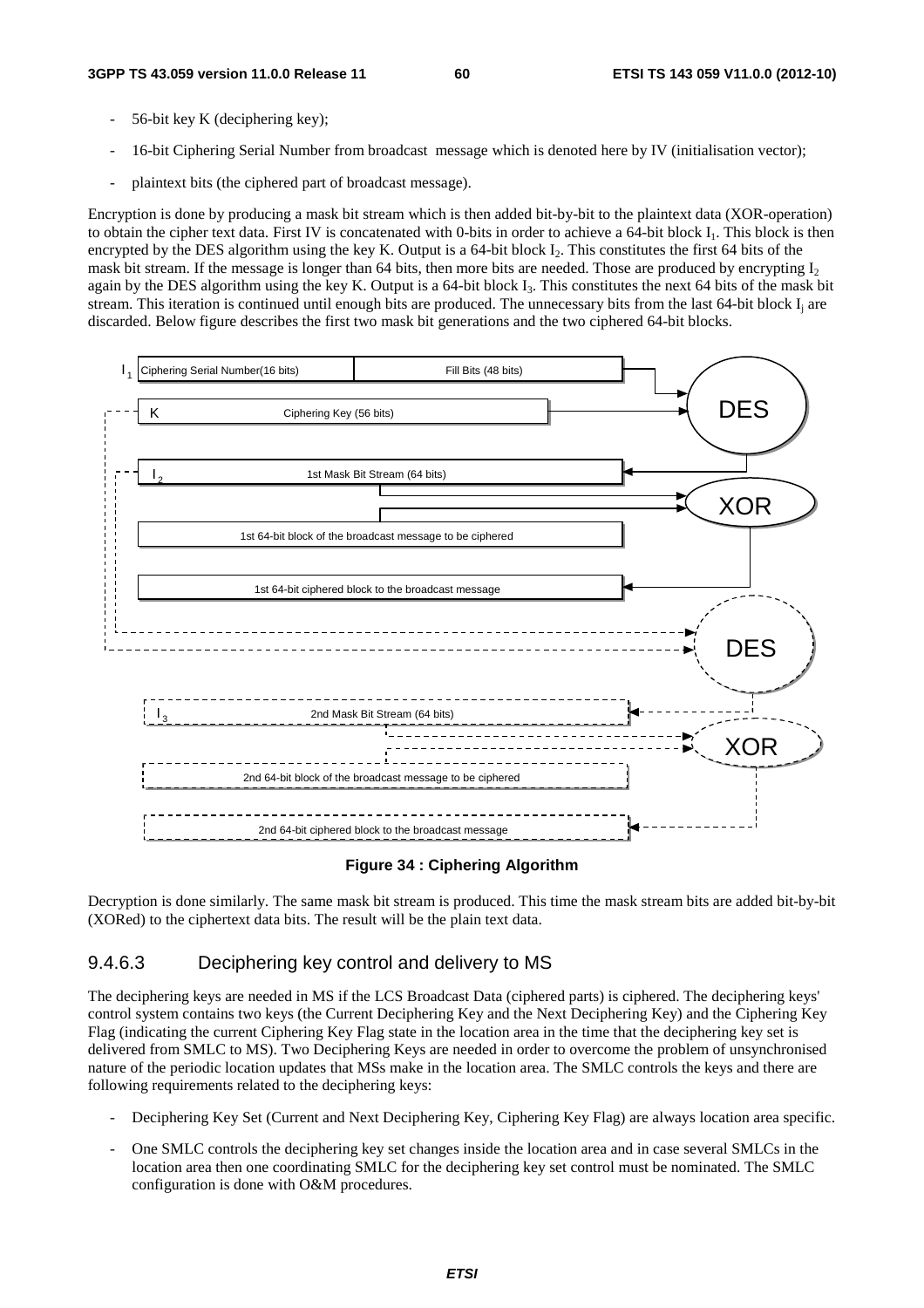- The coordinating SMLC delivers the new deciphering key set to the other SMLCs with SMLCPP protocol when the deciphering key set changes. The Ciphering Key Flag in the LCS Broadcast Data message is changed only when the coordinating SMLC changes the deciphering key set and delivers the new set to other SMLCs in the same location area.
- The SMLCs upon receiving the new deciphering key set, start using immediately the new set in the LCS Broadcast Data message. The coordinating SMLC also starts using the new set same time.

The deciphering key set changes always following way when the new set is generated:

- The Next Deciphering Key comes to the Current Deciphering Key in the new set.
- One new key is taken into use and named as the Next Deciphering Key.
- The Ciphering Key Flag changes the state.

The Ciphering Key Flag controls the MS key usage (Current/Next Deciphering Key) as follows:

- After receiving the new deciphering key set, MS starts using the new set immediately.
- The Ciphering Key Flag in the LCS Broadcast Data message and the one received returned to the MS should have same polarity. This means that MS starts using the Current Deciphering Key immediately.
- When the Ciphering Key Flag state changes in the LCS Broadcast Data message then MS starts to use the Next Deciphering Key for deciphering the broadcast message. The Next Deciphering Key becomes now the Current Deciphering Key in MS.

Figure 35 describes the deciphering key delivery mechanism.



#### **Figure 35: Deciphering key delivery**

- First the key A is the Current Deciphering Key and key B is the Next Deciphering Key.
- When the SMLC changes to use the key B (Next Deciphering Key) then the Deciphering Key Flag state is changed in the LCS Broadcast Data message. At this point the coordinating SMLC delivers the new deciphering key set to other SMLCs in the same location area as well as to MS when MS is requesting the keys during the location update (IMSI Attach, Normal or Periodic Location Update).
- The new deciphering key set contains now key B as the Current Deciphering Key, key C as new Next Deciphering Key and the Ciphering Key Flag currently in use in that location area.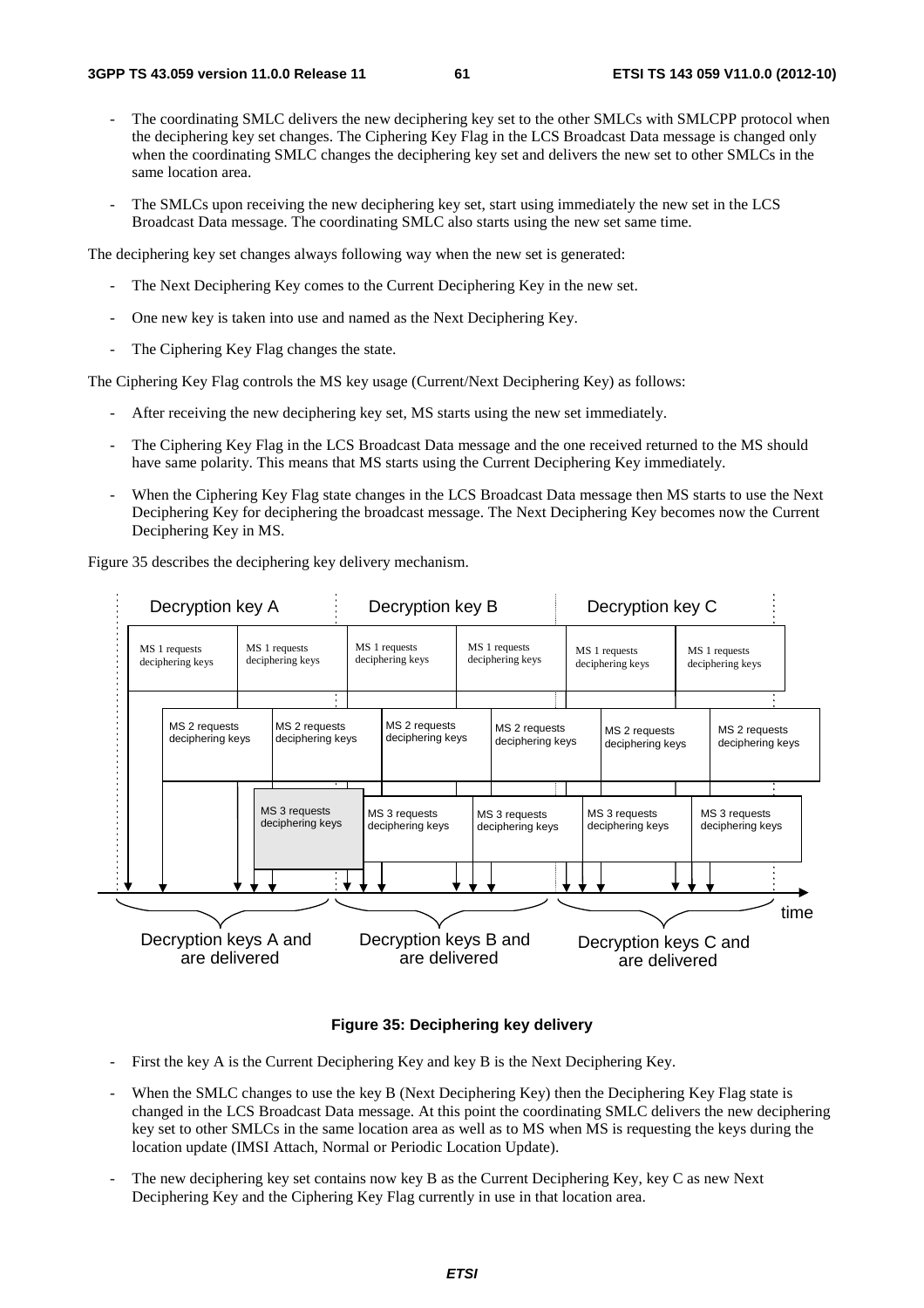- When the SMLC changes to use the key C (Next Deciphering Key) then the Ciphering Key Flag state is changed in the LCS Broadcast Data message. At this point the coordinating SMLC delivers the new deciphering key set to other SMLCs in same location area as well as to MS when MS is requesting the new set during the location update (IMSI Attach, Normal or Periodic Location Update).
- The new deciphering key set contains now key C as the Current Deciphering Key, key D as new Next Deciphering Key and the Ciphering Key Flag currently in use in that location area.

The process continues as above when the keys are changed. The lifetime of one key (Current/Next Ciphering Key) is minimum one periodic location update period used in the location area.

## 9.5 U-TDOA Positioning Procedures

### 9.5.0 General

Following the receipt of a location request message from the BSC, the U-TDOA capable SMLC interrogates the BSS for the RF channel information associated with the MS to be located. The SMLC uses this information to task the LMUs at the serving and surrounding cells. The LMUs are tasked to measure the identified RF channel(s) and thus provide a time reference from different LMUs. The time-of-arrival information from the tasked LMUs is returned to the SMLC where the MS location is calculated.

## 9.5.1 U-TDOA Positioning in CS Domain for A/Gb-mode

#### 9.5.1.1 General Procedures

The U-TDOA location method uses the uplink energy transmitted by an MS to make a location determination. If the MS was in the dedicated mode, carrying subscriber traffic prior to the beginning of the location process, the energy associated with this subscriber traffic can be used to locate the MS. If the MS was placed in the dedicated mode by the MSC specifically for location determination purposes, either the SDCCH or TCH can be used for U-TDOA location purposes.

#### 9.5.1.2 CS U-TDOA Messages and Procedures on the Lb Interface

The following section describes the positioning procedure for CS U-TDOA location determination on the Lb interface.





1. The SMLC sends a BSSMAP-LE Connection Oriented Information message to the BSC that contains the embedded BSSLAP U-TDOA Request message. The U-TDOA Request message may contain the delta timer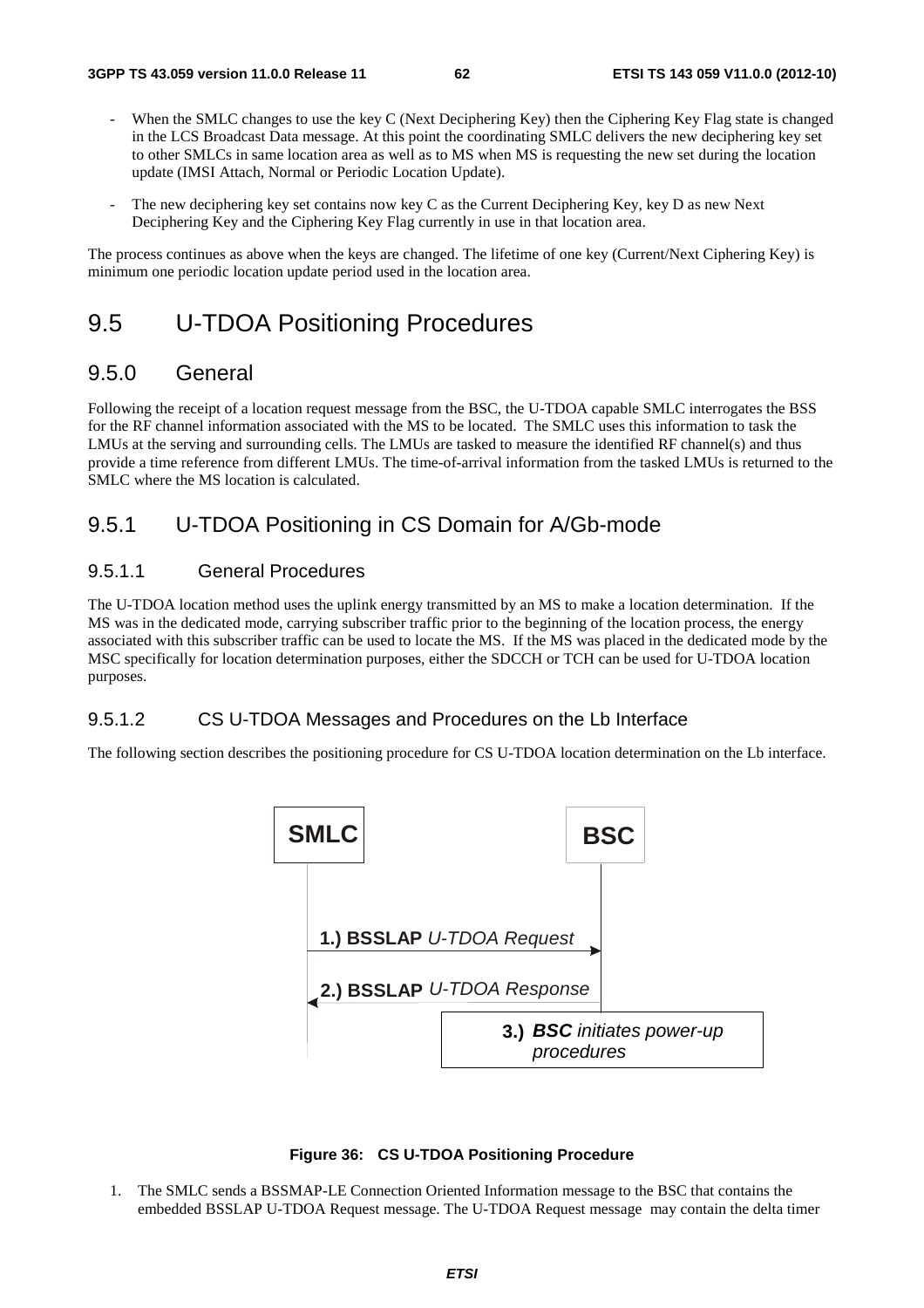value. The BSC starts the delta timer, received or internal, immediately after sending the U-TDOA Response message to the SMLC. The purpose of this timer is to define the maximum time during which the BSC supervises the location request.

- 2. The BSC sends a BSSMAP-LE Connection Oriented Information message to the SMLC that contains the embedded BSSLAP U-TDOA Response message. The U-TDOA Response message contains the physical channel information (frequencies, hopping sequence, channel type, time slot, sub-channel number, etc.), the intended Power-Up Starting Time (if the power-up procedure for U-TDOA is supported), the MS power, the cell identifier, and the TA. If frequency hopping is used, the U-TDOA Response message also includes the frequency list. The U-TDOA Response message also contains the ciphering key (Kc) if ciphering is used on the air interface and the version of the applied A5 ciphering algorithm (A5/x). The Kc is ciphered if sent from the SMLC to any LMU. The SMLC and any LMU with which it interacts shall also be mutually authenticated. These requirements shall be met using a security mechanism meeting the capabilities of the Zb interface of NDS/IP (TS 33.210) or TLS (RFC 2246). The LMU installation shall meet the same physical security requirements as a BTS installation. For locations on channels that are not ciphered, the algorithm identifier will show the same.
- 3. If the power-up procedure for U-TDOA is supported, the BSC may use the normal power-control command to order the MS to go to the maximum power allowed by the BTS. After the MS has been at full power for a period of one second, the BSC shall return to normal power-control. During the time the MS is ordered to the maximum power, the BSC may temporarily suspend uplink DTX, if in use.

#### 9.5.1.3 RR Procedure effecting the CS U-TDOA channel description

The location determination process is not an instantaneous event and it can take a few seconds to collect and calculate location determination related data. If changes happen to the last reported channel description and the location determination is not complete, an updated channel description needs to be sent to the SMLC.

The BSC considers the location determinations complete if; it receives a BSSAP-LE Perform Location response message; or the delta timer expires; or it receives a valid BSSLAP message for a new positioning method.

The RR procedures that effect the U-TDOA channel description are listed in Table 9.5.1. The 'Treatment' column lists the appropriate BSSLAP message to be sent by the BSC to the SMLC. The Reset message is defined in 3GPP TS 48.071 and shall contain the updated channel description. After sending the Reset message the BSC shall restart the delta timer and continue supervision of the location request.

| RR Procedure in Dedicated Mode                        | Treatment | Comments                                                                                                                                              |
|-------------------------------------------------------|-----------|-------------------------------------------------------------------------------------------------------------------------------------------------------|
| Channel assignment procedure.                         | Reset     |                                                                                                                                                       |
| Handover procedures (intra-BSS).                      | Reset     | For successful intra-BSS handover.                                                                                                                    |
| Frequency redefinition procedure.                     | Reset     | Only meaningful in the case of frequency hopping.                                                                                                     |
| Packet request procedure while in<br>dedicated mode.  | Reset     | For DTM, when an existing CS connection is<br>modified as PS resources are added in order to<br>comply with MS frequency/time domain<br>restrictions. |
| Packet downlink assignment while<br>in dedicated mode | Reset     | For DTM, when an existing CS connection is<br>modified as PS resources are added in order to<br>comply with MS frequency/time domain<br>restrictions. |
| Channel mode modify                                   | Reset     |                                                                                                                                                       |

**Table 9.5.1: RR Procedures affecting the CS U-TDOA channel description** 

If the BSC receives the BSSLAP U-TDOA Request message during one of the identified RR procedures in Table 9.5.1, it will complete the ongoing RR procedure and then respond with the BSSLAP U-TDOA Response message.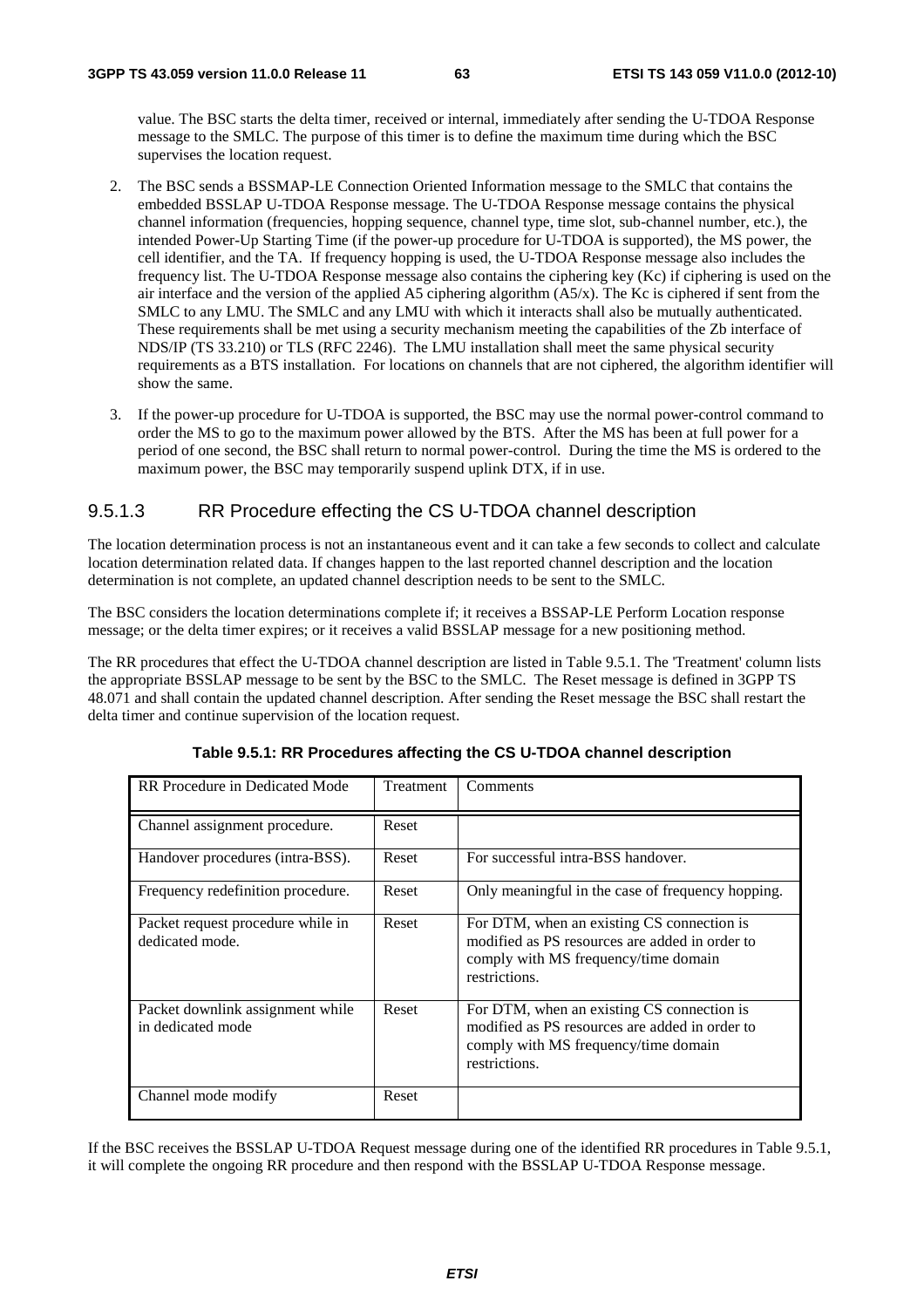### 9.5.1.4 BSC Error Handling during CS U-TDOA Positioning Procedure

There are three (3) BSSLAP messages defined to handle error scenarios that occur during the U-TDOA location process: Reset, Reject and Abort. Please refer to 3GPP TS 48.071 for the messages" details. The BSSLAP Reset message is used to update the U-TDOA channel description as outlined in 9.5.1.3.

In Table 9.5.2, all identified RR procedures are listed that result in the BSSLAP Abort message to be sent from the BSC to the SMLC. The Abort message is only sent if the U-TDOA location determination is not complete. The BSC considers the location determinations complete if; it receives a BSSAP-LE Perform Location response message; or the delta timer expires; or it receives a valid BSSLAP message for a new positioning method.

| RR Procedure in Dedicated Mode   | Treatment |
|----------------------------------|-----------|
|                                  |           |
| Handover procedure (inter-BSS).  | Abort     |
| Handover to UTRAN procedure.     | Abort     |
| Handover to CDMA2000 procedure.  | Abort     |
| RR connection release procedure. | Abort     |

**Table 9.5.2: RR Procedures resulting in BSC Error Handling** 

If the BSC receives the BSSLAP U-TDOA Request message during one of the identified RR procedures in Table 9.5.2, it will respond with the BSSLAP Abort message.

If the BSC is unable to perform the U-TDOA positioning for other reasons than those related to the items listed in Table 9.5.1 and Table 9.5.2, it will respond to the BSSLAP U-TDOA Request message with the BSSLAP Reject message.

## 9.5.2 U-TDOA Positioning in PS Domain for A/Gb-mode

#### 9.5.2.1 Introduction

The U-TDOA location method uses information transmitted by an MS to make a location determination. The initial state of the MS will be identified and will dictate the procedure to be followed in the location process. If the MS was in the packet transfer mode, sending uplink RLC/MAC blocks prior to the beginning of the location process, the energy associated with this continuing uplink data can be used to locate the MS. If the MS was previously idle in the uplink direction and placed in the active state by the SGSN specifically for U-TDOA location determination purposes, it is necessary to cause the MS to send uplink information using the Packet polling procedure (see 3GPP TS 44.060).

An uplink block of data containing the PACKET CONTROL ACKNOWLEDGEMENT message is equivalent to any other RLC/MAC block for U-TDOA location purposes; i.e. one uplink RLC/MAC block is equivalent to one execution of the Packet polling procedure. This applies only to the lowest numbered timeslot in the case of a multi-slot uplink TBF. The Polling Repetition information element in the U-TDOA Request message defines the total number of RLC/MAC uplink blocks required to achieve the desired location QoS within a recommended period of two seconds, including any PACKET CONTROL ACKNOWLEDGEMENT message received due to the execution of a Packet polling procedure.

#### 9.5.2.2 General Procedures

The U-TDOA location method procedures depend on the initial condition of the MS. If the MS is initially in packet idle mode the Packet Polling method shall be applied as described in sub-clause 9.5.2.2.1. When the MS is initially in the packet transfer mode it may or may not be sending uplink data. If the MS is not sending uplink data the Packet polling procedure shall be applied. The application of the U-TDOA location method in the packet transfer mode is described in sub-clause 9.5.2.2.2.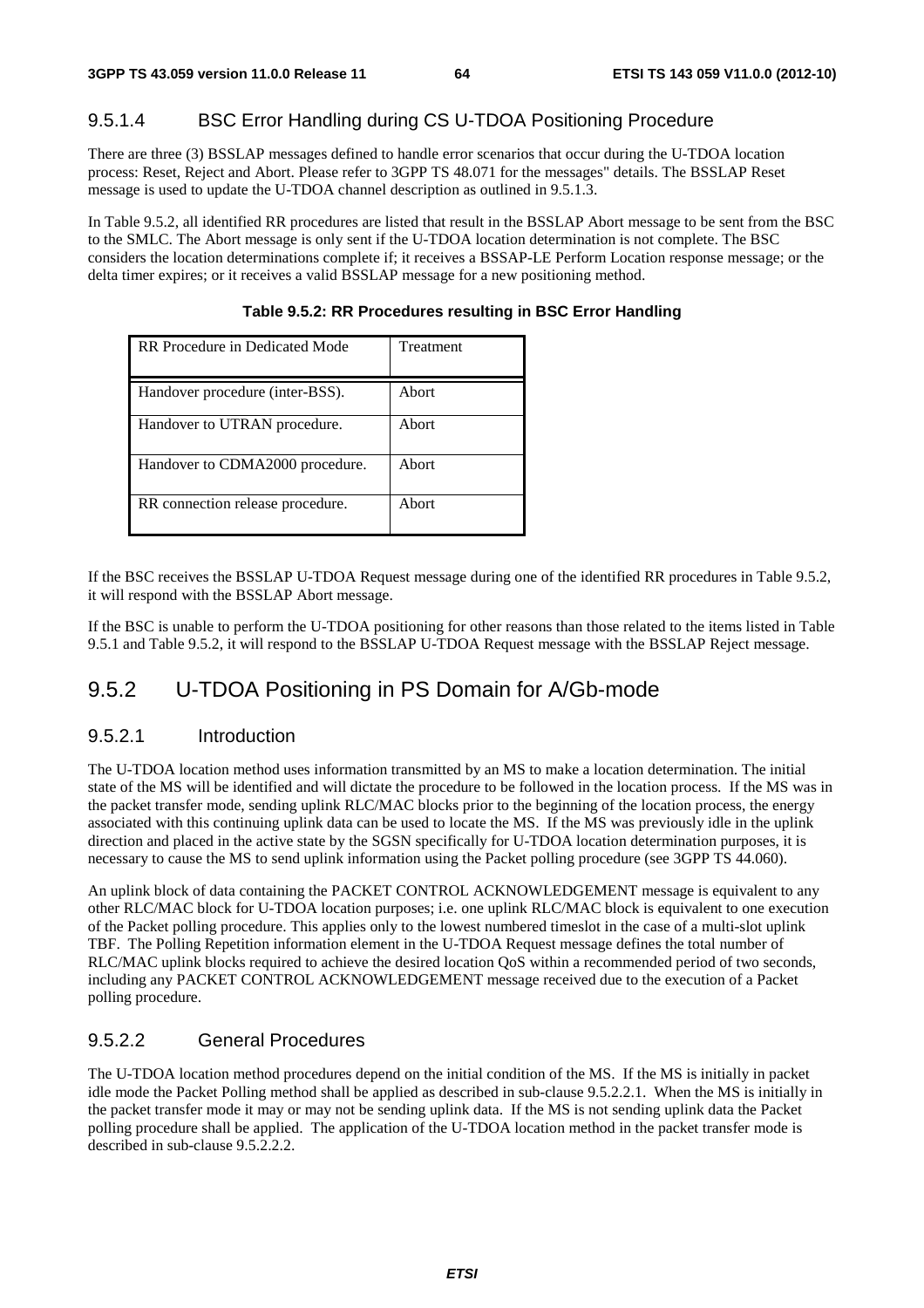#### 9.5.2.2.1 MS in packet idle mode

For an MS that is in packet idle mode, application of the U-TDOA location method requires that a single timeslot downlink TBF be established. This downlink TBF shall be used for repeated executions of the Packet polling procedure in order to cause a mobile to transmit for a time sufficient to achieve the requested level of location accuracy. The number of repetitions of the Packet polling procedure required to achieve the desired level of accuracy shall be indicated in the U-TDOA REQUEST message sent from the SMLC to the BSS.

The BSS shall execute the indicated number of Packet polling procedures after an implementation dependent interval to allow assignment of the Location Measurement Units (LMU) to the indicated ARFCN and timeslot(s). The RRBP field shall be used to schedule the resulting PACKET CONTROL ACKNOWLEDGEMENT messages. The BSS must indicate a PACKET CONTROL ACKNOWLEDGEMENT response containing the TLLI by setting the TYPE OF ACK information element to RLC/MAC control block in all PACKET POLLING REQUEST messages associated with U-TDOA positioning.

If the MS is allocated an uplink TBF prior to completion of the required number of Packet polling procedures, the BSS may suspend the Packet polling procedure and send a Reset message to the SMLC containing the physical channel information for the allocated uplink TBF. Following sending of a Reset message, the BSS shall reset the Polling Repetition counter to zero and restart the U-TDOA positioning procedure after an implementation dependent interval.

The downlink TBF established for U-TDOA location purposes should be used if a single timeslot downlink TBF is required during the execution of the U-TDOA location procedure. If a multi-slot downlink TBF is required during the execution of the U-TDOA location procedure, the assignment of this TBF may be delayed until the completion of the U-TDOA location procedure, otherwise the BSS shall send a Reset message to the SMLC and reset the Polling Repetition counter as described previously.

If both an uplink TBF and a downlink TBF are required during the execution of the U-TDOA location procedure, the Packet polling procedure may be restarted and the uplink RLC/MAC blocks can be used for U-TDOA location as described subsequently.

#### 9.5.2.2.2 MS in packet transfer mode

If only a downlink TBF exists it shall be used to execute the Packet polling procedure, on the lowest numbered timeslot transmitted before the last PACKET POLLING REQUEST/PACKET CONTROL ACKNOWLEDGEMENT cycle has been completed, the BSS shall not set the FBI bit in the RLC/MAC header of the last data block. The TBF shall be terminated after the last cycle of the Packet polling procedure using a PACKET TBF RELEASE message from the BSS. If the MS is allocated an uplink TBF prior to completion of the required number of Packet polling procedures, the BSS may suspend the Packet polling procedure and send a Reset message to the SMLC as described in sub-clause 9.5.2.2.1.

If only an uplink TBF exists and RLC/MAC blocks are available for transmission (on the lowest numbered timeslot for a multi-slot TBF), those blocks shall be used to locate the MS using the U-TDOA location method. If the number of uplink blocks pertaining to the uplink TBF is insufficient to satisfy the requested number of uplink data blocks within an implementation dependent period recommended to be two seconds, the Packet polling procedure shall be executed on the existing uplink TBF for the balance of the requested blocks. The lowest numbered timeslot shall be used for the Packet polling procedure if the existing uplink TBF is a multi-slot TBF. The uplink TBF shall not be terminated until the Packet polling procedures have been completed.

If both an uplink and downlink TBF exist, either TBF may be used for MS location using the U-TDOA location method as described previously. The TBF should not be terminated until the Packet polling procedures have been completed.

#### 9.5.2.3 PS U-TDOA Messages and Procedures on the Lb Interface

The following section describes the positioning procedure for PS U-TDOA location determination on the Lb interface.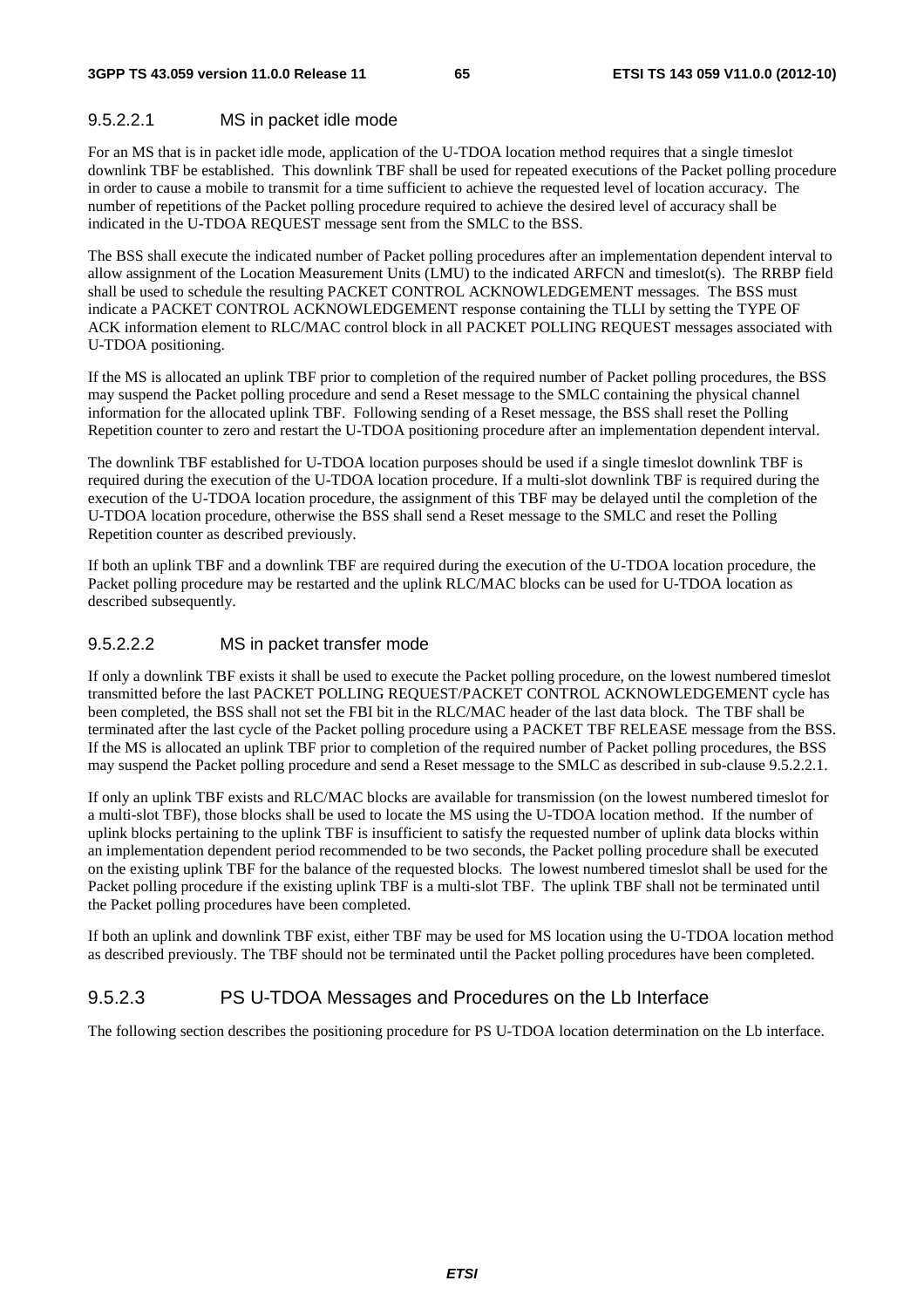

**Figure 37: PS U-TDOA Positioning Procedure** 

1. The SMLC sends a BSSMAP-LE Connection Oriented Information message to the BSS that contains the embedded BSSLAP U-TDOA Request message. The U-TDOA Request message contains the required number of received uplink RLC/MAC blocks, repetitions of the RLC/MAC Packet polling request procedure or combination of both. The inclusion of this Polling Repetition information element in the U-TDOA Request message indicates that the location determination shall occur in the PS domain.

2. The BSS sends a BSSMAP-LE Connection Oriented Information message to the SMLC that contains the embedded BSSLAP U-TDOA Response message. The U-TDOA Response message contains; the physical channel information (frequencies, time slot, TFI, TLLI, start time, etc.); the MS power; the cell identifier; and the Timing Advance. For MS without an existing uplink or downlink TBF the BSS establishes a downlink TBF, if one does not currently exist. The BSS monitors any uplink TBF until the requested number of RLC/MAC blocks has been received, executes the specified number of Packet polling procedures on the lowest numbered timeslot in the case of a multi-slot TBF or a combination of both as described in sub-clause 9.5.2.1. The BSS releases any downlink TBF established solely for U-TDOA location.

#### 9.5.2.4 RLC/MAC Procedure affecting the PS U-TDOA TBF description

The RLC/MAC procedures that effect the U-TDOA channel description are listed in Table 9.5.3. The 'Treatment' column lists the message to be sent by the BSS to the SMLC. The Reset message is defined in 3GPP TS 48.071 and shall contain the updated channel description. After sending the Reset message the BSS shall wait for an implementation dependent interval to allow reconfiguration of the LMUs, start the U-TDOA location process from the beginning and continue supervision of the location request.

| <b>RLC/MAC Procedure</b>    | Treatment | Comments                       |
|-----------------------------|-----------|--------------------------------|
| Packet Timeslot Reconfigure | Reset     |                                |
| Packet Access Reject        | Reset     | Access retry cases             |
| Cell Reselection            | Reset     | MS originated (intra-BSS)      |
| Packet Cell Change Order    | Reset     | Network originated (intra-BSS) |

**Table 9.5.3: RLC/MAC Procedures affecting the PS U-TDOA channel description** 

If the BSS receives the BSSLAP U-TDOA Request message during one of the identified RLC/MAC procedures in Table 9.5.3, it will complete the ongoing RLC/MAC procedure and then respond with the BSSLAP U-TDOA Response message. The Reset message must be sent after completion of the listed RLC/MAC procedure if that procedure must be executed during an ongoing U-TDOA location event.

#### 9.5.2.5 Error Handling during PS U-TDOA Positioning Procedure

In Table 9.5.4, all identified RLC/MAC procedures are listed that result in the BSSLAP Abort message to be sent from the BSS to the SMLC. The Abort message is only sent if the U-TDOA location determination is not complete. The BSS considers the location determinations complete if; it receives a BSSAP-LE Perform Location response message; or it receives a valid BSSLAP message for a new positioning method.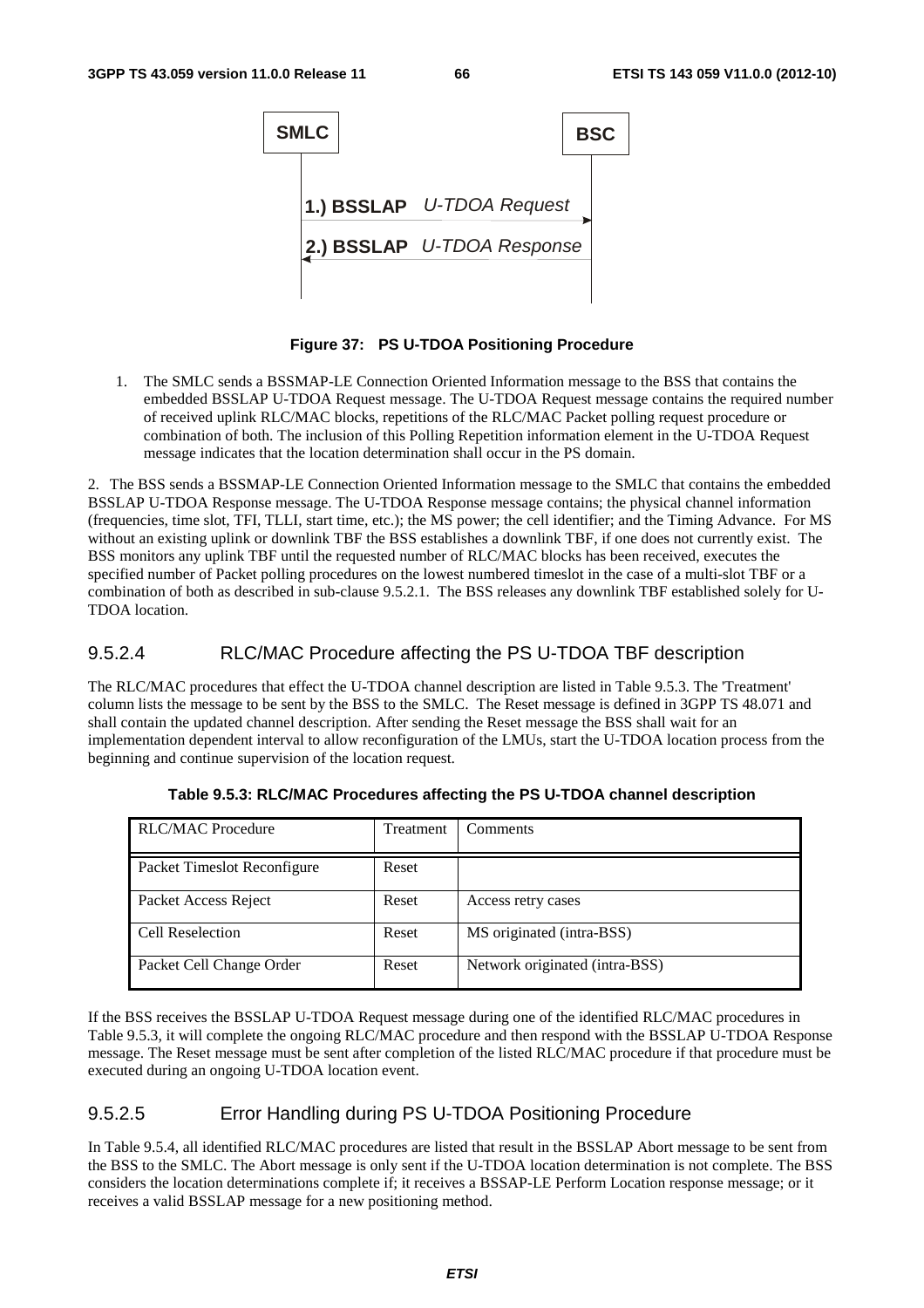| <b>RLC/MAC Procedure</b> | <b>Treatment</b> | Comments                              |
|--------------------------|------------------|---------------------------------------|
| Cell Reselection         | Abort            | MS originated (inter-BSS)             |
| Packet Cell Change Order | Abort            | Network originated (inter-BSS)        |
| Packet Pause             | Abort            |                                       |
| Packet Access Reject     | Abort            | Cases without access retry indication |

**Table 9.5.4: RLC/MAC Procedures resulting in Error Handling** 

If the BSS is unable to perform the U-TDOA positioning for other reasons than those related to the items listed in Table 9.5.3 and Table 9.5.4, it will respond to the BSSLAP U-TDOA Request message with the BSSLAP Reject message.

## 10 Information storage

This clause describes information storage structures that are mandatory (M), conditional (C) or optional (O) for LCS in GERAN, and the recovery and restoration procedures needed to maintain service if inconsistencies in databases occur and for lost or invalid database information.

## 10.1 SMLC

#### Common Data

Table 2 holds permanent BTS data:

| <b>Permanent BTS Data Item</b> | <b>Status</b> | <b>Description</b>                                          |
|--------------------------------|---------------|-------------------------------------------------------------|
| <b>BTS</b> position            | М             | <b>BTS</b> position (latitude/longitude) of the Serving BTS |
| <b>CGI</b>                     | М             | Cell global identity.                                       |
| <b>BSIC</b>                    | М             | Base station identity code.                                 |
| <b>BCCH</b>                    | M             | <b>Frequency of the broadcast carrier.</b>                  |

#### **Table 2: Permanent SMLC Data for a BTS**

The SMLC holds data for its associated LMUs. The main key to LMU data in the SMLC is the IMSI for a Type A LMU and a cell site identifier for a Type B LMU. LMU data provides the location capabilities of the LMU (e.g. which location and assistance measurements are supported). The following permanent data shall be administered for any LMU.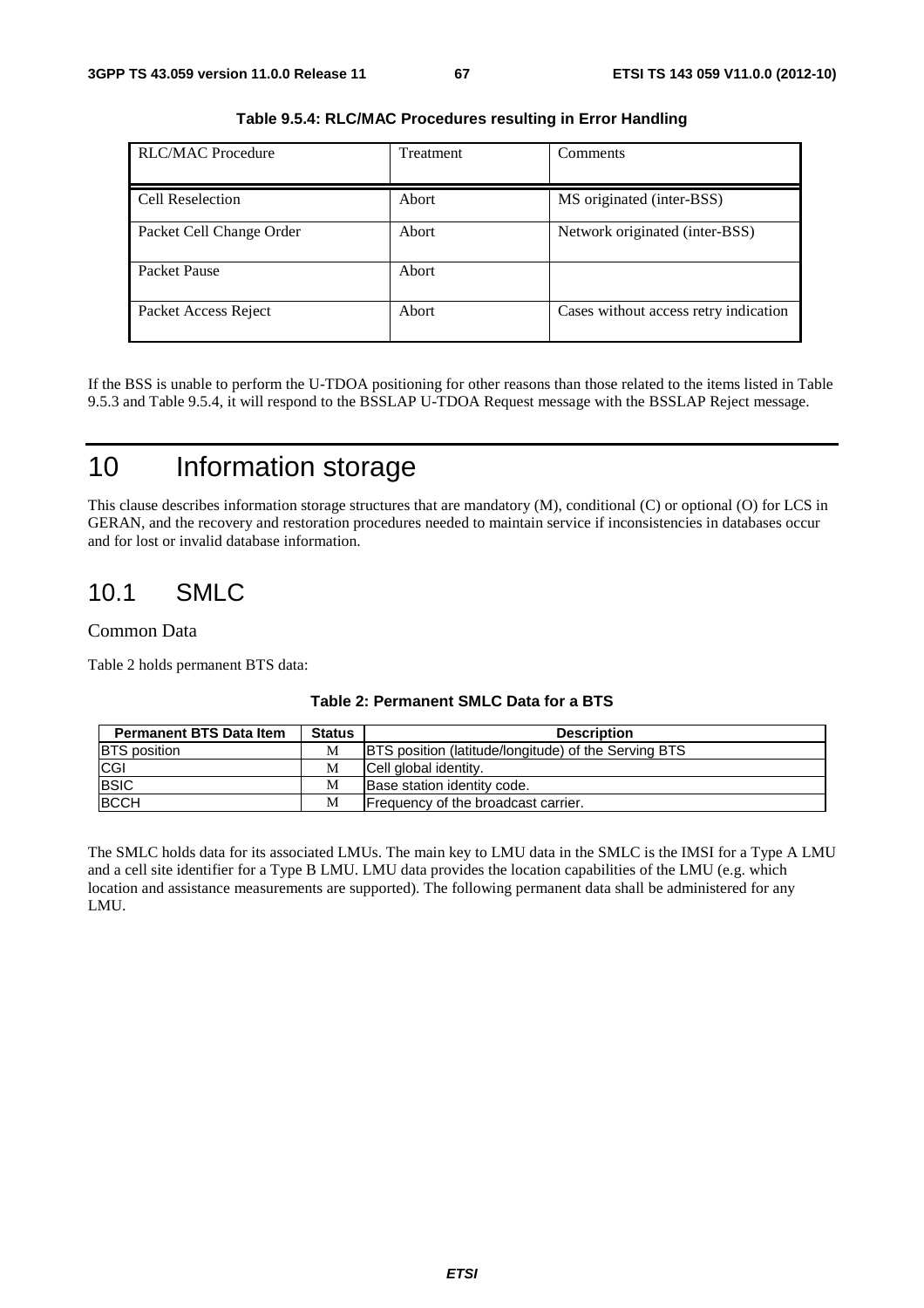| <b>Permanent LMU Data Item</b>       | <b>Status</b> | <b>Description</b>                                                                                                                                                                 |
|--------------------------------------|---------------|------------------------------------------------------------------------------------------------------------------------------------------------------------------------------------|
| Type of LMU                          | м             | Indicates if LMU is Type A or Type B                                                                                                                                               |
| <b>IMSI</b>                          | С             | Main key to data for a Type A LMU. Not applicable to a Type B LMU                                                                                                                  |
| $LAC + CI$                           | C             | Cell site identifier to address a Type B LMU. Not applicable to a Type A<br>LMU.                                                                                                   |
| Signaling Access                     | м             | Information regarding signalling access to the LMU including the<br>following:<br>address of default serving BSC<br>SS7 link set to serving BSC (or to an intermediate STP)        |
| Serving Cell                         | м             | Identity of the cell in which the LMU is physically located                                                                                                                        |
| Geographic location                  | C             | Latitude/longitude coordinates<br>Storage of coordinates is mandatory for E-OTD if an LMU is not co-<br>located with a BTS                                                         |
| Position measurement<br>Ifunctions   | $\Omega$      | List of supported position measurements<br>For each type of position measurement, a list of associated capabilities -<br>details are outside the scope of the present document     |
| Assistance measurement<br>Ifunctions | $\Omega$      | List of supported assistance measurements<br>For each type of assistance measurement, a list of associated capabilities<br>- details are outside the scope of the present document |
| Diagnostic functions                 | Ω             | List of supported diagnostic functions - details are outside the scope of<br>the present document                                                                                  |

#### **Table 3: Permanent SMLC Data for an LMU**

The SMLC also holds the following temporary data for each LMU for which there has been any previous signalling interaction.

| <b>Temporary LMU Data Item</b> | <b>Status</b> | <b>Description</b>                                                                                                                        |
|--------------------------------|---------------|-------------------------------------------------------------------------------------------------------------------------------------------|
| <b>Position Measurements</b>   | O             | Ongoing and scheduled position measurements ordered in the<br>LMU by the SMLC – details are outside the scope of the<br>Ipresent document |
| Assistance Measurements        | $\Omega$      | Ongoing and scheduled assistance measurements ordered by<br>the SMLC – details are outside the scope of the present<br>document           |
| <b>O&amp;M</b> Activities      | $\Omega$      | Ongoing and scheduled O&M activities ordered in the LMU by<br>the SMLC – details are outside the scope of the present<br>document         |

#### **Table 4: Temporary SMLC Data for an LMU**

An LMU contains no mandatory data regarding its associated SMLC. An LMU shall contain permanent data regarding its measurement and O&M capabilities and may contain pre-administered data regarding location assistance measurements and O&M activities that the LMU is to perform without the need for any command from the SMLC. The content of such location measurement and O&M related data is outside the scope of the present document.

## 10.2 Recovery and Restoration Procedures

The LCS recovery and restoration procedures allow temporary data to be recovered or re-initialized following loss or corruption of data, such that normal LCS service is rapidly restored and inconsistency between the data held by different LCS network elements is removed. For a full description, refer to 3GPP TS 23.007 [4].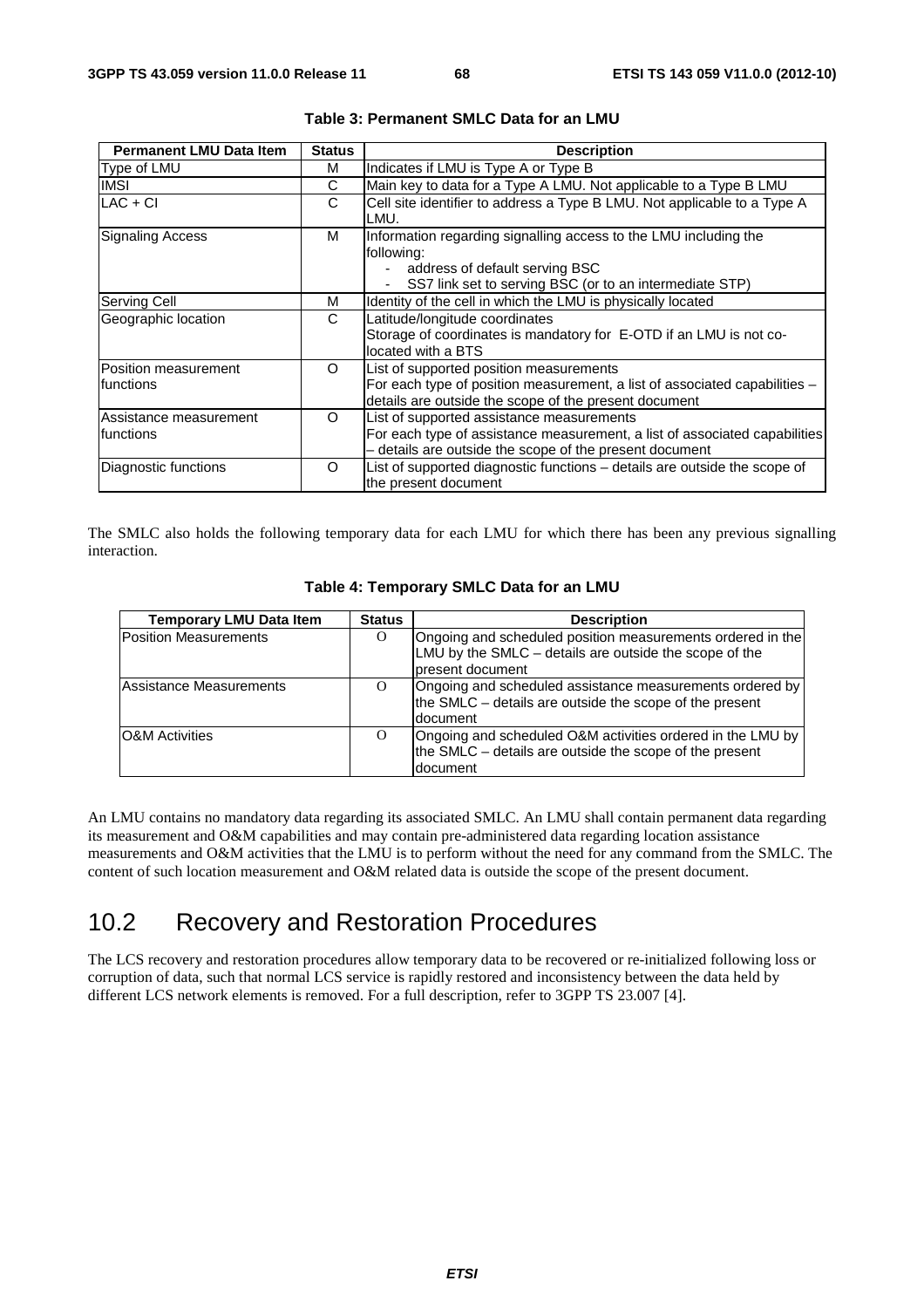## Annex A (informative): Change history

r

|             |                             |                 |           |                         | <b>Change history</b>                                                                    |                    |                    |
|-------------|-----------------------------|-----------------|-----------|-------------------------|------------------------------------------------------------------------------------------|--------------------|--------------------|
| Date        | <b>TSG</b><br><b>GERAN#</b> | <b>TSG Doc.</b> | <b>CR</b> | Rev                     | Subject/Comment                                                                          | <b>Old</b>         | <b>New</b>         |
| 2001-04     | 04                          | GP-010942       |           |                         | Version for Release 4                                                                    |                    | 4.0.0              |
| $2001 - 06$ | 05                          | GP-010988       | 001       |                         | LCS error handling (Inter-BSC Handover)                                                  | 4.0.0              | 4.1.0              |
| 2001-06     | 05                          | GP-011308       | 007       |                         | Geographic Shape Restriction                                                             | 4.0.0              | 4.1.0              |
| 2001-08     | 06                          | GP-011935       | 010       | $\overline{c}$          | Correct Faulty References to the BSSAP-LE and<br><b>RR Specifications</b>                | 4.1.0              | 4.2.0              |
| 2001-08     | 06                          | GP-011905       | 011       |                         | Update of GERAN LCS Stage 2 for Release 5                                                | 4.2.0              | 5.0.0              |
| 2001-11     | 07                          | GP-012836       | 012       | 3                       | Inter NSE Cell Change for LCS for GPRS                                                   | 5.0.0              | 5.1.0              |
| $2001 - 11$ | 07                          | GP-011993       | 014       |                         | Clean-up CR for LCS for GPRS                                                             | 5.0.0              | 5.1.0              |
| 2001-11     | 07                          | GP-011998       | 016       |                         | Correction of Inconsistent Text                                                          | 5.0.0              | 5.1.0              |
| 2001-11     | 07                          | GP-012210       | 018       |                         | Error Handling for E-OTD and GPS                                                         | 5.0.0              | 5.1.0              |
| 2001-11     | 07                          | GP-012822       | 019       | 1                       | Use of TOM signaling to support LCS for Gb Mode                                          | 5.0.0              | 5.1.0              |
| 2001-11     | 07                          | GP-012280       | 021       |                         | Editorial revision definition section for TS 43.059                                      | 5.0.0              | 5.1.0              |
| 2002-02     | 08                          | GP-020039       | 023       |                         | TOM Protocol Header Definition for LCS for GPRS                                          | 5.1.0              | 5.2.0              |
| 2002-02     | 08                          | GP-020437       | 025       | $\mathbf{1}$            | Informing an SMLC of a change in the LAC for LCS<br>using BSSLAP                         | 5.1.0              | 5.2.0              |
| 2002-02     | 08                          | GP-020493       | 026       | $\overline{2}$          | Stage 2 Updates for Iu Mode LCS                                                          | 5.1.0              | 5.2.0              |
| 2002-04     | 09                          | GP-021215       | 027       | $\mathbf{1}$            | Corrections to LCS Stage 2 for Release 5                                                 | 5.2.0              | 5.3.0              |
| 2002-04     | 09                          | GP-020621       | 028       |                         | Inclusion of PTP BVCI for Positioning Procedure<br>over the Gb Interface                 | 5.2.0              | 5.3.0              |
| 2002-04     | 09                          | GP-021127       | 030       | $\mathbf{1}$            | Correction of timing when SMLC enters LOCATION<br>state                                  | 5.2.0              | 5.3.0              |
| 2002-04     | 09                          | GP-021225       | 031       | $\overline{c}$          | <b>LCS Stage 2 Corrections</b>                                                           | 5.2.0              | 5.3.0              |
| 2002-04     | 09                          | GP-020998       | 032       |                         | Correction of MS-SMLC Information Transfer<br>Description                                | 5.2.0              | 5.3.0              |
|             |                             |                 |           |                         |                                                                                          |                    |                    |
| 2003-04     | 14                          | GP-031064       | 037       | 8                       | Inclusion of U-TDOA location method                                                      | 5.3.0              | 6.0.0              |
| 2003-06     | 15                          | GP-031657       | 038       | $\mathbf 1$             | Inclusion of RR Procedures and enhancement of<br>the Reset procedure for U-TDOA          | 6.0.0              | 6.1.0              |
| 2003-11     | 17                          | GP-032501       | 042       |                         | Inclusion of Channel Mode Modify RR Procedures<br>for U-TDOA calls                       | 6.1.0              | 6.2.0              |
| 2004-04     | 19                          | GP-040634       | 043       | 3                       | Removal of emergency services client type<br>restriction for the U-TDOA location method  | 6.2.0              | 6.3.0              |
| 2004-04     | 19                          | GP-040683       | 050       | $\mathbf{1}$            | Alignment of GERAN location request procedure to<br><b>UTRAN</b>                         | 6.2.0              | 6.3.0              |
| 2004-11     | 22                          | GP-042330       | 051       | 9                       | Inclusion of PS functionality for U-TDOA location<br>method                              | 6.3.0              | 6.4.0              |
| 2004-11     | 22                          | GP-042701       | 054       | $\mathbf{1}$            | Correction to add U-TDOA reference to Cell Change 6.3.0<br>for the PS Domain sub-clause  |                    | 6.4.0              |
| 2005-04     | 24                          | GP-050766 055   |           |                         | Enabling the Providing of Velocity                                                       | 6.4.0              | $\overline{7}.0.0$ |
| 2005-06     | 25                          | GP-051778       | 059       | $\mathbf{1}$            | Providing IMSI and IMEI to the SMLC in positioning<br>procedures                         | 7.0.0              | 7.1.0              |
| 2006-04     | 29                          | GP-060928       | 0064      | $\mathbf{1}$            | Correction of State Update Procedure                                                     | $\overline{7}.1.0$ | 7.2.0              |
| 2006-04     | 29                          | GP-060870       | 0068      | $\mathbf{1}$            | Inclusion of Support for SIGTRAN on Lb-interface                                         | 7.1.0              | 7.2.0              |
| 2006-04     | 29                          | GP-060984       | 0069      | $\overline{\mathbf{4}}$ | Introduction of A-GNSS                                                                   | 7.1.0              | 7.2.0              |
| 2007-05     | 34                          | GP-070780       | 0071      |                         | Addition of Positioning Capability Transfer using<br><b>RRLP</b>                         | 7.2.0              | 7.3.0              |
| 2007-11     | 36                          | GP-072003       | 0072      | 6                       | U-TDOA Enhancement WI modification to<br>procedure for receipt of U-TDOA Request message | 7.3.0              | 8.0.0              |
| 2008-08     | 39                          | GP-081345       | 0075      | $\overline{1}$          | Support for additional navigation satellite systems                                      | 8.0.0              | 8.1.0              |
| 2009-11     | 44                          | GP-092337       | 0076      | $\overline{5}$          | Changes to Stage II allowing Parallel positioning                                        | 8.1.0              | 9.0.0              |
| 2011-03     | 49                          |                 |           |                         | Version for Release 10                                                                   | 9.0.0              | 10.0.0             |
| 2012-09     | 55                          |                 |           |                         | Version for Release 11                                                                   | 10.0.0             | 11.0.0             |